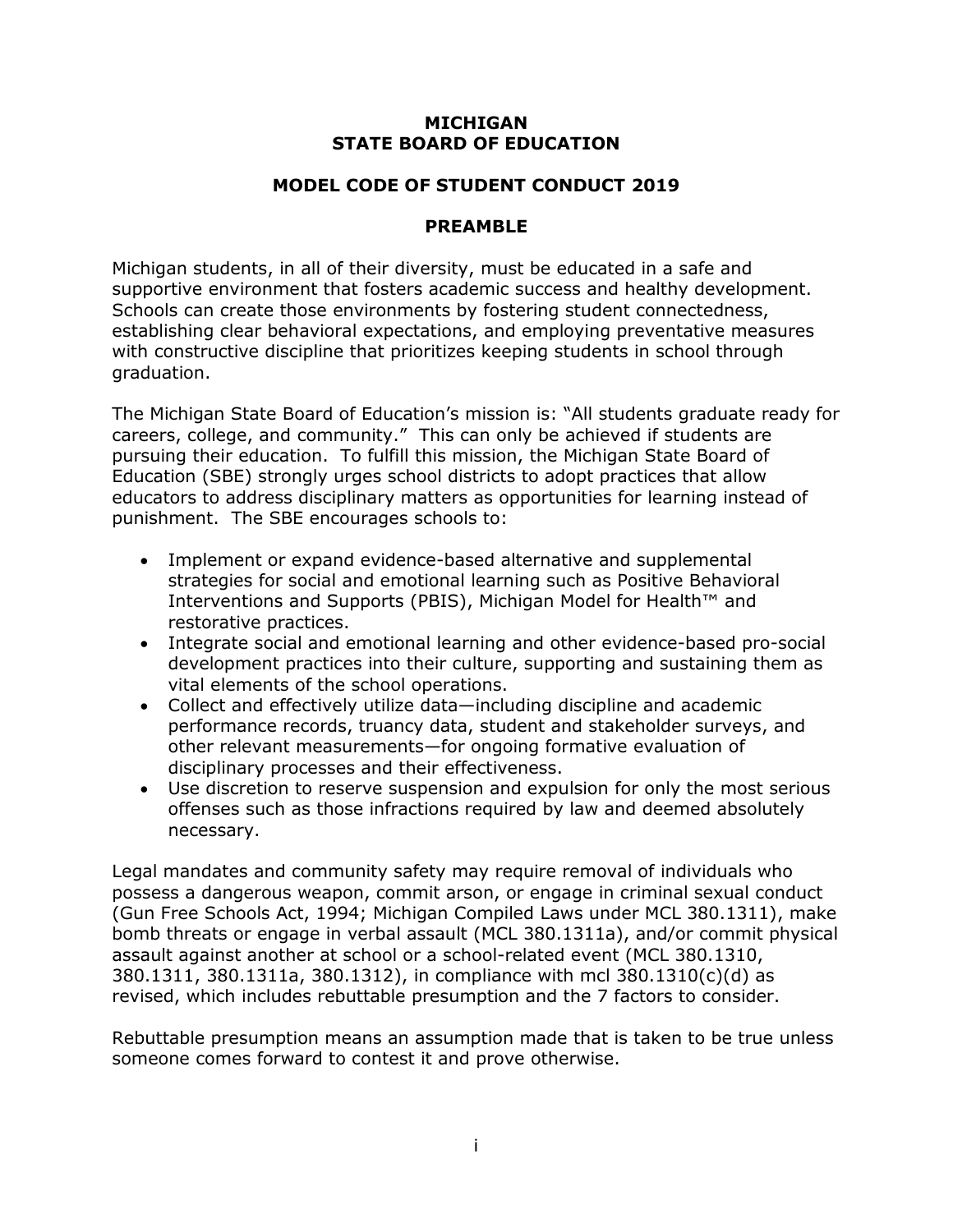State law (380.1310d) mandates that districts consider the 7 factors, including lessor interventions, for all suspensions and expulsions, except those involving students knowingly in possession of a gun with an intent to use. In all other cases, it is presumed that removals over 10 days are not justified unless districts can demonstrate that they considered the 7 factors, including lesser interventions.

Numerous studies have shown that exclusionary discipline often sets the stage for student disenfranchisement, academic failure, dropout, and the potential for criminalization. Also, exclusionary discipline is disproportionally applied to students of color, students with disabilities, and low-income students. This results in staggering costs to students, school districts, and society.Districts should consider these factors when developing local policy for the implementation of mcl  $380.1310(c)(d)$  as amended.

This document intentionally proposes an approach to school discipline that gives preference to keeping students in school where they can receive the academic and social-emotional supports they need. It includes recommended responsibilities of each school community member, and it lists the proactive steps of positive behavior supports and restorative practices available before articulating the school community's consequences for disruptive conduct.

Adoption of a code of student conduct is one element of a school district's safe schools plan. There is no singular code of student conduct that meets the needs of every school district, although every school district is required by law to adopt a code, as set forth in the Revised School Code, MCL 380.1312(8):

"A local or intermediate school district or a public school academy shall develop and implement a code of student conduct and shall enforce its provisions with regard to pupil misconduct in a classroom, elsewhere on school premises, on a school bus or other school-related vehicle, or at a school sponsored activity or event whether or not it is held on school premises."

This Model Code of Student Conduct is provided as a tool to assist Michigan school districts in developing, updating, or revising their local codes. This document may be modified to reflect local school district policy and procedure.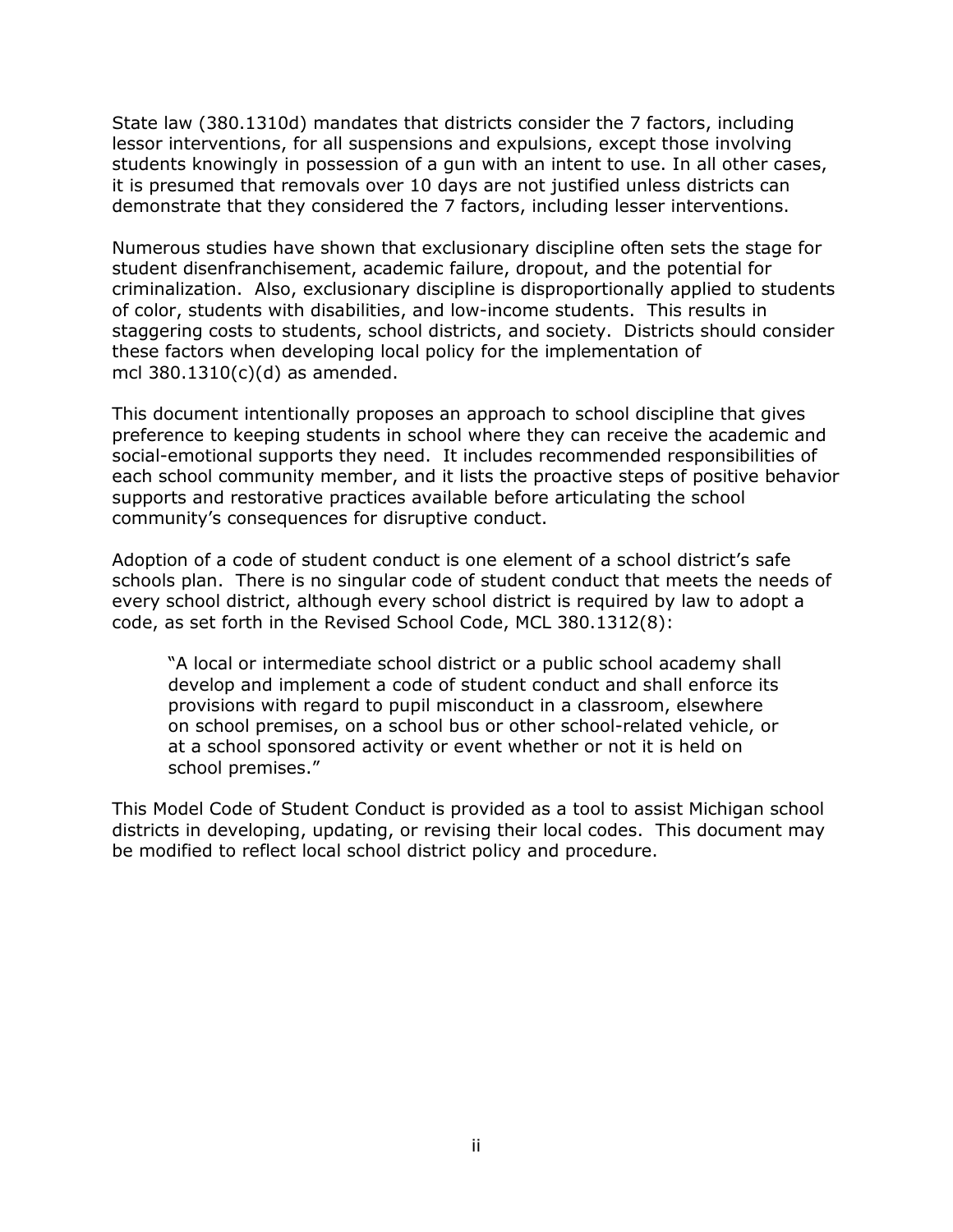# **TABLE OF CONTENTS**

| SECTION III: TYPES OF SUSPENSION AND EXPULSION  14<br>Weapons, Arson, or Criminal Sexual Conduct Expulsion  16<br>Physical Assault - Student to Employee, Contractor or Volunteer 17 |
|--------------------------------------------------------------------------------------------------------------------------------------------------------------------------------------|
| SECTION IV: VIOLATIONS OF THE CODE OF STUDENT CONDUCT AND THE<br>Improper, Negligent, or Reckless Operation of a Motor Vehicle 28                                                    |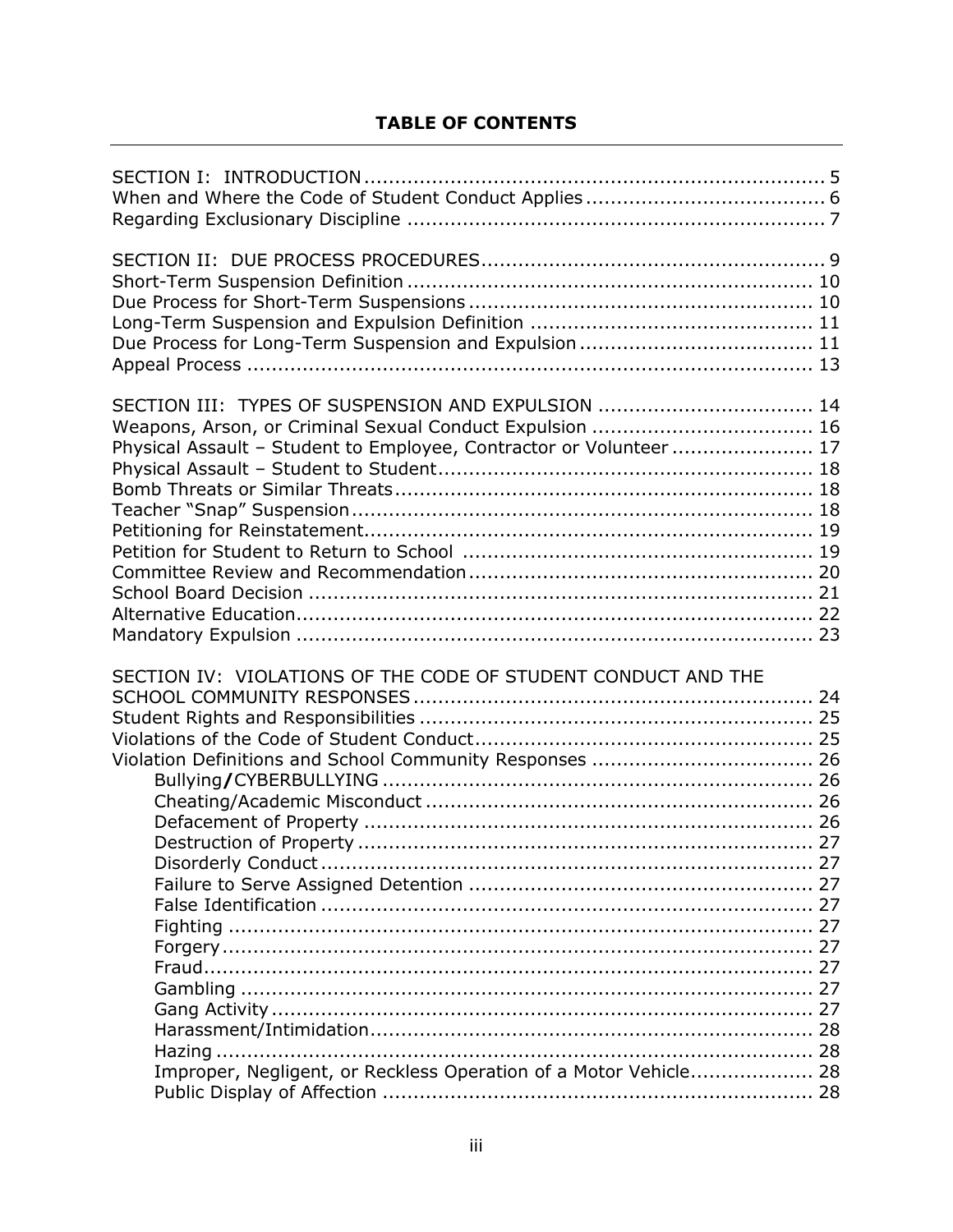| Appropriate Use of Electronic Communication Devices  28                       |  |
|-------------------------------------------------------------------------------|--|
|                                                                               |  |
|                                                                               |  |
|                                                                               |  |
|                                                                               |  |
|                                                                               |  |
|                                                                               |  |
|                                                                               |  |
|                                                                               |  |
|                                                                               |  |
|                                                                               |  |
|                                                                               |  |
|                                                                               |  |
|                                                                               |  |
|                                                                               |  |
|                                                                               |  |
|                                                                               |  |
|                                                                               |  |
|                                                                               |  |
|                                                                               |  |
|                                                                               |  |
| False Fire Alarm or Bomb Report; Tampering with Fire Alarm System  32         |  |
|                                                                               |  |
|                                                                               |  |
|                                                                               |  |
|                                                                               |  |
|                                                                               |  |
|                                                                               |  |
|                                                                               |  |
|                                                                               |  |
|                                                                               |  |
|                                                                               |  |
|                                                                               |  |
|                                                                               |  |
|                                                                               |  |
|                                                                               |  |
|                                                                               |  |
|                                                                               |  |
| ATTACHMENT 1: Model Policy on Searches of Pupils' Lockers and Locker Contents |  |
| ATTACHMENT 2: Code of Student Conduct Parent Review                           |  |
| ATTACHMENT 2. Detition for Ctudent to Deturn to Cohool                        |  |

ATTACHMENT 3: Petition for Student to Return to School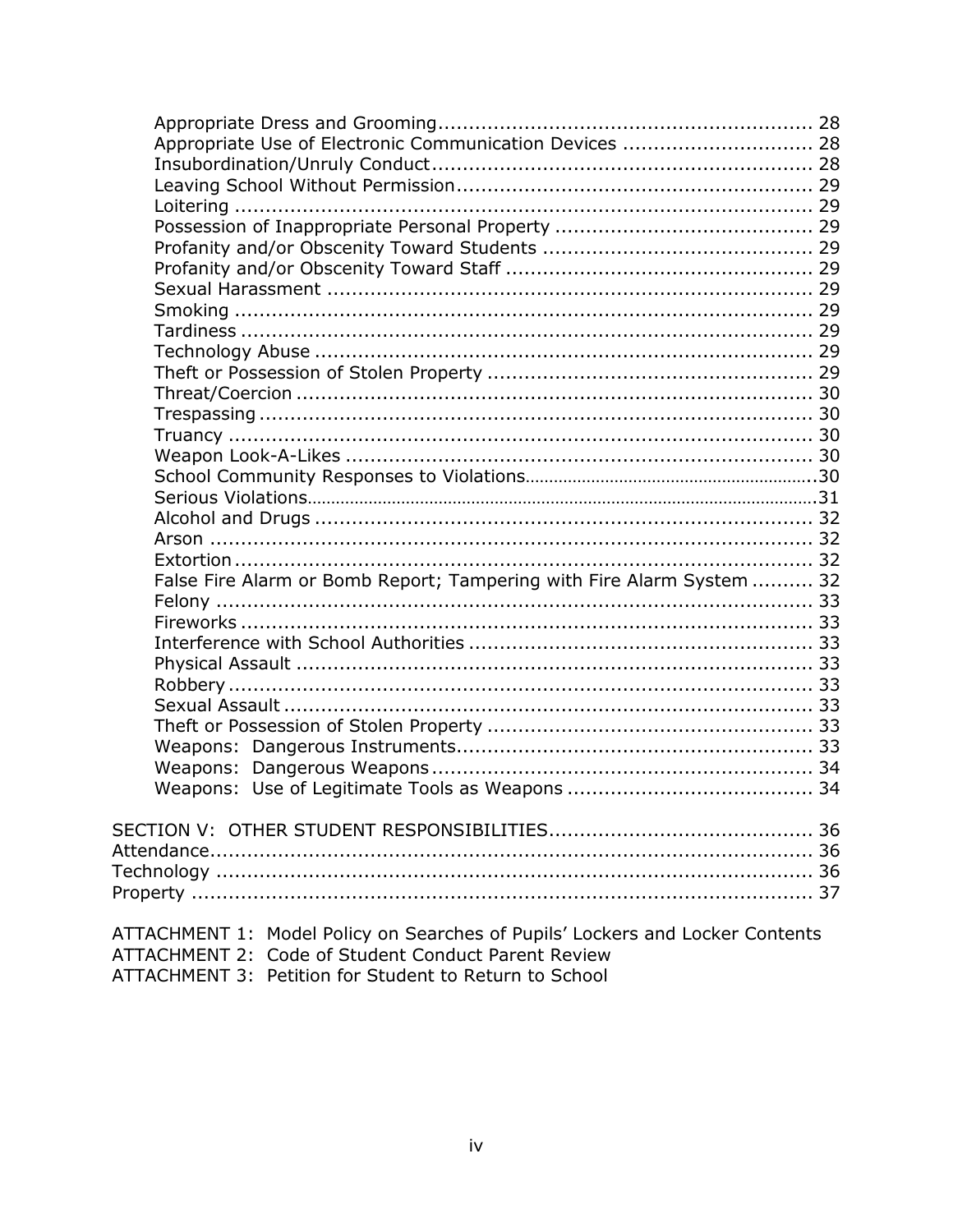## **SECTION I: INTRODUCTION**

The [insert the name of the school district] is dedicated to creating and maintaining a positive learning environment for all students. All members of our learning community—including students, educators (including teachers, secretaries, custodians, aides, paraprofessionals, and other school personnel), parents, and engaged service providers—must assume a responsible role in promoting behavior that enhances academic and social success. Courteous, respectful, and responsible behavior fosters a positive climate for the learning community. Those responsibilities include, but are not limited to, the following:

Students (persons enrolled in grades K-12) have the responsibility to:

- 1. Take responsibility for your learning and recognize that it is a process.
- 2. Attend school regularly, arrive on time, and be prepared to learn.
- 3. Respect yourself and others in class, on school grounds, on buses, and at any school-related activity.
- 4. Respect the rights and feelings of fellow students, parents, educators (including teachers, secretaries, custodians, aides, paraprofessionals, and other school personnel), visitors, and guests.
- 5. Work within the existing structure of the school to address concerns.
- 6. Know and comply with school district rules and policies.
- 7. Participate in your learning communities, including helping formulate rules and procedures in the school, engaging in school-related activities, and fostering a culture of respect for learning and for others.

Parents have the responsibility to:

- 1. Take responsibility for your child(ren)'s development as learners by, as much as possible, providing a home environment suited for learning and developing good study habits.
- 2. See that your child(ren) attends school regularly and on time.
- 3. Provide for your child(ren)'s general health and welfare as much as possible.
- 4. Teach and model respect for yourself, your child(ren), and all members of the school community.
- 5. Support the school's efforts to provide a safe and orderly learning environment.
- 6. Know and support the school and district rules and policies and work within the existing structure of the school to address concerns.
- 7. Advocate for your child(ren) and take an active role in the school community.
- 8. Attend your child(ren)'s parent/teacher conferences.

Educators have the responsibility to:

1. Take responsibility for students' development as learners, including their academic success and positive social-emotional development, recognizing that children should be subject to behavior management and discipline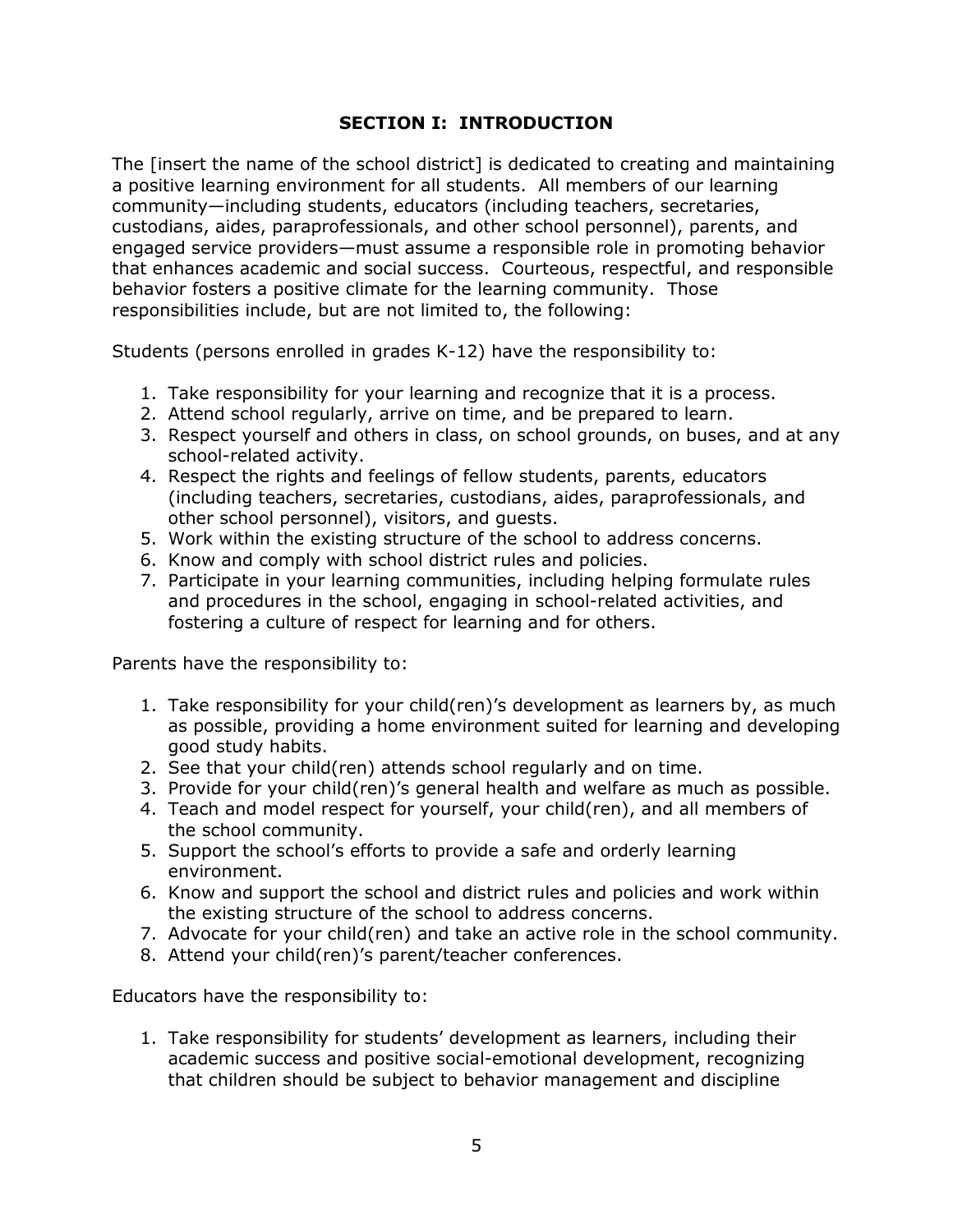policies appropriate to their ages and levels of understanding, while following trauma-informed principles and instructing the whole child.

- 2. Model and provide a mutually respectful and accountable atmosphere for learning that includes all members of the school community.
- 3. Cooperate and schedule conferences with students, parents, and other school personnel in an effort to understand and resolve academic and behavioral problems. Make every effort to accommodate families whose work schedules, access to transportation, or distance from school limits their ability to meet or participate.
- 4. Keep parents informed of their students' challenges, effort, and success.
- 5. Encourage students to participate in classroom, extracurricular, and other school-related activities.
- 6. Know and enforce the rules and policies consistently, fairly, and equitably, particularly procedures involving student due process and required consideration of the 7 factors.
- 7. Participate in formulating rules and procedures and other learning and developmental opportunities in the school.
- 8. Participate in training and professional learning communities provided by the district that supports providing a positive culture and climate and promotes student learning.

The Code of Student Conduct sets forth student rights and responsibilities while at school and school-related activities, and the consequences for violating school rules. It defines behaviors that undermine the safety and learning opportunities for all members of the school community and favors actions that encourage positive behavior and learning over actions designed to punish. When determining the consequences of student misconduct, school officials may use intervention strategies and/or disciplinary actions. Recognizing the importance of keeping students in school learning as much as possible, educators will consider the severity or repetition of misconduct, age and grade level of the student, circumstances surrounding the misconduct, impact of the student's misconduct on others in the school community, and any other relevant factors in determining how they will address misconduct.

The Code of Student Conduct will be administered fairly, without partiality or discrimination. The Code of Student Conduct does not diminish any rights under federal law (20 U.S.C. 1400 et seq.) of a student determined to be eligible for special education programs and services.

#### When and Where the Code of Student Conduct Applies

The Code of Student Conduct applies before, during, and after school and whenever student is engaged in a school-related activity. Each student is expected to follow this code of conduct: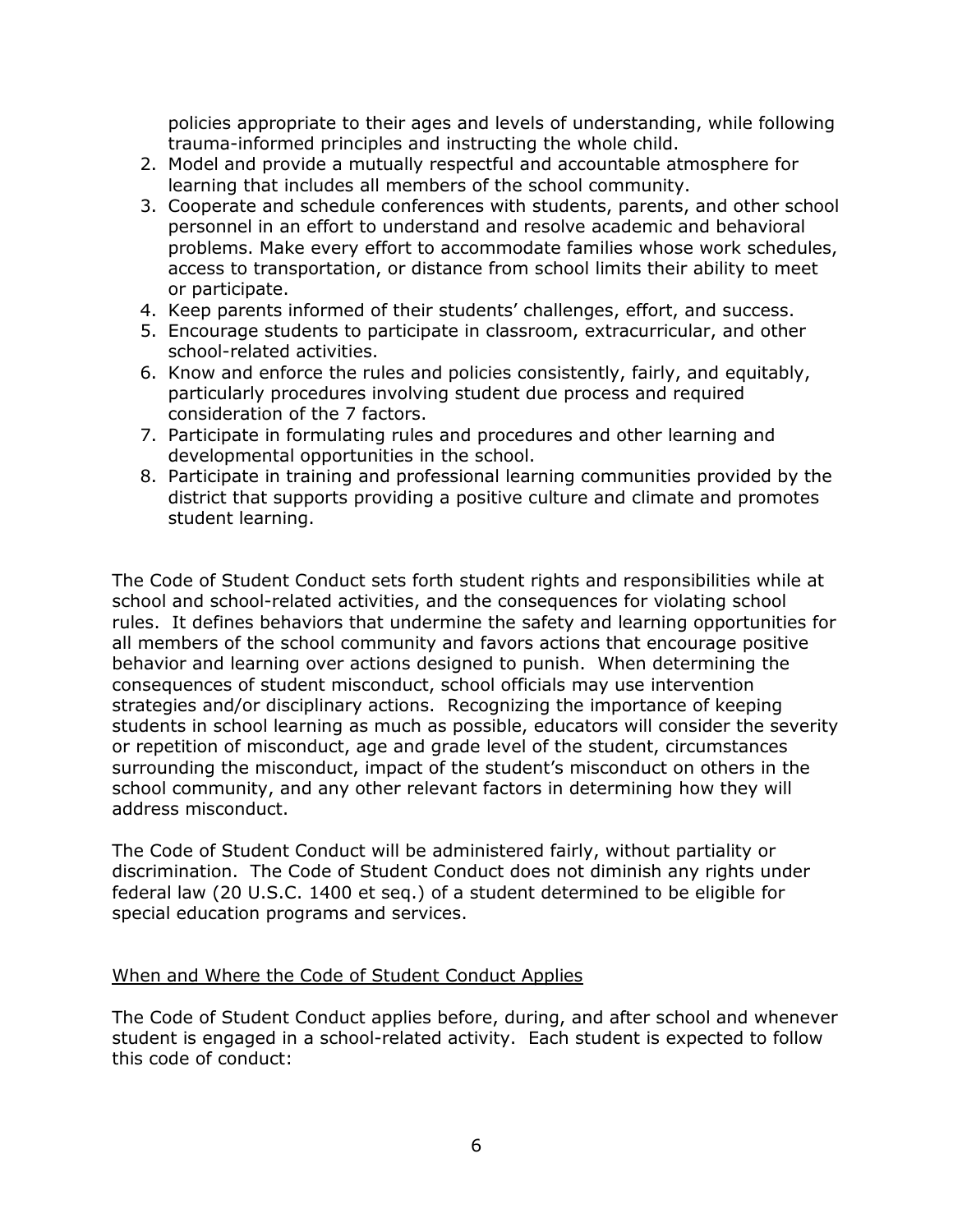- "At school," meaning in a classroom, elsewhere on school premises, on a school bus or other school-related vehicle, or at a school-sponsored activity or event, whether or not it is held on school premises.
- When a student's conduct at any other time or place has a direct and immediate effect on maintaining order and discipline, or on protecting the safety and welfare of students or school district staff.
- When a student is using school telecommunications networks, accounts, or other district services.

## Regarding Exclusionary Discipline

Numerous studies have shown that exclusionary discipline often sets the stage for student disenfranchisement, academic failure, dropout, negative school climate, and potential criminalization. This runs counter to the SBE's mission and goal that all students will graduate prepared for careers, college, and community.

Further, based on a preponderance of research, the U.S. Department of Education (USED) links school attendance with academic success and links exclusionary discipline with lower school performance and higher rates of students' academic failure. Recognizing exclusionary discipline's negative impact, the school community will reserve exclusion for only the most serious offenses. We will also employ social and emotional learning, positive behavioral expectations, restorative practices and constructive discipline measures and early intervention/diversion strategies that focus on screening and treatment to minimize a suspended student's time away from school and potential court involvement.

To foster each student's academic success and pro-social development, the school will consider research-based social and emotional learning strategies and options designed to promote positive behavior and modify negative behavior while holding students accountable and minimizing exclusion time. (For this code, a program is considered research-based if some research demonstrates its effectiveness. The practice does not have to earn the rank of evidence-based—which means the practice has been proven effective in multiple-site random controlled trials across heterogeneous populations—though evidence-based is preferred.) These may include research- or evidence-based preventative and discipline measures such as:

- Positive Behavioral Interventions and Supports (PBIS)
- Michigan Model for Health™
- Focused instruction to avert academic failure
- Restorative practices
- Early intervention/diversion programs for substance abuse and other appropriate violations
- Family supports and referrals to available community-based resources as appropriate
- Trauma informed schools
- Addressing school climate and culture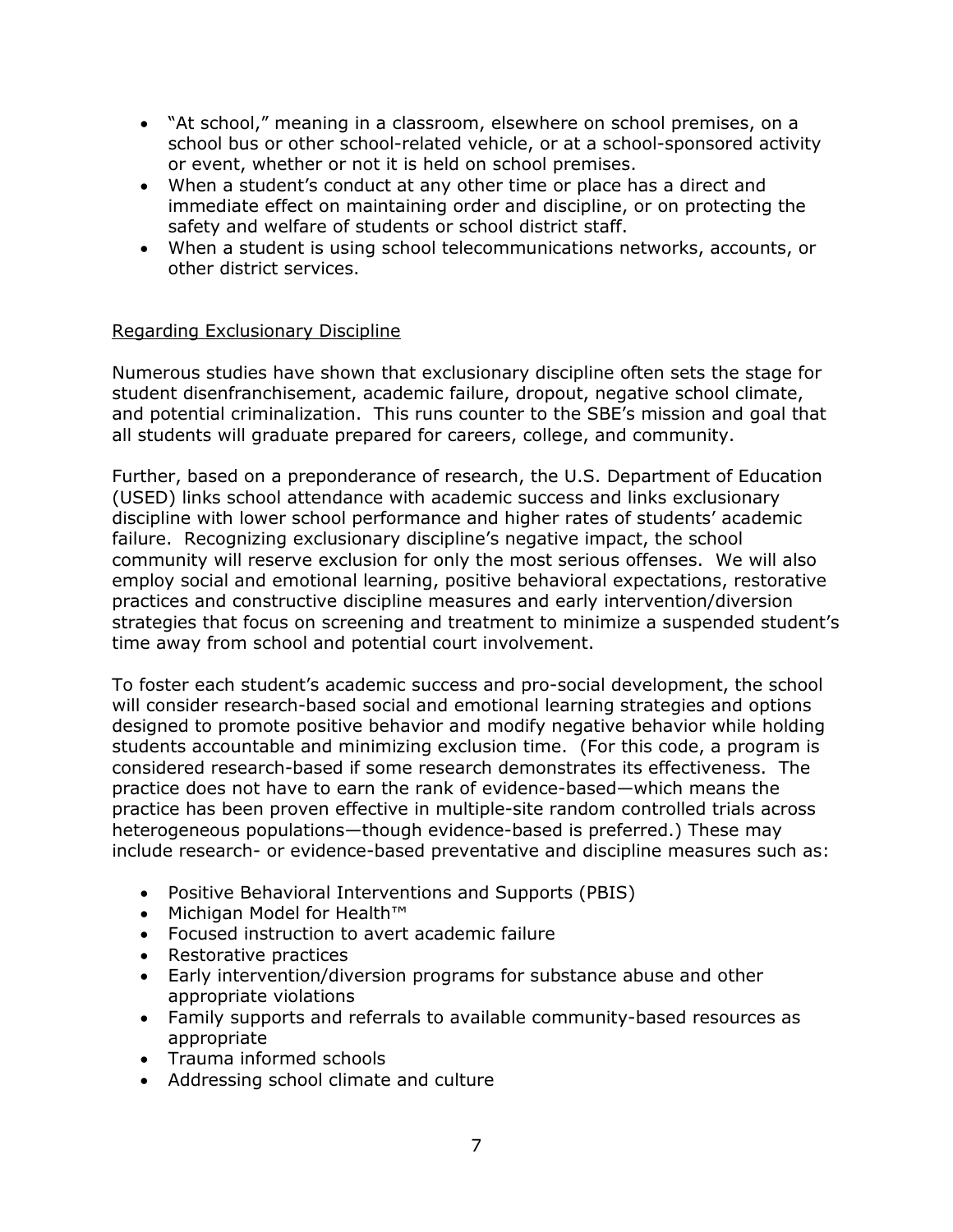While the ten-day limit for short-term suspension may be widely accepted, the evidence exists that excluding a student from two weeks of instruction can have a devastating effect on the student, school performance, and long-term success. Therefore, as part of its commitment to graduating well-educated students, MDE recommends the maximum length of short-term suspensions be five days.

Recognizing that grades should reflect learning rather than behavior, when suspension is used, students have the right to complete, turn in, and receive any credit earned on assignments and tests scheduled during their disciplinary absences.

Administered well and appropriately, positive discipline can become a powerful tool for teaching students to succeed. When considering intervention options, we will strive to address disciplinary matters as opportunities for learning and reserve exclusion for only the most serious offenses.

As parents and students obtain, read, and discuss the Code of Student Conduct, refer to Attachment 2, an official Acknowledgement of Receipt of the Code of Student Conduct.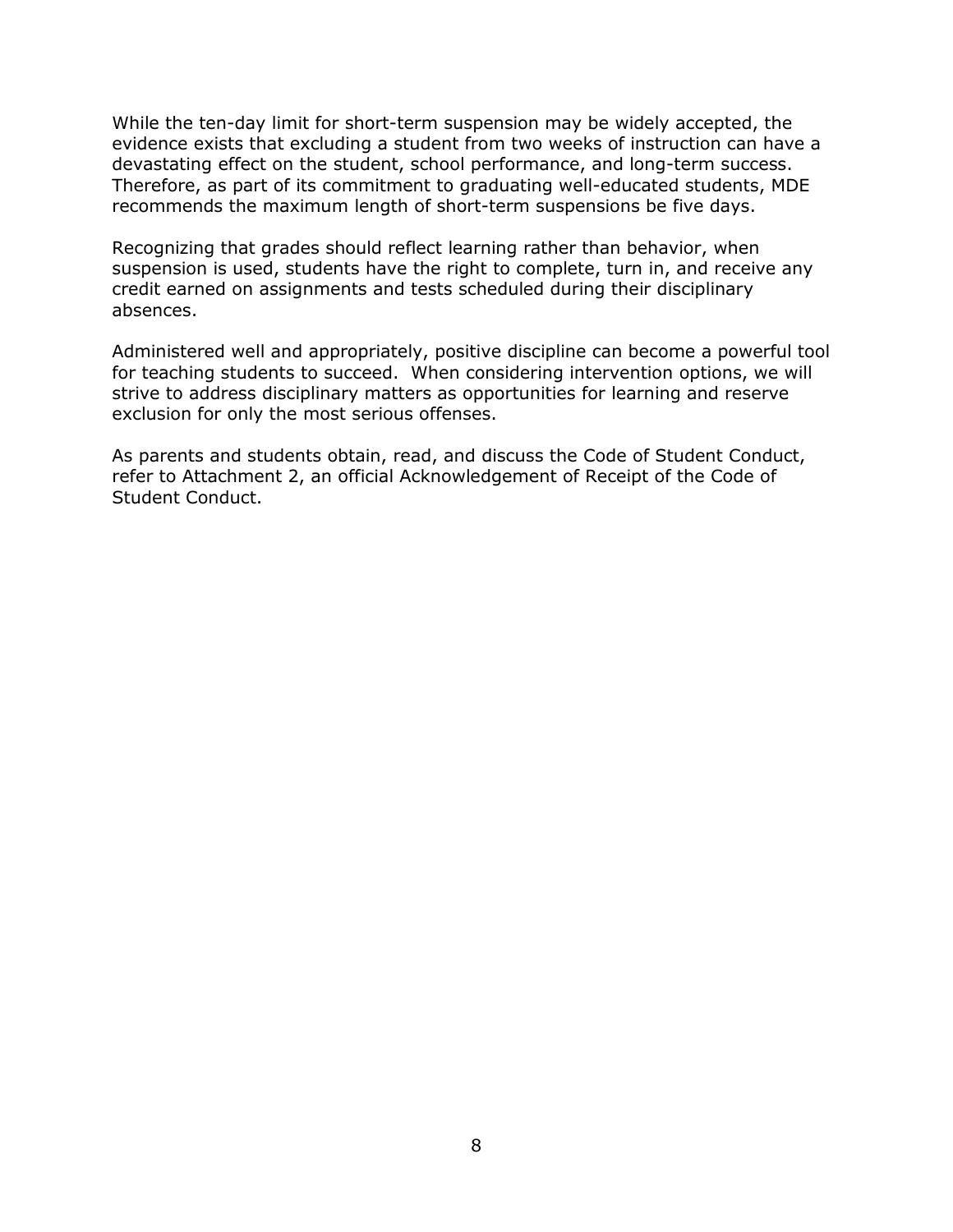#### **SECTION II: DUE PROCESS PROCEDURES**

The Due Process Clause of the Fourteenth Amendment to the U.S. Constitution provides two types of protection: substantive due process and procedural due process. In Goss v. Lopez, the U.S. Supreme Court found that students had a property interest in educational benefits and a liberty interest in their reputations, both of which qualify for Fourteenth Amendment protection. Substantive due process demands that a school rule must be reasonable and fair. Procedural due process protections apply to exclusionary discipline, including suspensions and expulsions from school. Due process, in either instance, is a flexible concept. The standards required depend upon the seriousness of the allegations and the possible discipline action that may be imposed.

Recognizing exclusionary discipline's negative impact, the school community will reserve exclusion for only the most serious offenses. We will also employ positive behavioral expectations, restorative practices and discipline measures and early intervention/diversion strategies that focus on screening and treatment to minimize suspended students' time away from school and potential court involvement. Please note that when used to address a situation of serious misconduct, restorative justice should be administered by a fully trained practitioner. If criminal charges result from the incident, the school may choose to engage the affected parties in restorative justice after the case is resolved in the judicial system.

In developing a policy governing school rules and regulations, the following principles to assure substantive due process should be considered:

- The policy must provide notice of what conduct is prohibited or permitted.
- The rules must be reasonably understandable to the average child/student, taking into account the age of the individual child/student.
- The rules must be rationally related to a valid educational purpose.
- The rules must be precise so as not to prohibit constitutionally protected activities.
- The policy must provide students with notice of potential consequences for violating specific rules.
- The type of consequence specified in the policy must be within the expressed or implied authority of the school district to utilize.
- The consequence must be of reasonable severity in relation to the seriousness of the misconduct or the number of times the misconduct was committed.
- Rules and procedures must be disseminated to all students and parents.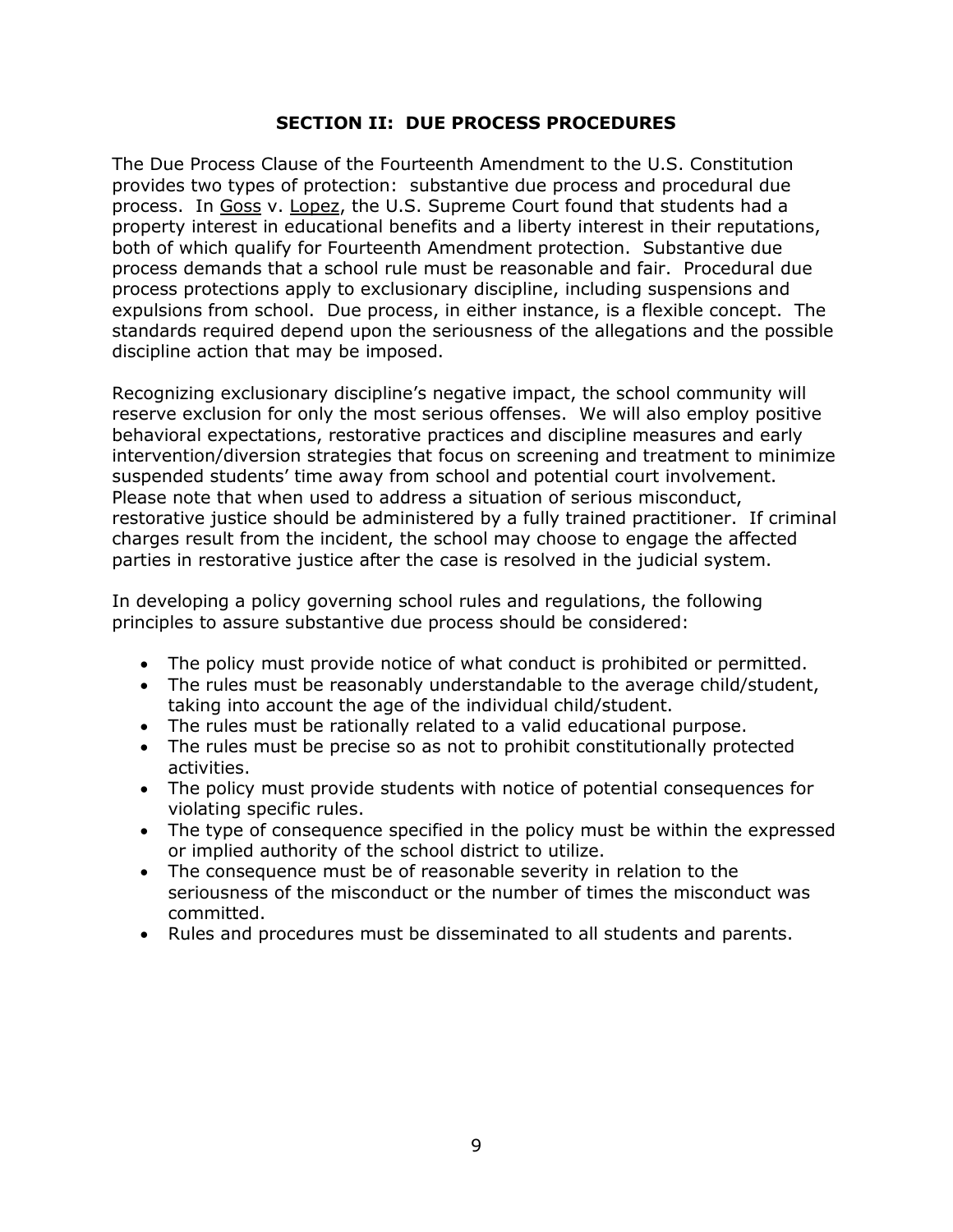The following are some of the elements of procedural due process that should be considered:

- The timely and specific notice of charges against a student.
- The student's opportunity to question school staff or students involved in or witness to the incident.
- The student's right to have copies of all documents to be used in the hearing and a list of all witnesses slated to testify.
- The student's right to present evidence on his or her behalf.
- The student's right to an impartial hearing.
- The student's right to rebut adverse testimony.
- The student's opportunity to be represented by qualified counsel at the hearing.
- The student's opportunity to a record of the hearing.
- The student's opportunity to appeal.

As noted in the Introduction, The Code of Student Conduct does not diminish any rights under federal law (20 U.S.C. 1400 et seq.) for a student determined to be eligible for special education programs and services. Students with an Individualized Education Program (IEP) are responsible for following The Code of Student Conduct. As a consequence of a violation of The Code of Student Conduct by a student with an IEP, specific procedures may apply. Information about these procedures is available at [www.michigan.gov/ose-eis.](http://www.michigan.gov/ose-eis)

## Short-Term Suspension Definition

For purposes of this code, a short-term suspension occurs when a student is suspended for one (1) school day, up to and including five (5) school days. During a short-term suspension, the student's rights and privileges of attending school, including extracurricular activities, are suspended.

The USED links school attendance with academic success, and links exclusionary discipline with lower school performance and higher rates of students' academic failure. Recognizing exclusionary discipline's negative impact, the school community will reserve exclusion for only the most serious offenses and employ discipline measures and early intervention/diversion strategies with a focus on screening and treatment to minimize suspended students' time away from school and potential court involvement.

## Due Process for Short-Term Suspensions

For a suspension of five (5) days or less, a student is entitled to minimal due process protections, including oral or written notice of the accusation(s), consideration of the 7 factors, what disciplinary measures are being proposed, and an opportunity to respond. If feasible, the notice and hearing should precede the student's removal from school. If the student's presence poses a danger to persons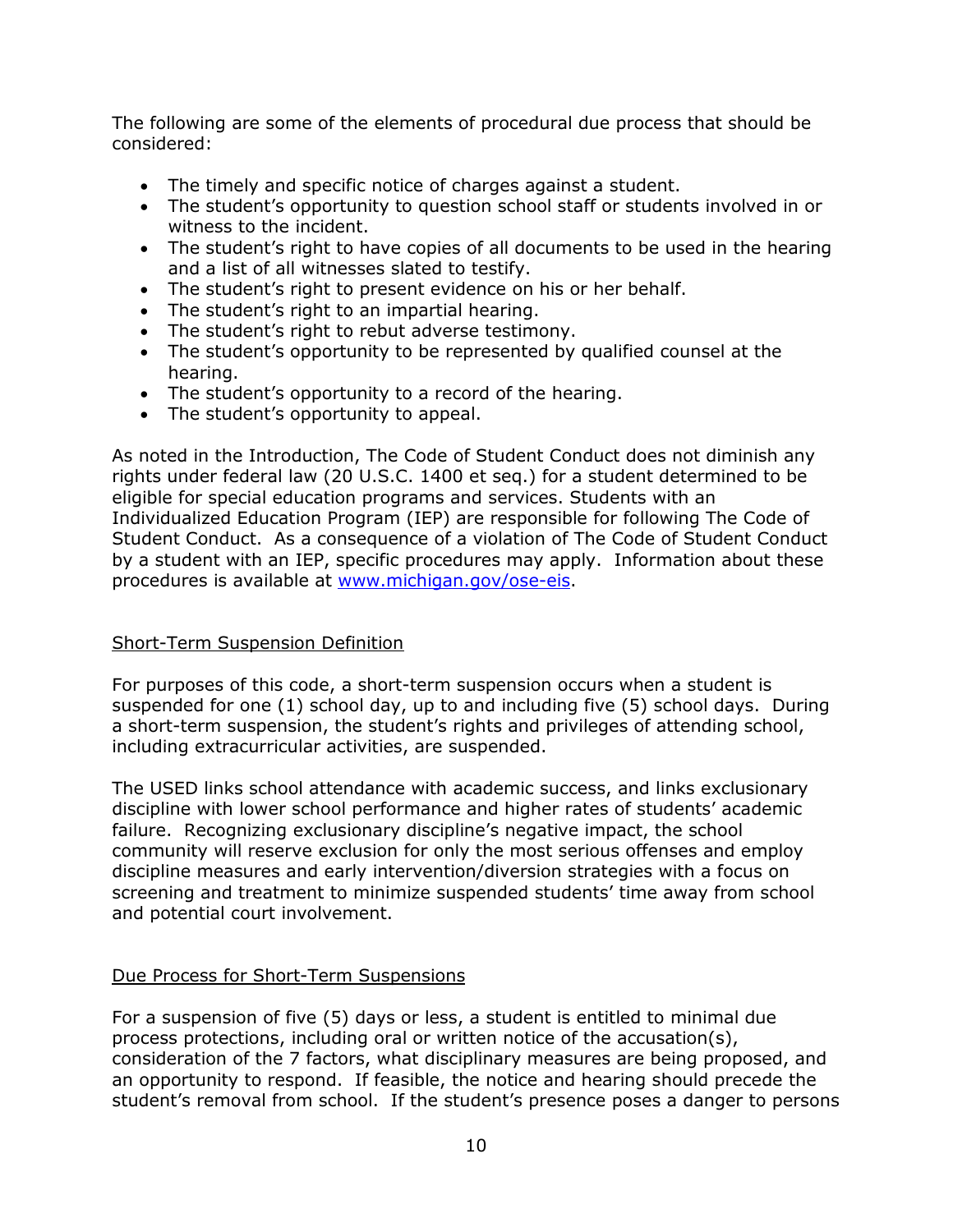or property or threatens to disrupt the academic process, prior notice and hearing may not be feasible. In this case, a hearing should follow the student's removal from school as soon as possible.

Except in extraordinary circumstances, alleged violations of The Code of Student Conduct are initially handled at the student's school. If a short-term suspension is contemplated, the principal or assistant principal shall provide the student and the parent/guardian with oral or written notice of the charges or allegations and an explanation of the evidence or basis for the charges. Barring a situation requiring immediate action, the student shall be given the opportunity to contact an adult advocate such as a parent or other family member, guardian, mentor, friend, and/or an attorney before presenting an explanation or a differing statement of the facts. The student's request to have a parent/guardian present should be respected.

If misconduct is found, the principal may authorize disciplinary action in accordance with The Code of Student Conduct, including short-term suspension. A student whose presence poses a continuing danger to persons or property or an ongoing threat of disrupting the educational process, may be immediately removed from the school without prior notice, explanation, or opportunity to respond. In such cases, the above procedures shall be provided as soon as practical.

The student and parent/guardian shall be notified of the circumstances and action taken.

## Long-Term Suspension and Expulsion Definition

A long-term suspension is when a student is suspended for more than five (5) school days. During a long-term suspension, the student's rights and privileges of attending school, including extracurricular activities, are suspended.

Recognizing exclusionary discipline's negative impact, based on a preponderance of research, the school community will reserve exclusion for only the most serious offenses and employ discipline measures and early intervention/diversion strategies with a focus on screening and treatment to minimize suspended students' time away from school and potential court involvement.

An expulsion occurs when the school district's board of education or designee terminates the student's rights and privileges to attend school, including extracurricular activities, for sixty (60) school days or more. An expulsion may be for an indefinite time, as specified by the school board or state law.

## Due Process for Long-Term Suspension and Expulsion

A more formal due process procedure is required when serious disciplinary measures are alleged against a student. This includes rebuttable presumption and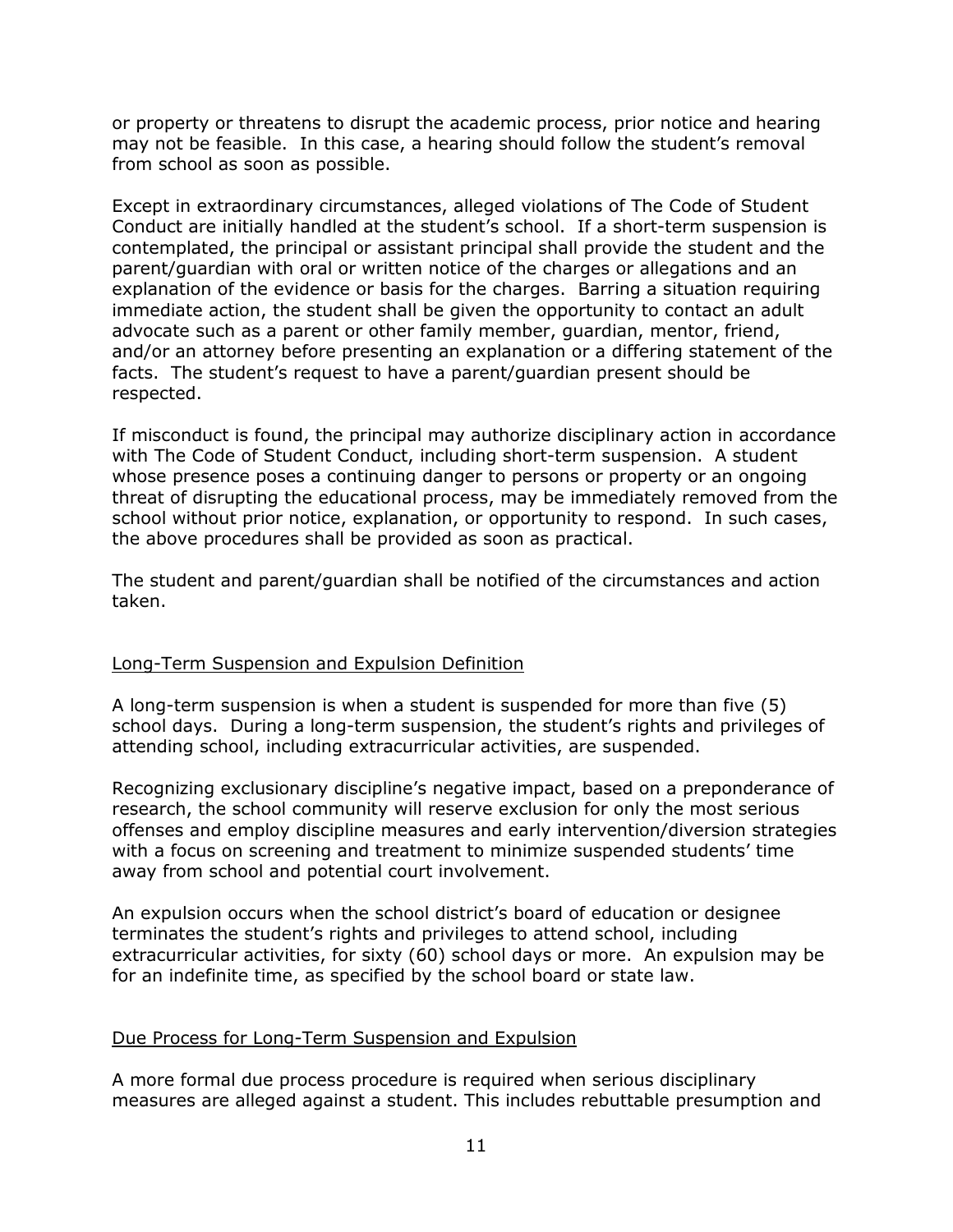consideration of the 7 factors. When the student's misconduct requires legal action, school district staff will work to protect the student's due process by explaining what the student is accused of and giving him/her the opportunity to speak with an adult advocate such as a parent or other family member, guardian, mentor, friend, and/or attorney. (links to agencies listing pro-bono or affordable legal assistance is listed in MDE's On-line Tool Kit at http://www.michigan.gov/mde/0,4615,7-140- 74638\_72831---,00.html.) The school district may also provide, upon a request, a list of resources for representation or other advocacy support. The student shall be given reasonable time to prepare for a hearing. The person conducting the disciplinary hearing must be impartial.

If recommended by the principal or assistant principal, the school district's board of education or its designee shall conduct a hearing to determine whether to impose a long-term suspension or expulsion. If the student has a hearing before the board of education, the board has the exclusive and final authority to long-term suspend or expel a student from the school district.

The student and parent/guardian shall be notified of the allegation(s), the recommended disciplinary action, the time, date, and location of the hearing, and of their right to attend and participate in the hearing.

Prior to the hearing, the student and parent/guardian will have an opportunity to review all documents, videos, other media, or any other types of evidence, and a list of all witnesses slated to testify within a reasonable amount of time.

Prior to the hearing, the student and parent/guardian should be notified of all of the district's processes for hearings and appeals.

The board of education or its designee shall conduct a hearing, which may be recorded if the hearing is held in open session. The student shall be advised of the alleged violation and be given an explanation of the facts. The explanation may include the written or oral testimony of others, but names or personally identifying information of student witnesses may be redacted.

At the request of the student or the student's parent/guardian, the board of education shall meet in a closed session to "consider the dismissal, suspension, or disciplining of a student" [MCL 15.268(b)].

The student and parent/guardian may be represented at the hearing by an attorney or other adult. Written or oral evidence may be presented at the hearing on behalf of the student.

After the hearing, the board of education or its designee shall issue a decision, including a determination of disciplinary action.

The parent/guardian of the student may petition the school board to request the student's reinstatement to school, as permitted by state law or as specified by the board of education at the time of removal.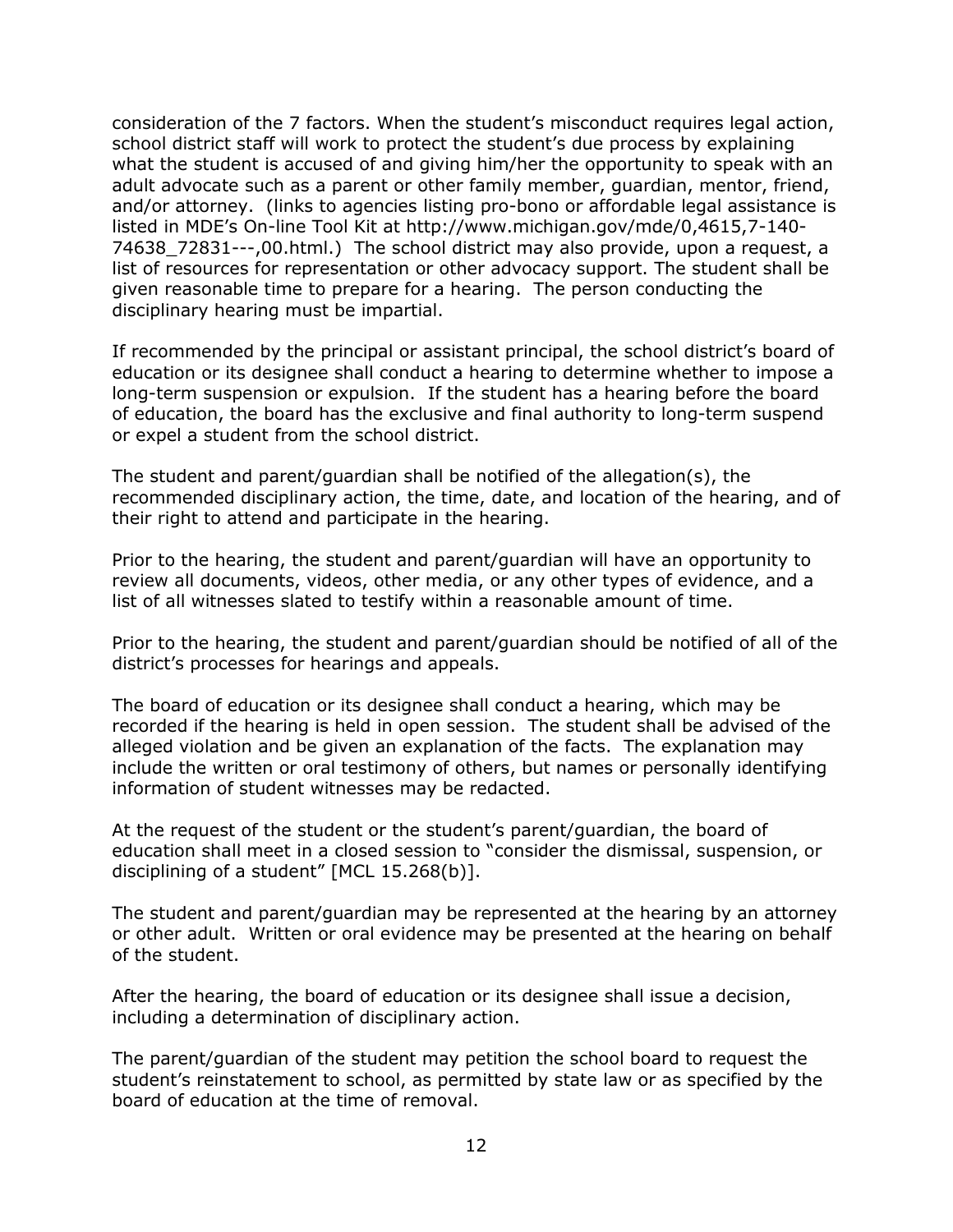#### Appeal Process

A student may, within five (5) days of receipt of the decision, petition the board of education for the opportunity to request appeal or reconsideration by the board or its designee. The petition shall be in writing and contain the reason that the board or its designee's decision should be reviewed or reconsidered. The board of education may grant or deny the request for an appeal or request for reconsideration. If granted, the board shall notify the student in writing of the procedures to be used for the appeal or the request for reconsideration.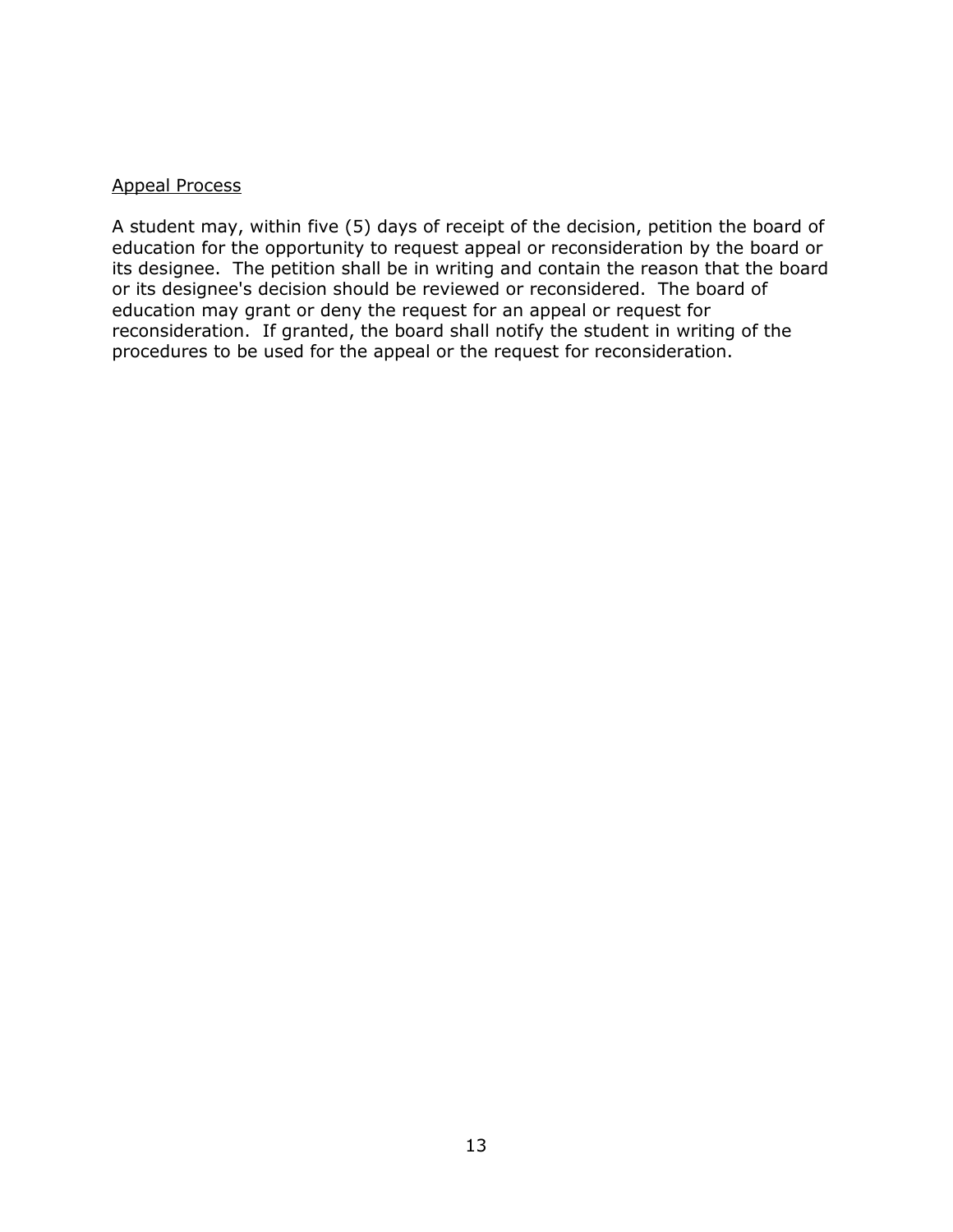## **SECTION III: TYPES OF SUSPENSION AND EXPULSION**

The Revised School Code provides each school district with the authority to establish a local discipline policy. Each local school board or its designee has the authority to suspend or expel students guilty of "gross misdemeanor or persistent disobedience," after considering the 7 factors, including lessor interventions. This must not, however, infringe on any of the federally protected rights guaranteed to students who qualify for special education programs and services [MCL 380.1311(9)]. County Intermediate School Districts or Regional Educational Service Agencies' consultants, Community Mental Health Centers, medical clinics, and other human service agencies may need to be involved with a child whose behavior is "persistent."

Recognizing exclusionary discipline's negative impact, the school community will reserve exclusion for only the most serious offenses and will employ discipline measures and early intervention/diversion strategies with a focus on screening and treatment to minimize a suspended student's time away from school and potential court involvement. Districts are required to develop and implement a code of student conduct and to enforce its provisions with regard to student misconduct in a classroom, on school grounds, on a school bus or other school-related vehicle, and/or at a school-sponsored activity or event whether or not it is held on school grounds.

In considering students' suspension or expulsion, a district shall comply with MCL 380.1310(c)(d) as follows:

A school board or its designee shall consider using restorative practices as an alternative or in addition to suspension or expulsion. If a school board or its designee suspends or expels a pupil under this act, the school board or its designee shall consider using restorative practices in addition to suspension or expulsion. If a school board or its designee decides not to suspend or expel a pupil for a disciplinary issue, the school board or its designee shall consider using restorative practices to address the disciplinary issue. Restorative practices should be the first consideration to remediate offenses such as interpersonal conflicts, bullying, verbal and physical conflicts, theft, damage to property, class disruption, and harassment and cyberbullying.

Restorative practices may include:

- Victim-offender conferences that are initiated by the victim;
- That are approved by the victim's parent or legal guardian or, if the victim is at least age 15, by the victim;
- That are attended voluntarily by the victim, a victim advocate, the offender, members or the school community, and supporters of the victim and the offender;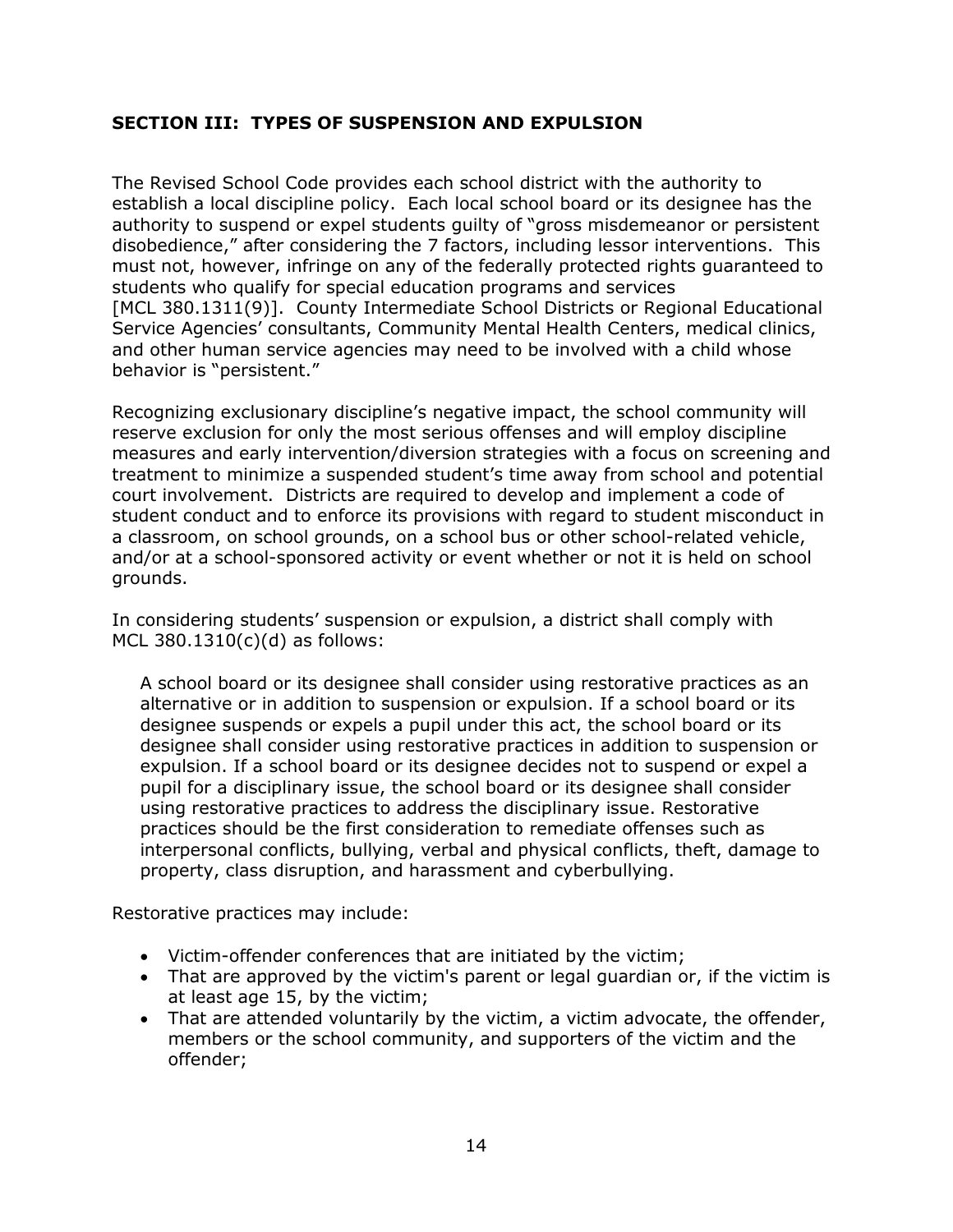• And that provide an opportunity for the offender to accept responsibility for the harm caused to those affected by the misconduct and to participate in setting consequences to repair the harm.

The selected consequences shall be incorporated into an agreement that sets time limits for completion of the consequences and is signed by all participants.

As used in this section, "restorative practices" means practices that emphasize repairing the harm to the victim and the school community caused by a pupil's misconduct.

Before suspending or expelling a pupil under section the board of a school district or intermediate school district or board of directors of a public school academy, or a superintendent, school principal, or other designee under section 1311(1), shall consider each of the following factors:

- The pupil's age.
- The pupil's disciplinary history.
- Whether the pupil is a student with a disability.
- The seriousness of the violation or behavior committed by the pupil.
- Whether the violation or behavior committed by the pupil threatened the safety of any pupil or staff member.
- Whether restorative practices will be used to address the violation or behavior committed by the pupil.
- Whether a lesser intervention would properly address the violation or behavior committed by the pupil.

In exercising discretion with regard to a suspension of more than 10 days or an expulsion, there is a rebuttable presumption that a suspension or expulsion is not justified unless the board or board of directors, or its designee, can demonstrate that it considered each of the seven factors listed. For a suspension of 10 or fewer days, there is no rebuttable presumption, but the board or board of directors, or its designee, shall consider each of the factors listed.

This section does not apply to a pupil being expelled under section 1311(2) for possessing a firearm in a weapon free school zone.

Consideration of the factors listed in subsection (1) is mandatory before suspending or expelling a student under section 1310, 1311(1), 1311(2), or 1311a. The method used for consideration of the factors is at the sole discretion of the board of a school district or intermediate school district or board of directors of a public school academy, or its designee.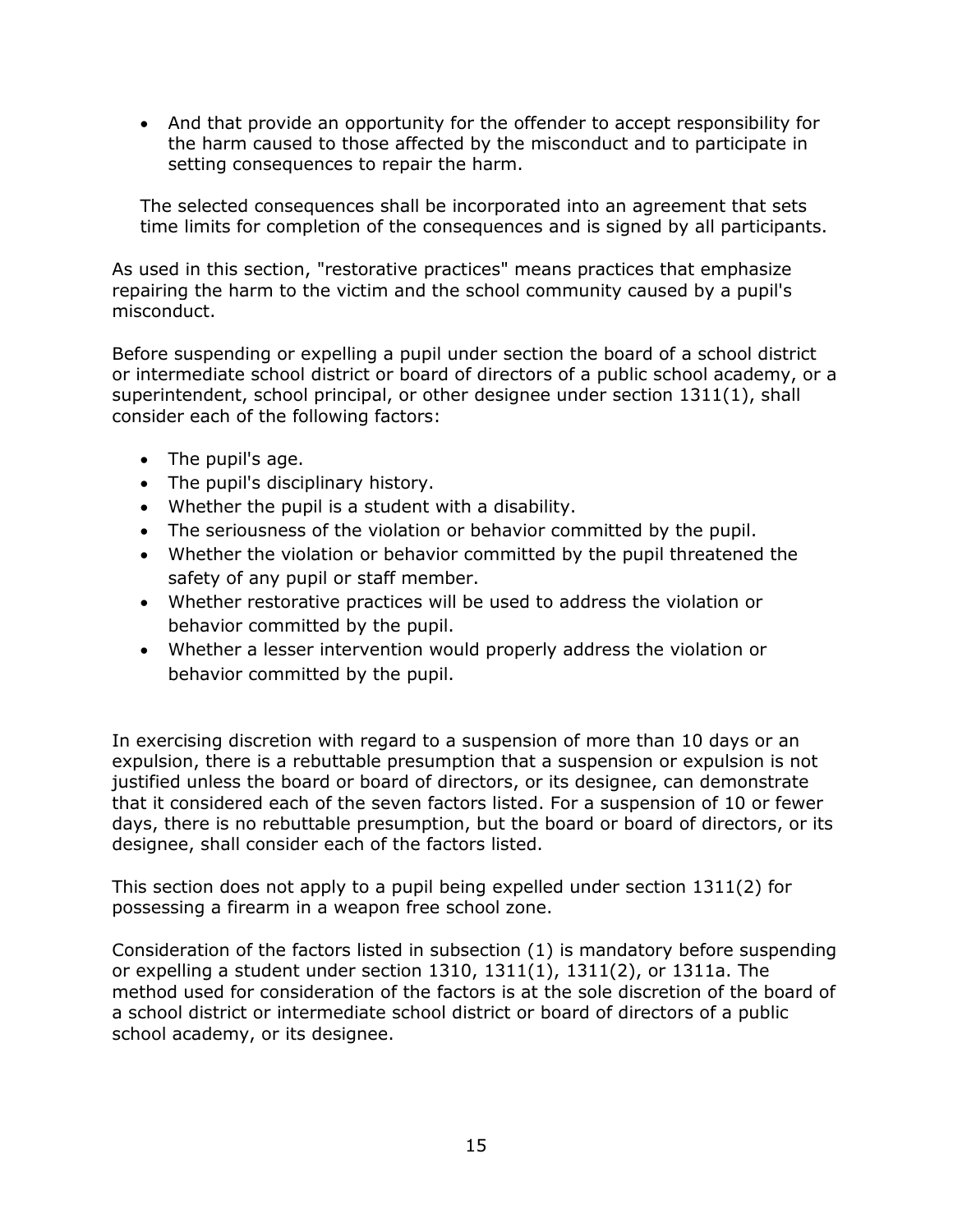Subject to 1310(d), Michigan law requires a school district to permanently expel (subject to possible reinstatement) a student who possesses a dangerous weapon in a weapon-free school zone unless that student meets one of four exceptions (listed below) provided in the law. Michigan law also requires permanent expulsion (subject to possible reinstatement) of students who commit arson, criminal sexual conduct (as defined in the law and noted below), or a physical assault against a school employee, contractor, or volunteer. Michigan law also requires school districts to suspend or expel a student in grades 6 and above who commits physical assault against another student. Those exclusions can last no more than 180 days. In addition, Michigan law also allows any teacher to impose one-day "snap suspensions" from his/her class for students, and it establishes procedures the teacher must follow when exercising this option. Under the law, the suspending teacher must take a number of steps explained in greater detail below. The following information describes the law.

## Weapons, Arson, or Criminal Sexual Conduct Expulsion

School districts are required to permanently expel (subject to possible reinstatement) students who possess a dangerous weapon, commit arson, or engage in criminal sexual conduct in a school building or on school grounds. The law allows for possible reinstatement [MCL 380.1311]. The term "criminal sexual conduct" is defined in the Michigan Penal Code, 1931, PA 328 MCL 750.520. It refers to sections which describe various levels of sexual penetration, sexual conduct, and assault with intent to commit criminal sexual conduct [MCL 750.520b, 520c, 520d, 520e, 520g]. The term "dangerous weapon" means a firearm, dirk, dagger, stiletto, iron bar, knife with a blade over 3 inches in length, pocket knife opened by a mechanical device, and brass knuckles [MCL 380.1313(4)]. The definition of "firearm" in section 380.1311 refers to the definition of that term in the federal Gun-Free Schools Act of 1994, which in turn refers to another section of federal law which defines "firearm" as:

- Any weapon (including a starter gun) which will or is designed to, or may readily be converted to, expel a projectile by the action of an explosive.
- The frame or receiver of any such weapon.
- Any firearm muffler or firearm silencer.
- Any destructive device.
- 1. Dangerous Weapon Exceptions (referenced in paragraph #3, previous page): School boards are not required to expel a student if the student can establish in a clear and convincing manner at least one of the following:
	- The object or instrument possessed by the student was not possessed for use as a weapon, or for direct or indirect delivery to another person for use as a weapon.
	- The weapon was not knowingly possessed by the student.
	- The student did not know or have reason to know that the object or instrument possessed by the student constituted a dangerous weapon.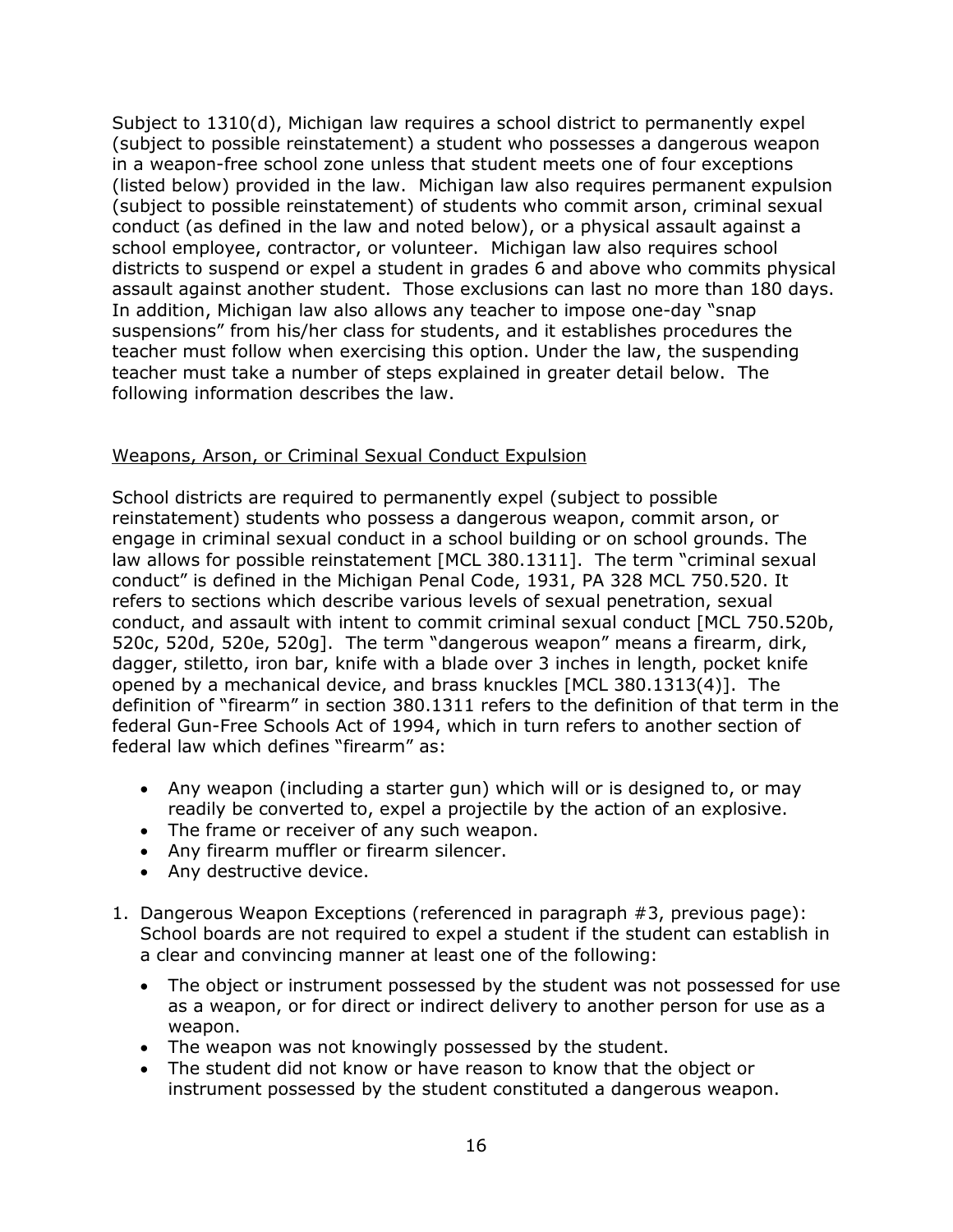• The weapon was possessed by the student at the suggestion, request or direction of, or with the express permission of school or police authorities.

There is a rebuttable presumption that expulsion under subsection (2) for possession of a weapon is not justified if both of the following are met:

- The school board or its designee determines in writing at least 1 of the factors listed has been established in a clear and convincing manner.
- The pupil has no history of suspension or expulsion.

A student who possesses a weapon in a weapon-free school zone or commits arson or criminal sexual conduct at school or on school grounds is expelled from all Michigan public schools unless the school district operates or participates in an alternative education program appropriate for expelled students or unless the student is reinstated by the expelling board of education pursuant to the statutory reinstatement procedure.

If a student is expelled for possession of a dangerous weapon in a weapon-free school zone, arson in a school building or on school grounds, or criminal sexual conduct in a school building or on school grounds, the school board shall ensure that within three (3) days after the expulsion an official of the school district refers the individual to the appropriate county department of health and human services or county department of community mental health agency, and notifies the individual's parent or legal guardian, or, if the individual is at least age 18 or an emancipated minor, notifies the individual of the referral. [MCL 380.1311(5)].

- 2. Weapon-Free School Zone and School Property Definition: "Weapon-free school zone" means school property and a vehicle used by a school to transport students to or from school property [MCL 750.237a]. "School property" means a building, playing field, or property used for school purposes to impart instruction to children or used for functions and events sponsored by a school, except a building used primarily for adult education or college extension courses [MCL 750.237a].
- 3. Reporting Requirements: If a dangerous weapon is found in the possession of a student while the student is attending school or a school activity, or while the student is en route to or from school on a school bus, the superintendent of the school district or intermediate school district, or his or her designee, shall immediately report that finding to the student's parent/guardian and the local law enforcement agency [MCL 380.1313(1)].

## Physical Assault - Student to Employee, Contractor or Volunteer

A student in grade six (6) or above who commits a physical assault against an employee, contractor, or a volunteer of a district, at school or on school grounds, shall be expelled permanently, subject to possible reinstatement. The term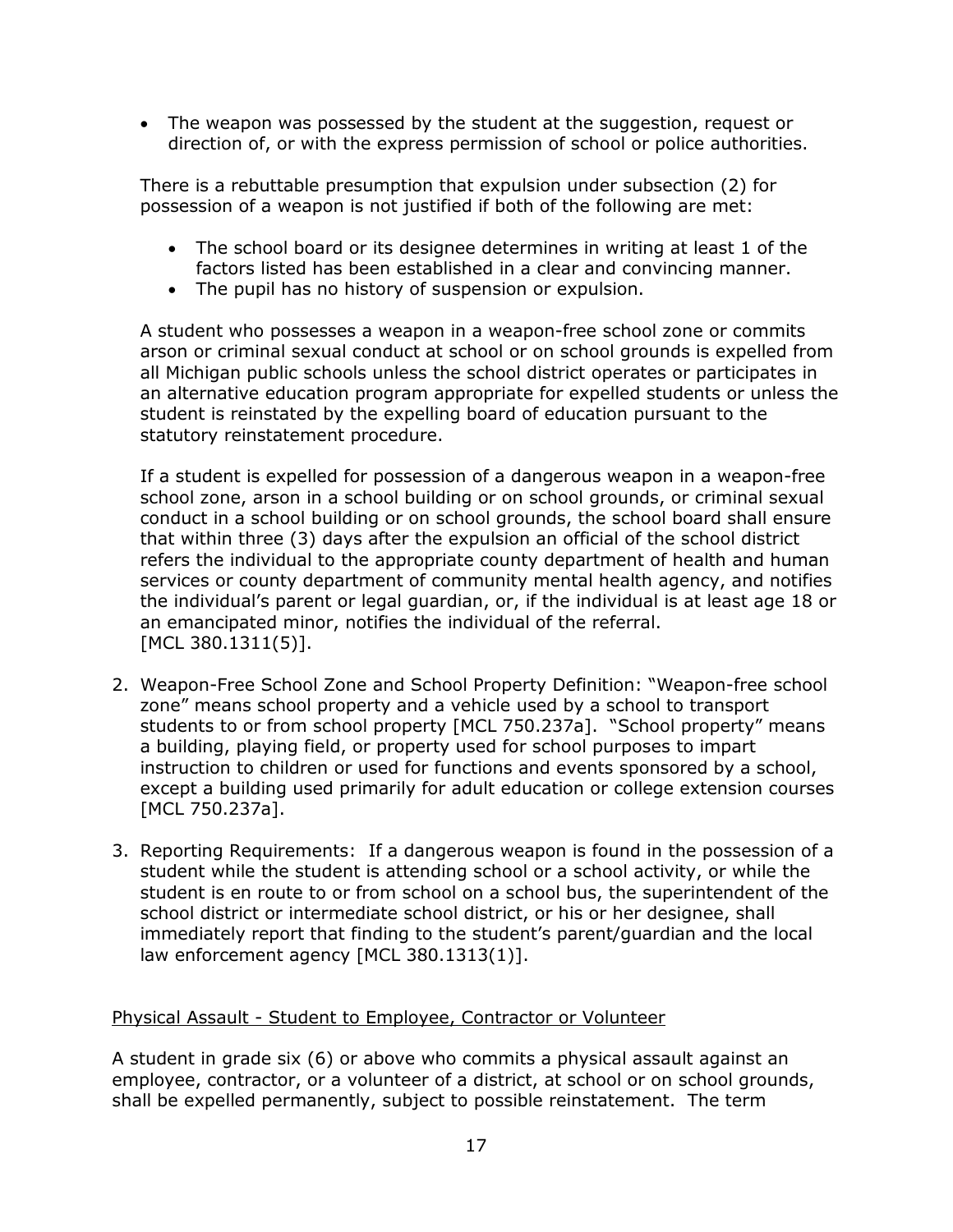"physical assault" means "intentionally causing or attempting to cause physical harm to another through force or violence" [MCL 380.1311a].

A student expelled for committing physical assault against an employee, contractor, or volunteer of a district at school or on school grounds is expelled from all Michigan public schools unless the school district operates or participates in an alternative education program appropriate for expelled students or unless the student is reinstated by the expelling board of education pursuant to the statutory reinstatement process.

If a student in grade six (6) or above is expelled for committing a physical assault against a school employee, contractor, or volunteer, the school board shall ensure that within three days after the expulsion an official of the school district refers the individual to the appropriate county Department of Human Services or county Department of Community Mental Health agency, and notifies the individual's parent or legal guardian or, if the individual is at least age 18 or is an emancipated minor, notifies the individual of the referral [MCL 380.1311(4)].

#### Physical Assault - Student to Student

A student in grade six (6) or above who commits physical assault against another student shall be suspended or expelled for up to 180 school days by the school board or its designee if the physical assault is reported to the school board, superintendent, or principal. The term "physical assault" means "intentionally causing or attempting to cause physical harm to another through force or violence" [MCL 380.1310].

## Bomb Threats or Similar Threats

If a student in grade six (6) or above makes a bomb threat, or similar threat, directed at a school building, other school property, or a school-related event, then the school board or the designee on behalf of the school board, as described in MCL 380.1311(1), shall suspend or expel the pupil from the school district for a period of time as determined at the discretion of the school board or its designee.

#### Teacher "Snap Suspension"

While "Snap Suspension" is part of the law, we believe that it should be used minimally, if at all. A teacher may suspend a student from the teacher's classroom for up to one day if the student's behavior exceeds limits as defined by local policy. The policy shall be adopted as part of the school district's Code of Student Conduct and specify the types of behavior for which a student may be suspended. If a student is retained in the school, he or she must be under appropriate supervision. The law requires a teacher who imposes this option to immediately report the "snap suspension" to the office, then, as soon as possible, schedule a meeting with the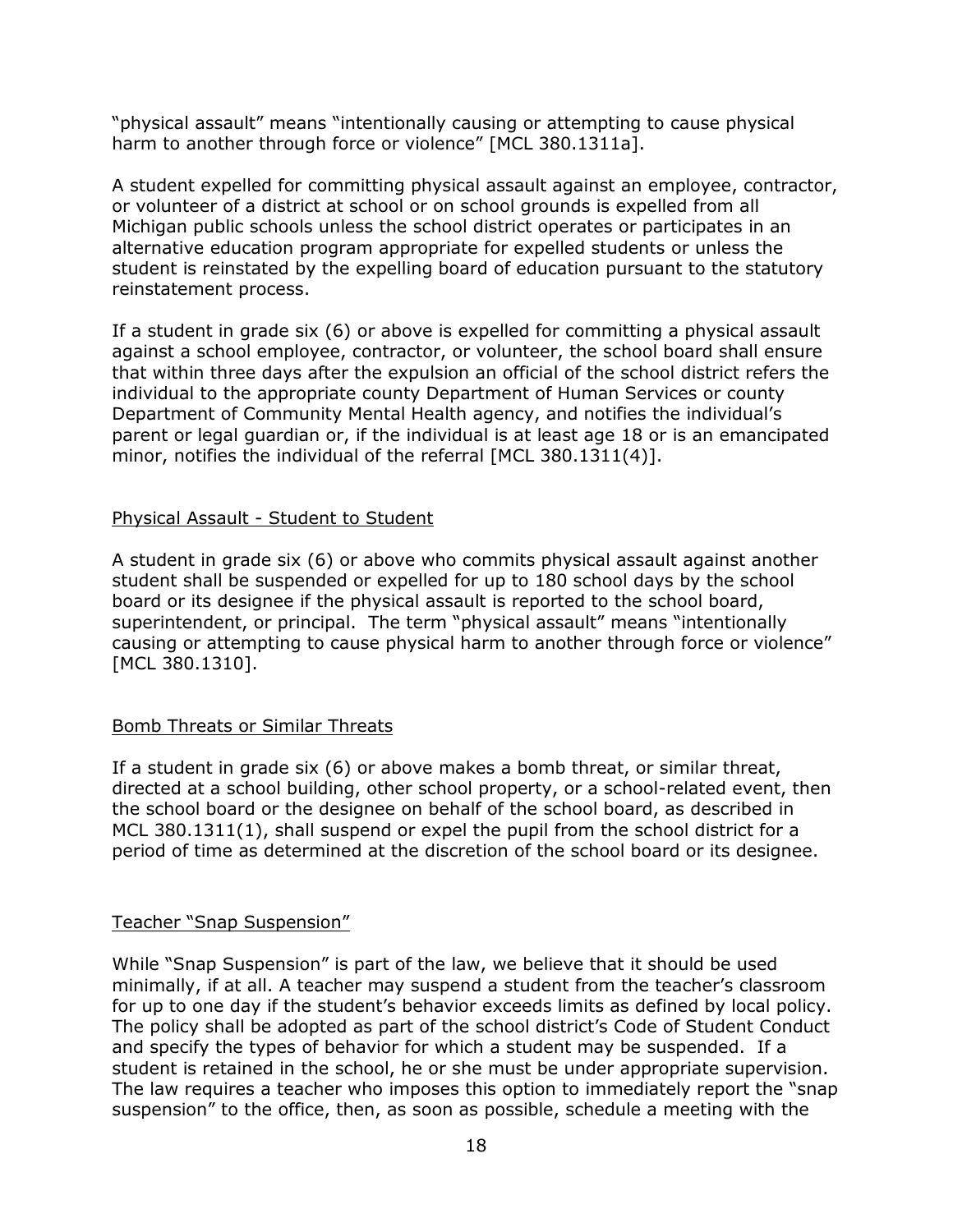suspended student's parent(s) or guardian(s) and attempt to include the school counselor, social worker, or psychologist. If the teacher or parent requests that a school administrator attend, the teacher must also include the administrator in the meeting [MCL380.1309]. A student may return that school day to the classroom, subject, or activity for which he or she was suspended, with the concurrence of the teacher and the school principal [MCL 380.1309].

Insert the school district policy on Teacher "Snap Suspension" here.

## Petitioning for Reinstatement

For students in grades six (6) or above, although the law calls for the "permanent" expulsion, if the district has considered the 7 factors and not found a suitable lesser intervention, of a student who possesses a dangerous weapon in a weapon-free school zone, commits arson, criminal sexual conduct, or a physical assault against an employee, contractor, or a volunteer of a district, at school or on school grounds, the law provides a process for petitioning for reinstatement to school [MCL 380.1311(5) and 380.1311a(5)]. It is the responsibility of the petitioning person (a parent, legal guardian, or the expelled student if he or she is at least 18 years of age or is an emancipated minor) to prepare and submit the petition for reinstatement.

LEAs may consider early reinstatement, particularly in cases where students have followed through on district recommendations and services such as counseling, social skills training, etc.

#### Petition for Student to Return to School

If a petition form is requested by a person wishing to be reinstated, the school board must make the petition form available. The form is provided as Attachment 3.

For a student in grade five (5) or below that is expelled for possessing a firearm or threatening another person with a dangerous weapon, the parent/guardian or the student (if he or she is at least 18 years of age or an emancipated minor) may initiate a petition for reinstatement any time after 60 school days following the date of the expulsion. The student may be reinstated 90 school days following the date of expulsion.

For a student in grade five (5) or below that is expelled for committing arson or criminal sexual conduct in a school building or on school grounds, the parent/ guardian may initiate a petition for reinstatement at any time, and the student may be reinstated ten school days after the expulsion.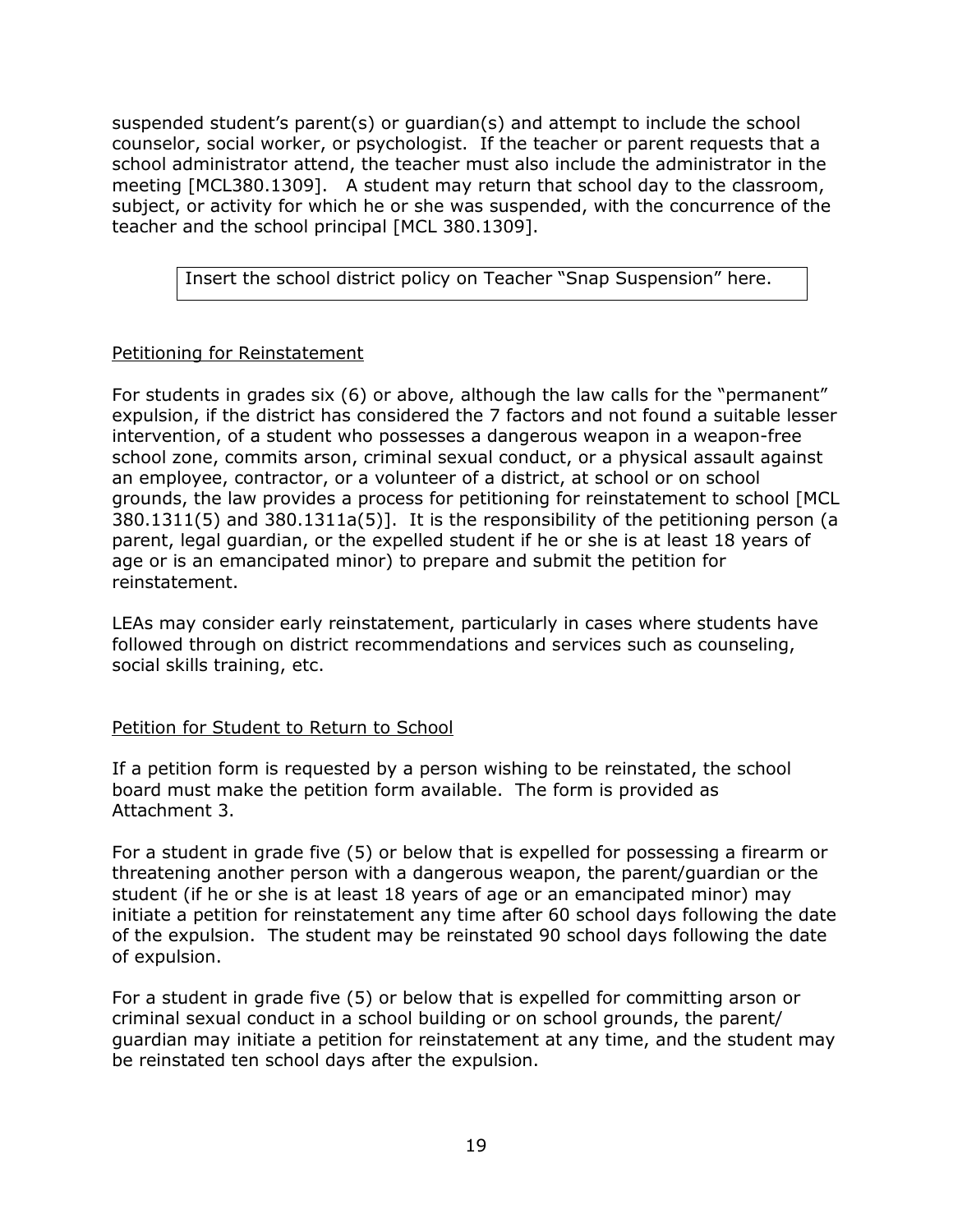For a student in grade six (6) or above that is expelled for possessing a dangerous weapon in a weapon-free school zone, or who commits arson or criminal sexual conduct, the parent/guardian or the student (if he or she is at least 18 years of age or an emancipated minor) may initiate a petition any time after 150 school days following the date of expulsion. A student may be reinstated not earlier than 180 school days following the date of expulsion.

For a student in grade six (6) or above that is expelled for committing a physical assault against an employee, contractor, or volunteer, the parent/guardian or the student (if he or she is at least 18 years of age or an emancipated minor) may initiate a petition any time after 150 school days following the date of expulsion. A student may be reinstated 180 school days following the date of expulsion.

MCL L 750.1 to 750.568 sec. 520o states (1) as part of its adjudication order, order of disposition, judgment of sentence, or order of probation a court shall order that an individual who is convicted of or, a juvenile who is adjudicated for, a violation of section 520b, 520c, 520d, 520e, or 520g and who is a student at a school in this state is prohibited from doing either of the following:

(a) attending the same school building that is attended by the victim of the violation.

(b) utilizing a school bus for transportation to and from any school if the individual or juvenile will have contact with the victim during use of the school bus.

A district may establish reinstatement procedures for students expelled for reasons other than those listed.

Insert the school district policy specifying petition of reinstatement procedures for students expelled for reasons other than weapons, arson, criminal sexual conduct, and student to employee physical assault here.

#### Committee Review and Recommendation

The local school board may include conditions in a petition for reinstatement, including the successful completion of a restorative justice process or a similar effort, which the student can complete during the exclusion period or as a condition for returning to school. If the expelling school board denies a petition for reinstatement, the petitioner may petition another school board for reinstatement. The following timelines and procedures apply to reinstatement:

Within ten (10) school days after receiving a petition for reinstatement, the school board must appoint a committee comprised of two school board members, one school administrator, one teacher, and one parent of a student in the school district to review the petition and any supporting information submitted by the petitioner.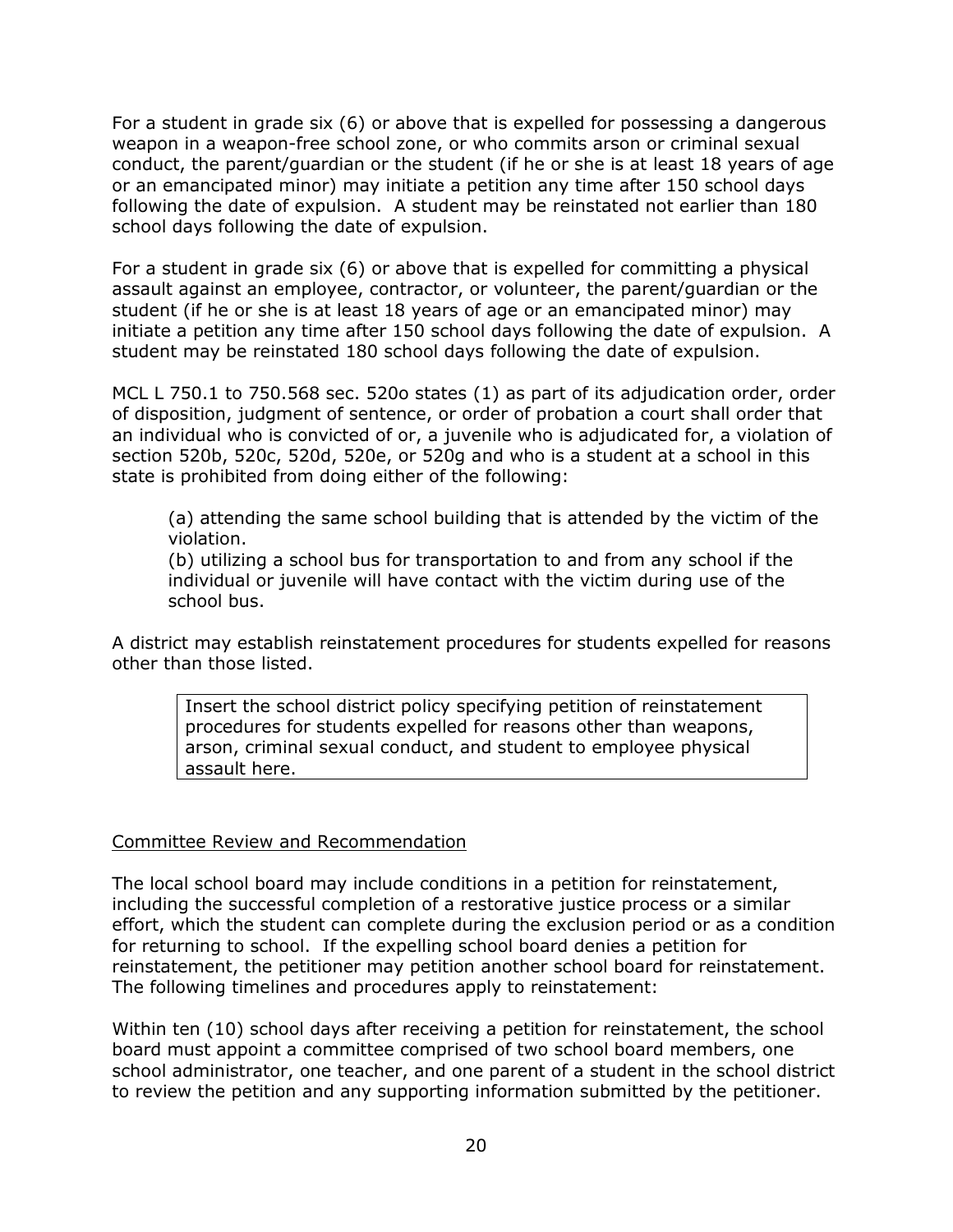During this time, the superintendent may prepare and submit information concerning the circumstances of the expulsion and any factors weighing in favor of or against reinstatement.

Not later than ten (10) school days after being appointed, the committee must review the petition and supporting information, together with information provided by the school district, and submit a recommendation to the school board. The committee may recommend unconditional reinstatement, conditional reinstatement, or against reinstatement. The recommendation must be accompanied by an explanation of the reasons for the recommendation. If the recommendation is for conditional reinstatement, it must include any recommended conditions.

According to the law, the committee's recommendation must be based on all of the following factors:

- The extent to which reinstatement of the student would create a risk of harm to pupils or school personnel.
- The extent to which reinstatement would create a risk of school district or individual liability for the school board or school district personnel.
- The age and maturity of the individual.
- The student's school record before the incident that caused the expulsion.
- The student's attitude concerning the incident that caused the expulsion.
- The student's behavior since the expulsion and the prospects for remediation.
- If the petition was filed by a parent or legal guardian, the degree of cooperation and support that has been provided by, and that can be expected from, that person if the student is reinstated, including, but not limited to, receptiveness toward possible conditions placed on the reinstatement [MCL 380.1311(6)(e)].

The committee may also choose to consider such factors as the successful completion of restorative justice measures, the presence of mental health considerations, family situations that might be impacting the child's behavior, observations from a school-based advocate for the student, and more.

#### School Board Decision

After receiving the committee's recommendation, the school board must make a decision no later than the next regularly scheduled board meeting. The school board must decide either to reinstate the student, to conditionally reinstate the student, or to deny reinstatement.

Before conditionally reinstating the student, a school board may require a student and the parent or legal guardian to agree in writing to specific conditions. The conditions may include, but are not limited to, the following: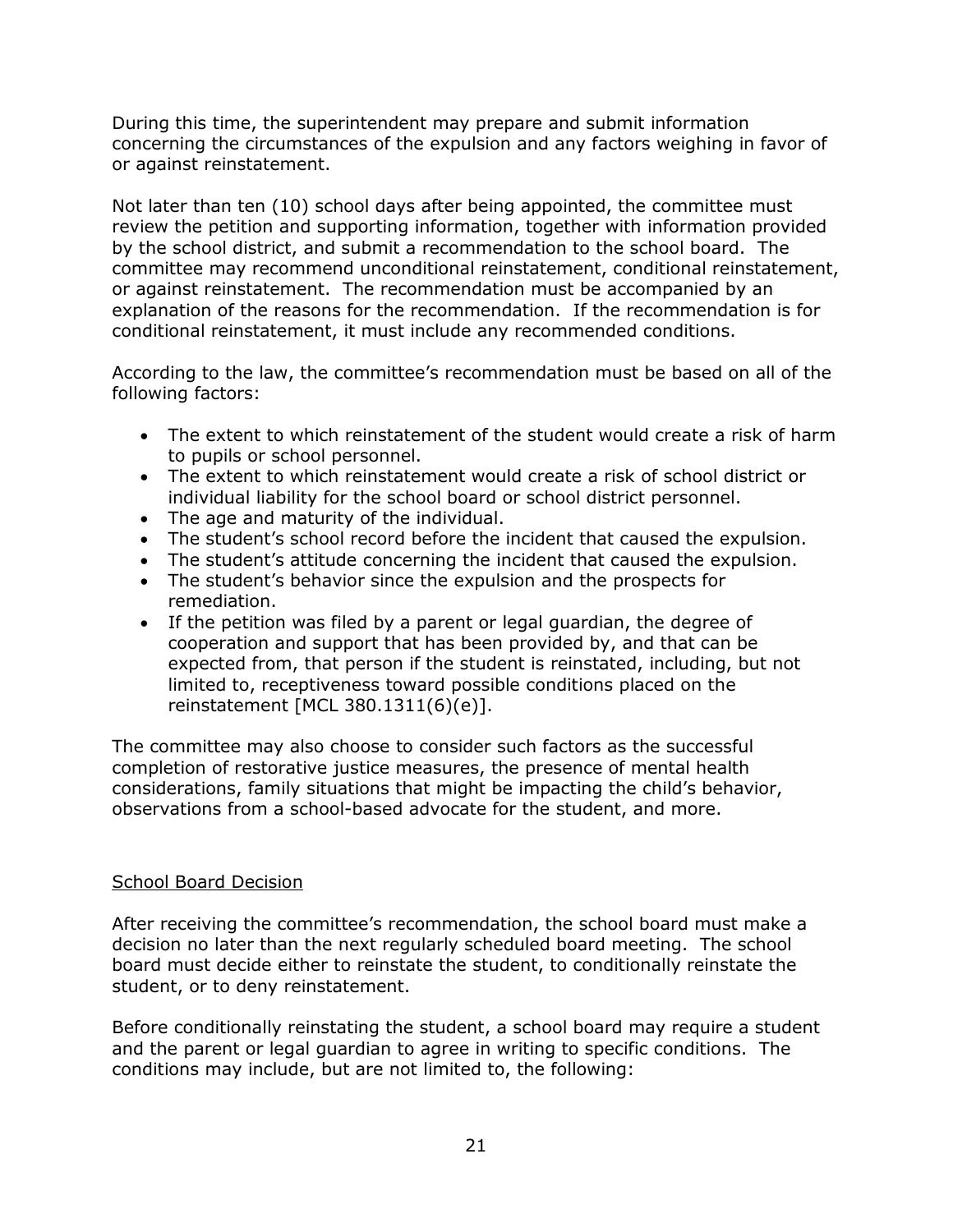- Successful completion of a restorative justice process and evidence of compliance with the resulting agreement developed by the participating affected parties.
- Agreement to a behavior contract which may involve the student, parent or legal guardian, and an outside agency.
- Participation in, or completion of, an anger management program or other appropriate counseling.
- Periodic progress reviews.
- Specified immediate consequences for failure to abide by a condition.

The law specifies that the decision of the school board is final.

## Alternative Education

A school district may provide alternative education for a student who has been suspended or expelled. The Michigan Attorney General issued an opinion cited as 1985 OAG 6271 in which he stated that the board of education of a school district which, in accordance with due process requirements, suspends for a lengthy period of time or permanently expels a non-disabled student who is subject to the compulsory education requirements is not required to provide an alternative education program for a student. The Michigan State Board of Education, however, encourages school districts to provide alternative education opportunities for excluded students.

- Ideally students would be placed in a comprehensive alternative program that devotes resources to academics and social skills.
- In situations where programs are full or unavailable, districts may provide community-based or home-based instruction and receive prorated per pupil funding.
- Students may be enrolled in an online program, with attention paid on providing proper instructional support.

The SBE encourages schools to explore the Michigan Department of Education's list of alternative education providers at https://www.michigan.gov/ documents/mde/2018\_Alternative\_Education\_Programs\_661284\_7.xlsx with the goal of keeping suspended and/or expelled students engaged in learning. Ultimately, however, it is the responsibility of the parent or legal guardian to locate a suitable alternative education program and to enroll their child in a program during the expulsion.

- A student who has been suspended or expelled from his or her resident district for any reason may attend a nonresident alternative education program without the resident district's approval (MCL 388.1606(60(h)).
- If there is no available alternative education program through his or her resident district, an expelled student may enroll in an adult education program (MCL 388.1707 (2)(b)(ii)). The expelled student must be at least 16 years of age on September 1 of the school year. The reason of expulsion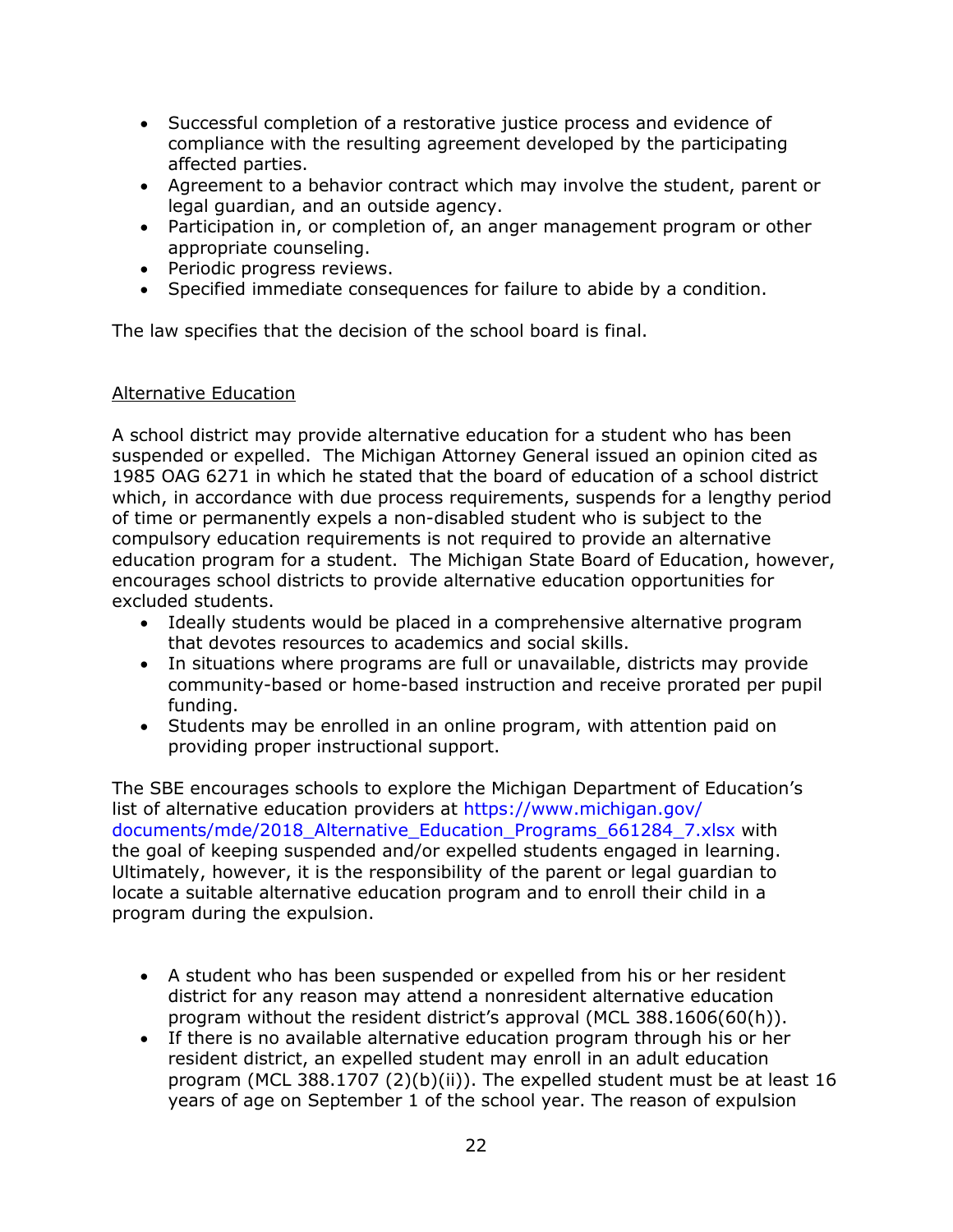must be due to weapons, arson, criminal sexual assault or physical assault against an employee or a volunteer of the district.

#### Mandatory Permanent Expulsion

Subject to 1310(d), a student who has been expelled for possession of a dangerous weapon, arson, criminal sexual conduct, or physical assault against an employee, contractor, or volunteer is expelled from all Michigan public schools unless the district operates or participates in an alternative education program appropriate for the mandatory expelled student.

[MCL 380.1311(2) and 380.1311a(2)].

A program operated for mandatorily expelled students must ensure that a student is physically separated at all times during the school day from the general pupil population. If the student is not placed in an alternative education program or a "strict discipline academy," the school district may provide or arrange for the intermediate school district to provide to the student appropriate instructional services at home. Homebound services are designed to help students who are unable to attend school to keep up with their studies [MCL 388.1709].

> Insert the school district information on educational options and alternative programs available for students suspended or expelled here.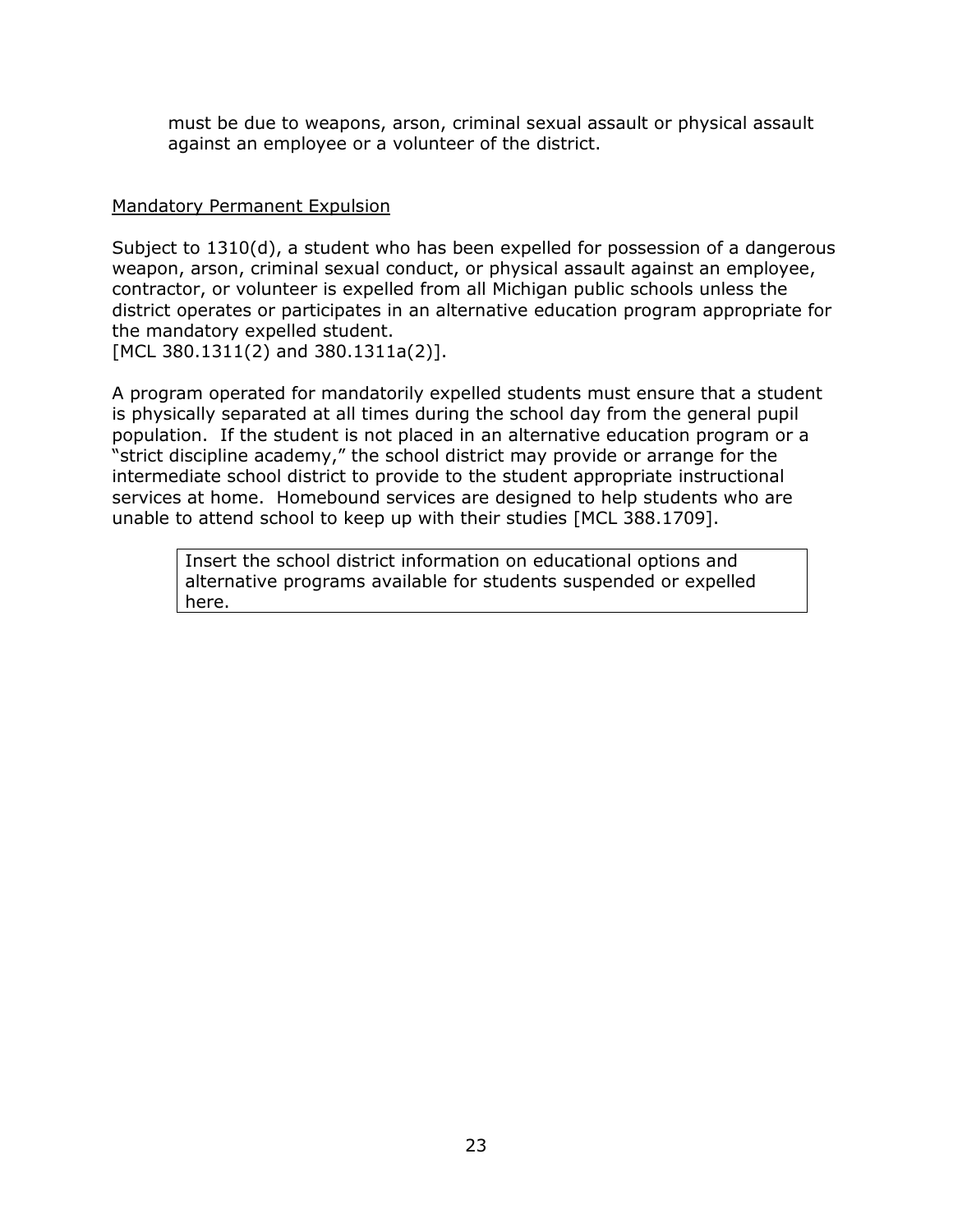## **SECTION IV: VIOLATIONS OF THE CODE OF STUDENT CONDUCT AND THE SCHOOL COMMUNITY RESPONSES**

Michigan students, in all of their diversity, must be educated in a safe and supportive environment that fosters academic success and healthy development. The Michigan State Board of Education's mission is: "All students graduate ready for careers, college, and community." This can only be achieved if students are pursuing their education. To fulfill this mission, the Michigan State Board of Education (SBE) strongly urges school districts to adopt practices that allow educators to address disciplinary matters as opportunities for learning instead of punishment.

The SBE encourages schools to:

- Implement or expand evidence-based alternative and supplemental strategies for social and emotional learning such as Positive Behavioral Intervention and Supports (PBIS) and restorative practices.
- Integrate these and other research- and evidence-based, pro-social curriculum and development practices into their culture, such as the Michigan Model for Health™, supporting and sustaining them as vital elements of the school operations.
- Collect and utilize data for ongoing formative evaluation of disciplinary processes and their effectiveness.
- Reserve suspension and expulsion for only the most serious offenses such as those infractions required by law and deemed absolutely necessary.

Schools are required to consider restorative practices as an alternative to, or in addition to, suspension or expulsion. [MCL 380.1310C(1)] Schools are also required to implement a plan that reduces expulsions and suspensions that exceed 10 school days. [MCL 388.1767a]

The school community will want to create an inclusive, achievement-oriented culture by implementing PBIS and restorative practices to help guide student conduct. These, partnered with social emotional learning curriculum such as Michigan Model for Health™ and access to mental health and other supports, will contribute to a positive school climate. As part of that climate, the school community will check that students understand what is respectful and accountable conduct toward themselves, their peers, adults, and property.

As referenced in this document's preamble, resources and technical assistance exist to develop and maintain a PBIS plan, implement restorative practices, and utilize other relevant community-based services. In the event that students violate the rules, the school community will prioritize keeping them in school and helping them learn from mistakes. Restoring students and those affected by their behavior is the desired outcome of this approach.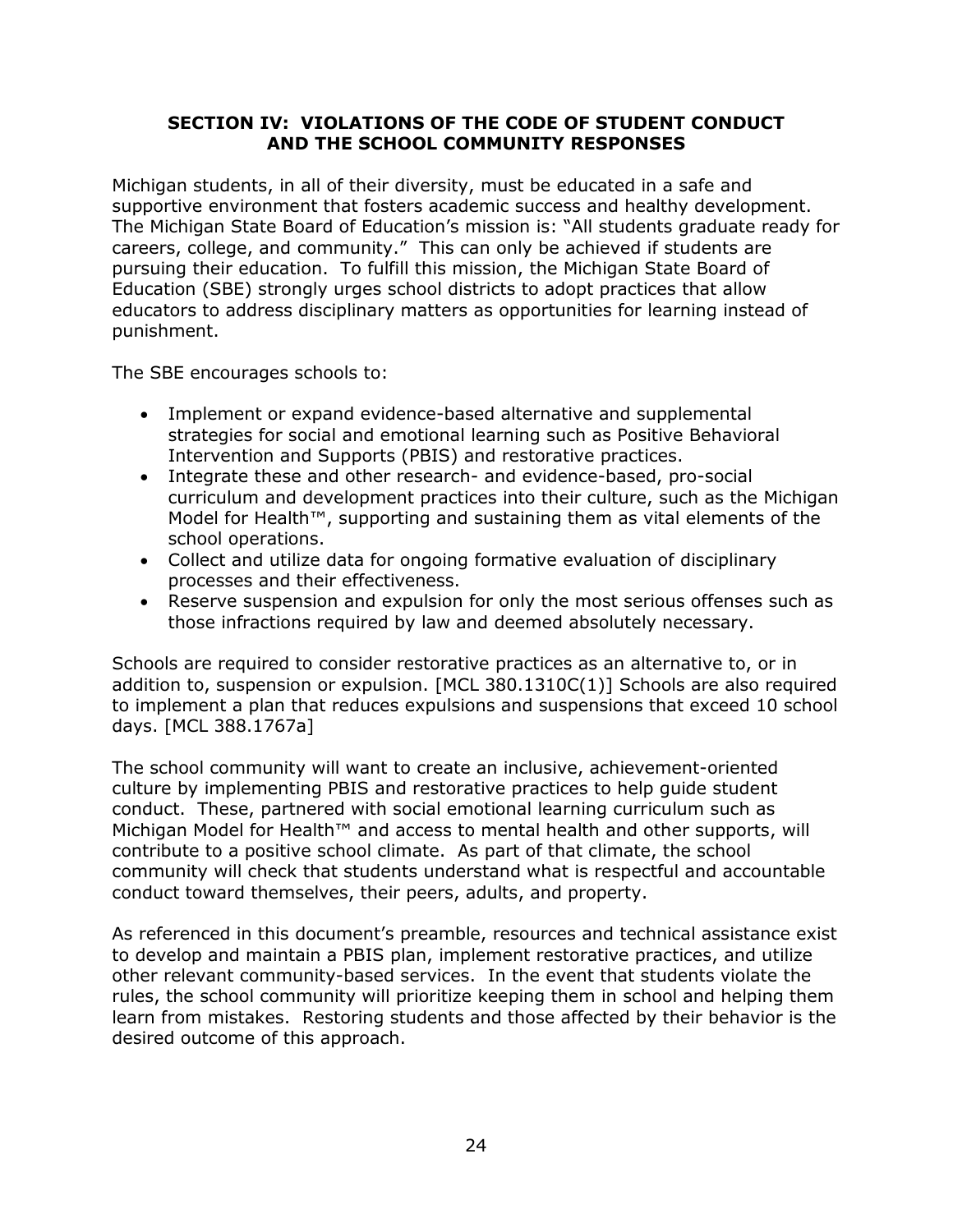#### Student Rights and Responsibilities

If a student feels unsafe or is threatened, the student or the student's parent/guardian should contact the principal.

Individual rights relate to individual responsibilities and must be seen in relationship to the safety, health, and welfare of all members of the school community. Expectations of student conduct should be kept within the bounds of reasonable behavior expected of all members of the community. Students should have freedom and encouragement to express their individuality in school, as long as their conduct does not intrude upon the freedom or safety of others. This applies especially to the freedom of fellow students to receive instruction. There must be a balance between individual freedom and the orderly operation of a classroom, but educators must prioritize keeping students engaged in learning as much as possible. The practices outlined above are powerful tools educators have used successfully to address misconduct and conflict at all levels.

All students should recognize the consequences of their language, manners, and actions toward each other, school staff, and volunteers. Students need to understand that they benefit from an orderly school operation and, as members of the school community, acknowledge their responsibility to promote a mutually respectful learning environment and support the reduction of any disruption to learning. The following pages list actions that can cause disruptions and, therefore, require some action to address the harm they cause. Whenever possible, the action to address this misconduct should include steps to heal the harm and restore the community members affected.

## Violations of The Code of Student Conduct

Various types of student misconduct are defined below. These definitions of misconduct are not all-inclusive, but only representative and illustrative. A student who commits an act of misconduct not listed herein is nonetheless subject to disciplinary action, including "snap suspension" by a teacher for misconduct in a class, subject, or activity.

School district staff may use intervention strategies including preventative measures such as social-emotional learning, PBIS, restorative practices, intensive instruction, teacher/student conferences, auxiliary staff/student intervention, and teacher/parent/guardian contacts for every type of violation listed here. As required by law, the staff will refer the last group of violations directly to school administrators due to the serious and/or unlawful nature of the misconduct. At the option of school administrators, a student accused of any violation of The Code of Student Conduct may be referred to a school social worker or counselor, in conjunction with or in lieu of other disciplinary procedures. Where the misconduct is subject to mandatory discipline under state law, however, the school board or designee will consider any mandatory sanctions as required by law.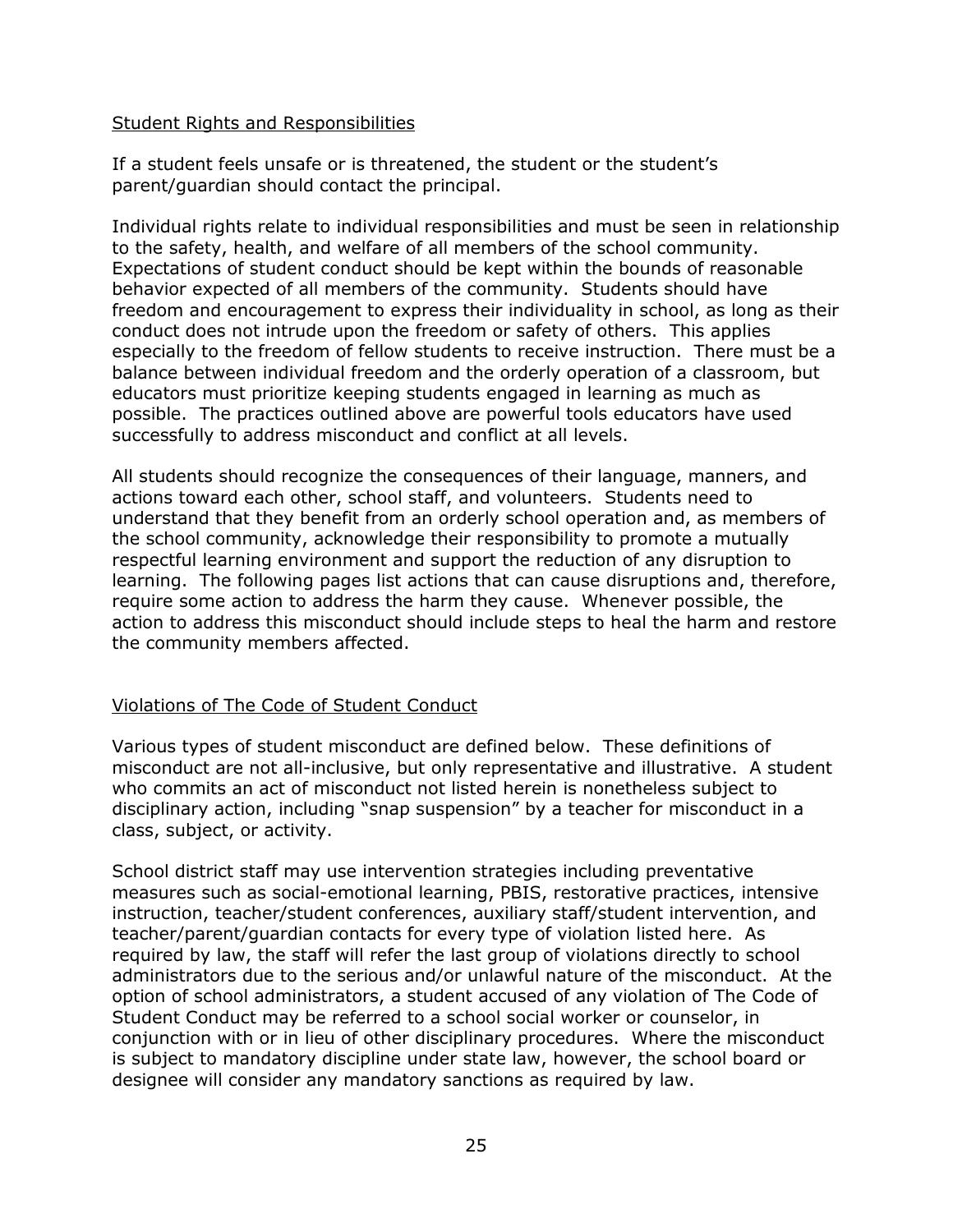## Violation Definitions and School Community Responses

The school district may modify the following violation levels and definitions to meet local needs and policies.

1. Bullying/Cyberbullying: A student will not engage in bullying or cyberbullying any student for any reason in a classroom, elsewhere on school premises, on a school bus or other school-related vehicle, or at a school-sponsored activity or event whether or not it is held on school premises. "At school" includes conduct using a telecommunications access device or telecommunications service provider that occurs off school premises if the telecommunications access device or the telecommunications service provider is owned by or under the control of the school district or public school academy. "Telecommunications access device" and "telecommunications service provider" mean those terms as defined in section 219a of the Michigan penal code, 1931 PA 328, MCL 750.219a.

"Bullying" means any written, verbal, or physical act, or any electronic communication, including, but not limited to, cyberbullying, that is intended or that a reasonable person would know is likely to harm one or more pupils either directly or indirectly by doing any of the following:

- Substantially interfering with educational opportunities, benefits, or programs of one (1) or more pupils.
- Adversely affecting the ability of a pupil to participate in or benefit from the school district's or public school's educational programs or activities by placing the pupil in reasonable fear of physical harm or by causing substantial emotional distress.
- Having an actual and substantial detrimental effect on a pupil's physical or mental health.
- Causing substantial disruption in, or substantial interference with, the orderly operation of the school.

Insert the school district information on school bullying policies and processes to address them.

- 2. Cheating/Academic Misconduct: A student will not plagiarize, cheat, gain unauthorized access to, or tamper with educational materials. Discipline under this section may result in academic sanctions in addition to other discipline.
- 3. Defacement of Property: A student will not willfully cause defacement of, or damage to, property of the school or others. Actions such as writing in school textbooks or library books, writing on desks or walls, carving into woodwork, desks, or tables, and spray-painting surfaces are acts of defacement.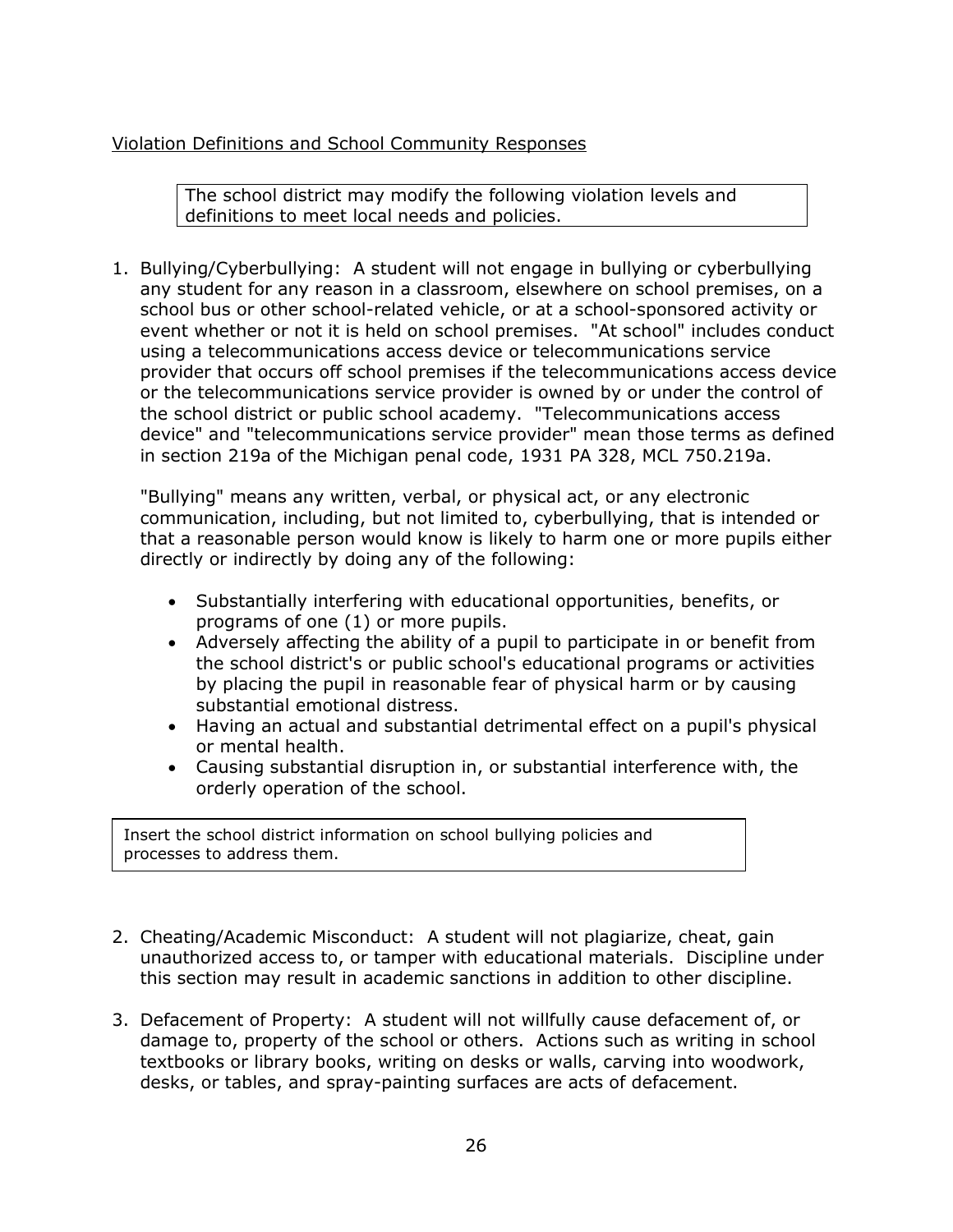- 4. Destruction of Property: A student will not intentionally cause destruction of property of the school or others. Actions that impair the use of something are destructive. Ruining bulletin boards, intentionally clogging the plumbing system, breaking light bulbs or fixtures, and damaging school equipment to the point where repair is necessary are acts of property destruction.
- 5. Disorderly Conduct: A student will not knowingly misbehave in a manner that causes disruption or obstruction to the educational process. Disruption caused by talking, making noises, throwing objects, or otherwise distracting another constitutes disorderly conduct. Behavior is considered disorderly if a teacher is prevented from starting an activity or lesson, or has to stop instruction to address the disruption.
- 6. Failure to Serve Assigned Detention: A student shall serve an assigned detention of which students and/or parents/guardians have been notified. The detention notification method must be confirmed by a school employee. Alternative consequences may, on a case-by-case basis, be approved by school administrators for students who lack transportation.
- 7. False Identification: A student will not use another person's identification or give false identification to any school official with intent to deceive school personnel, to avoid discipline, to falsely obtain money or property, or for any other reason.
- 8. Fighting: A student will not physically fight with another person. Self-defense or defense of others may be taken into account in determining whether this provision has been violated.
- 9. Forgery: A student will not sign the name of another person for the purpose of defrauding another.
- 10. Fraud: A student will not deceive another or cause another to be deceived by false or misleading information in order to obtain anything of value.
- 11. Gambling: A student will not engage in any game of chance or contest wherein money or other items of monetary value are awarded to the winner, except for those games and contests authorized as official school functions.
- 12. Gang Activity: A student will not, by use of violence, force, coercion, threat of violence, or gang activity, cause disruption or obstruction to the educational process. Per Michigan Penal Code 750.411u gangs are defined as an ongoing organization, association, or group of 5 or more people, other than a nonprofit organization, that identifies itself by all of the following:
	- A unifying mark, manner, protocol, or method of expressing membership, including a common name, sign or symbol, means of recognition, geographical or territorial sites, or boundary or location.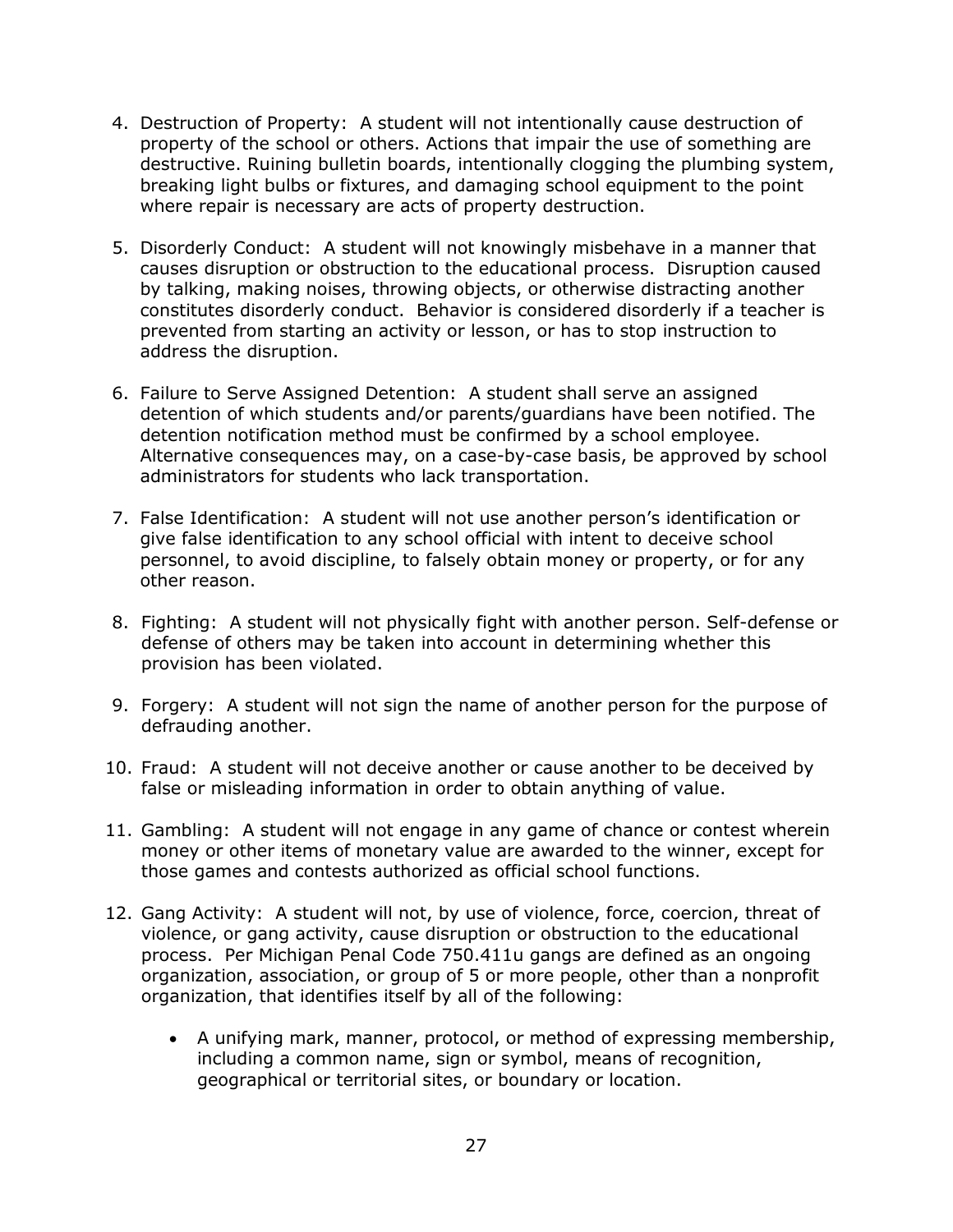- An established leadership or command structure.
- Defined membership criteria.
- 12. Harassment/Intimidation: A student will not engage in or participate in any behavior that is included in the definition of harassment or intimidation. "Harassment or intimidation" means any gesture or written, verbal, or physical act that a reasonable person, under the circumstances, should know will have the effect of harming a student or damaging the student's property, placing a student in reasonable fear of harm to the student's person or damage to the student's property, or that has the effect of insulting or demeaning any student or group of students in such a way as to disrupt or interfere with the school's educational mission or the education of any student. Harassment or intimidation includes, but is not limited to, a gesture or written, verbal, or physical act.
- 13. Hazing: The act of hazing is a crime in Michigan and will not be tolerated in the district. A student will not engage in or participate in any behavior that is included in the definition of hazing. The term "hazing" means "an intentional, knowing, or reckless act by a person acting alone or acting with others that is directed against an individual and that the person knew or should have known endangers the physical health or safety of the individual, and that is done for the purpose of pledging, being initiated into, affiliating with, participating in, holding office in, or maintaining membership in any organization." The term "organization" means "a fraternity, sorority, association, corporation, order, society, corps, cooperative, club, service group, social group, athletic team, or similar group whose members are primarily students at an educational institution." [MCL 750.411t].
- 14. Improper, Negligent, or Reckless Operation of a Motor Vehicle: A student will not intentionally or recklessly operate a motor vehicle so as to endanger the safety, health, or welfare of others on school property.
- 15. Public Display of Affection: Students will not engage in inappropriate displays of affection.
- 16. Appropriate Dress and Grooming: A student will not dress or groom in a manner that disrupts the educational process or is detrimental to the health, safety, or welfare of others.
- 17. Appropriate Use of Electronic Communication Devices: Students may possess a cellular telephone or other electronic communication device while at school provided that during school hours and on a school vehicle the cellular phone or electronic communication device remains off and out of sight unless authorized school personnel have given students permission to use them.
- 18. Insubordination/Unruly Conduct: A student will not willfully ignore or refuse to comply with directions or instructions given by school authorities. Refusing to open a book, write an assignment, work with another student, work in a group,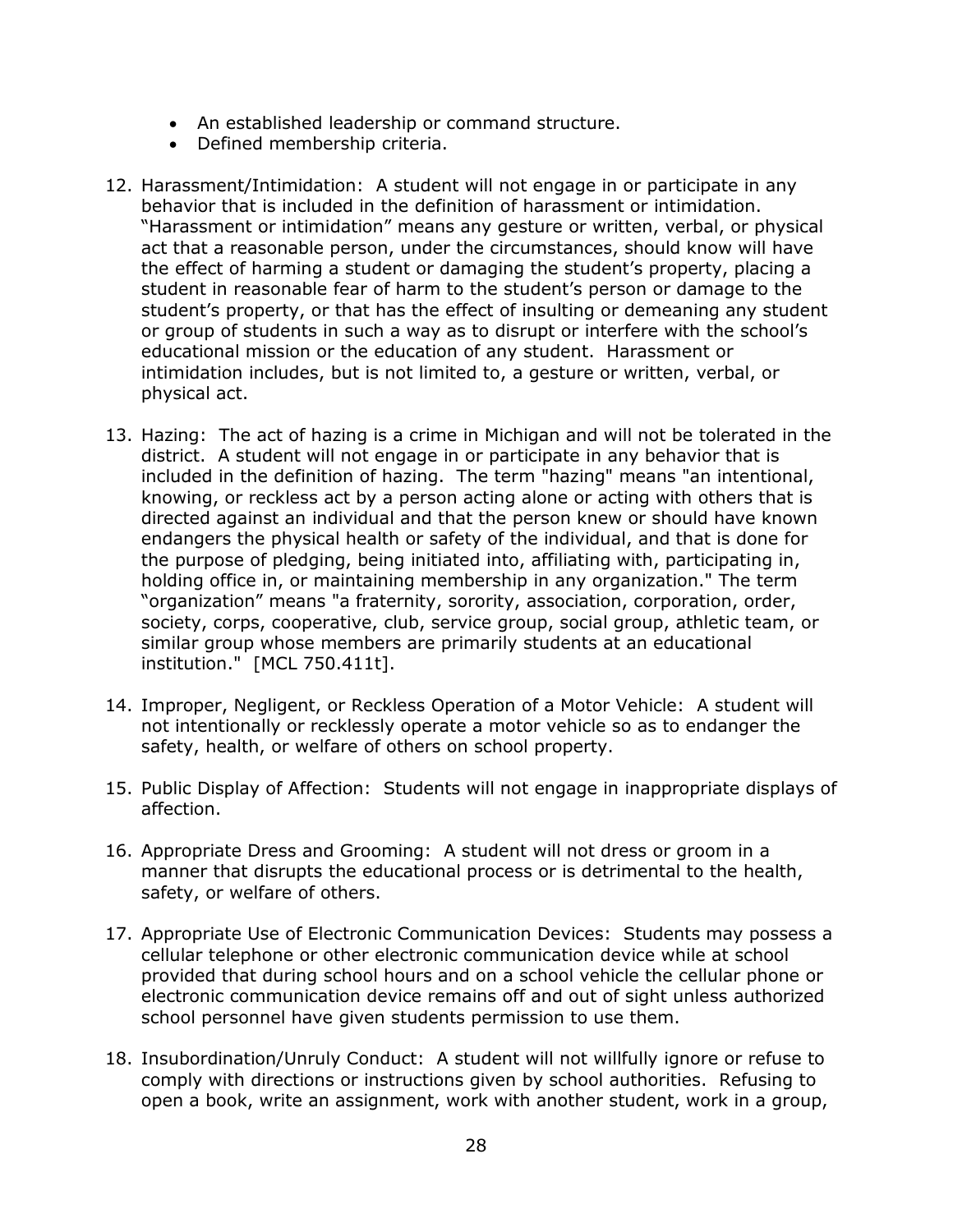take a test or do any other class or school-related activity not listed herein, refusing to leave a hallway or any other location when instructed by a school staff member, or running away from school staff when told to stop constitutes unruly conduct.

- 19. Leaving School Without Permission: A student will not leave the school building, classroom, cafeteria, assigned area, or campus without permission from authorized school personnel.
- 20. Loitering: A student will not remain or linger on school property without a legitimate purpose and/or without proper authority.
- 21. Possession of Inappropriate Personal Property: A student will not possess personal property that is prohibited by school rules or that is disruptive to teaching and learning, including, but not limited to, pornographic or obscene material, laser lights, or personal entertainment devices. Certain devices may be permitted for health or other reasons, if approved by the administration.
- 22. Profanity and/or Obscenity Toward Students: A student will not verbally, in writing, electronically, or with photographs or drawings direct profanity or insulting, obscene gestures toward any other student.
- 23. Profanity and/or Obscenity Toward Staff: A student will not verbally, in writing, electronically, or with photographs or drawings direct profanity or insulting, obscene gestures toward any school district staff members or adult volunteers.
- 24. Sexual Harassment: A student will not use words, pictures, objects, gestures, or other actions relating to sexual activity or a person's gender that cause embarrassment, discomfort, or a reluctance to participate in school activities. A student will not make unwelcome sexual advances, request sexual favors or engage in verbal communication or physical conduct of a sexual nature with or toward any other student, school district personnel, or adult volunteers.
- 25. Smoking: A student will not smoke or use e-smoking devices, use tobacco or alternative cigarette options, or possess any substance containing tobacco or nicotine in any area under the control of a school district, including all activities or events supervised by the school district.
- 26. Tardiness: A student will not fail to be in his or her place of instruction at the assigned time without a valid excuse.
- 27. Technology Abuse: A student will not violate the district's "Technology Use Guidelines."
- 28. Theft or Possession of Stolen Property: A student will not, without permission of the owner or custodian of the property, take property or have in his or her possession property which does not belong to the student.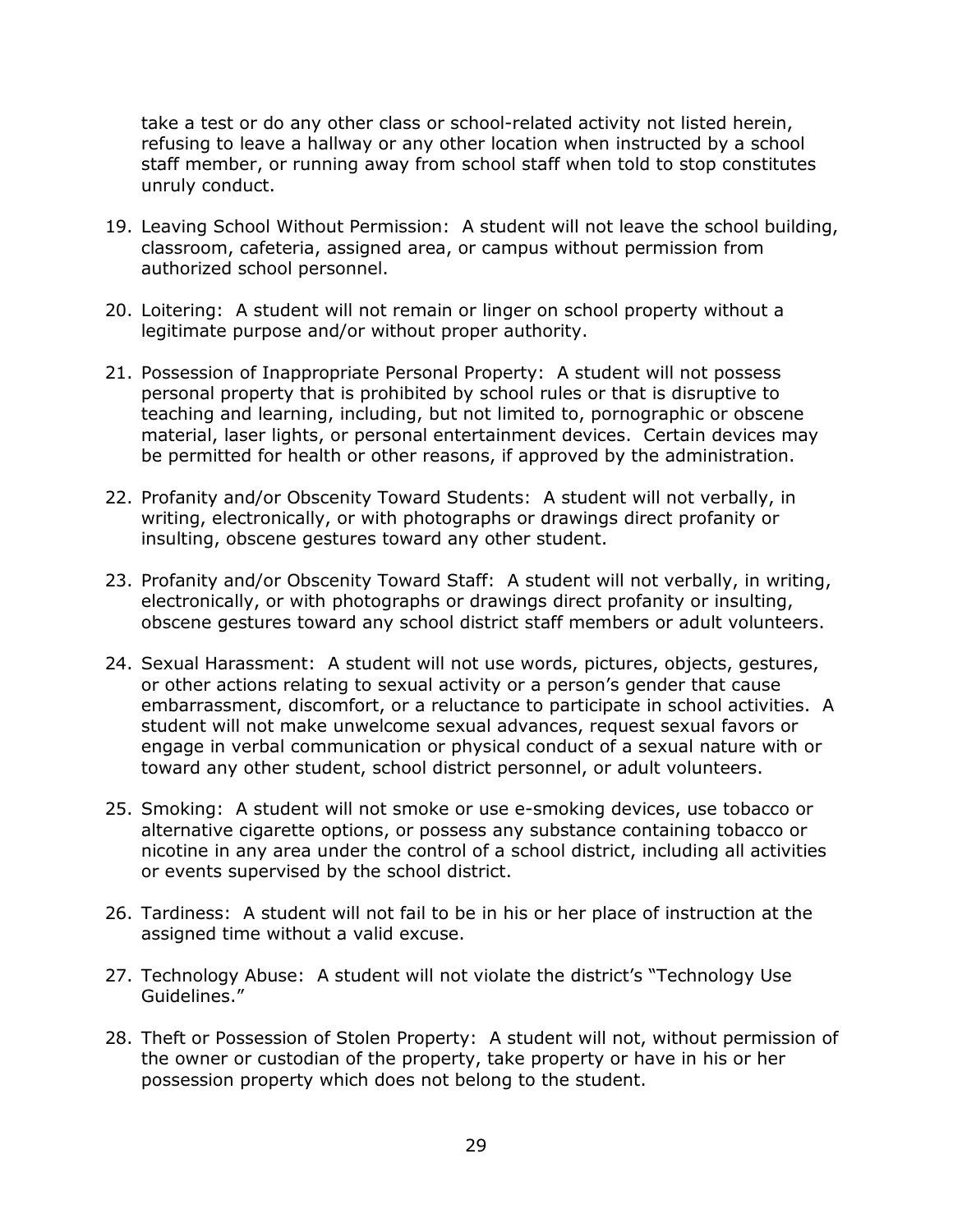- 29. Threat/Coercion: A student will not threaten another with bodily harm. A student will not coerce another to act or refrain from acting.
- 30. Trespassing: A student will not enter upon the premises of the school district, other than the location to which the student is assigned, without authorization from proper school authorities. If removed, suspended, or expelled from school, a student will not return to the school premises without permission of the proper school authorities.
- 31. Truancy: A student will not willfully and repeatedly fail to report to the school's assigned class or activity without prior permission, knowledge, or excuse by the school and parent/guardian.
- 32. Weapon Look-A-Likes: A student shall not possess, use, sell, or distribute a toy weapon, a look-a-like or replica weapon except with the prior approval of a teacher or an administrator for appropriate educational use.

#### School Community Responses to Violations

The school community will maintain a safe and supportive environment and persistently check that students can identify respectful and accountable conduct toward themselves, their peers, adults, and property. In the event that students violate any part of the Code of Student Conduct, the school community will apply support and guidance to increase the opportunity for the student to both offer restitution and learn from mistakes.

School administrators and staff should use mutually respectful and accountable intervention strategies, as determined by local district policies including, but not limited to, restorative practices, staff and student/parent conferences, auxiliary staff intervention and counseling programs, student programs for conflict resolution and peer mediation, and programs for anger management and violence prevention. They may also refer students and/or their families to community-based services such as mental health care, substance abuse prevention and diversion, and others. Any of the following intervention strategies and disciplinary actions may be used alone or in combination:

- administrator/student conference or reprimand
- administrator and teacher-parent/guardian conferences
- referrals and conferences involving various support staff or agencies
- daily/weekly progress reports
- behavioral contracts
- Behavior Intervention Plan (BIP)
- behavior intervention teacher training
- coordinate behavior intervention strategies among all personnel who work with the student
- consultation with a behavioral specialist
- cooperate with the parent/guardian to ensure follow-through on behavior intervention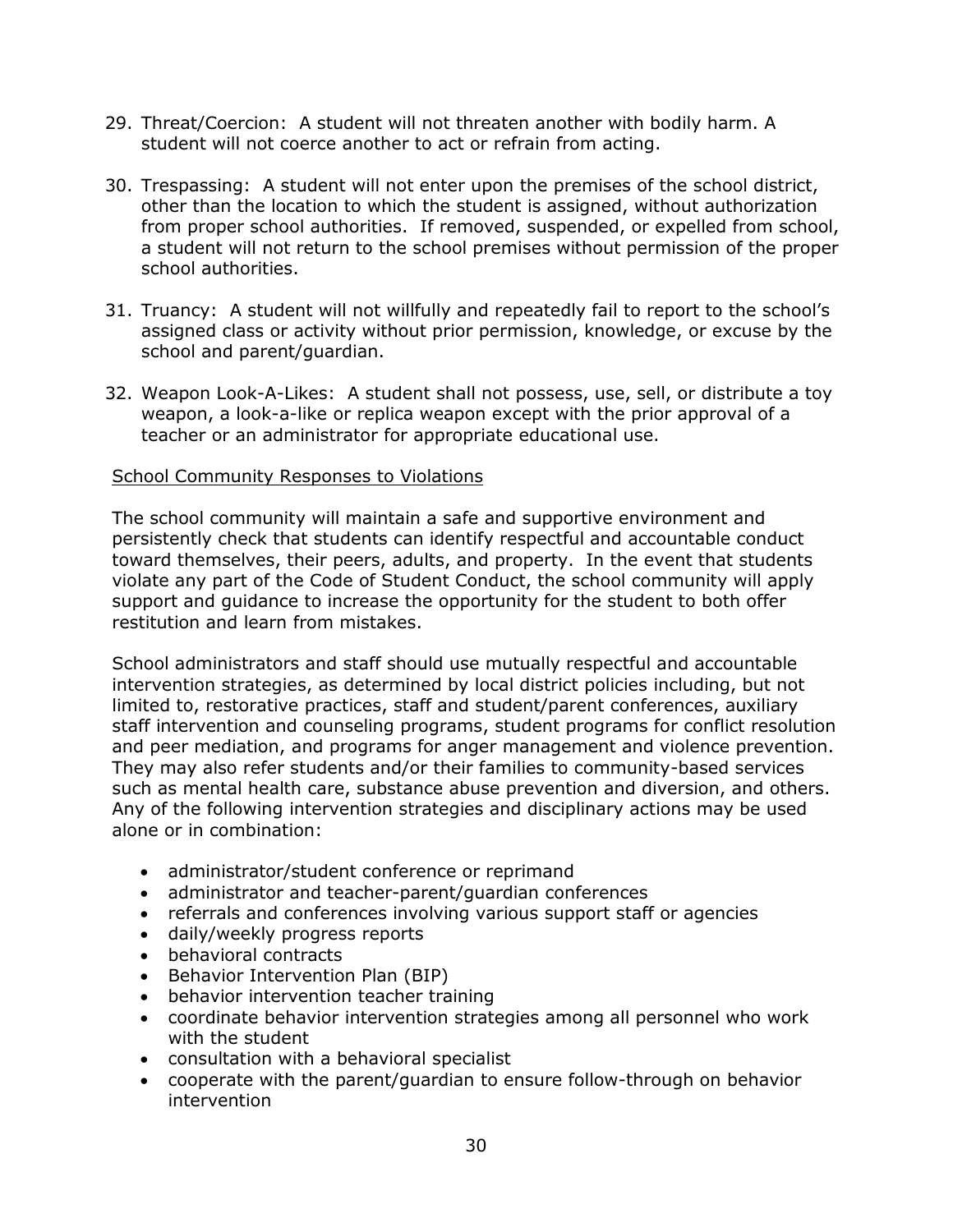- counseling and psychological services
- change in student's class schedule
- school service assignment
- confiscation of inappropriate item
- support restitution of offense
- restoration for all affected parties
- before- and/or after-school detention
- denial of participation in class and/or school activities
- weekend detention
- in-school suspension
- other intervention strategies, as needed
- teacher "snap suspensions" (see Section III)
- out-of-school suspension (short-term) from one (1) school day up to and including five (5) school days
- expulsion
- law enforcement agency notification

The school district may modify this list in accordance with alternatives available to the district, such as conflict resolution or peer mediation programs.

Intervention strategies are not limited to those listed herein. Other methods of addressing misconduct may be more appropriate, depending upon the circumstances. Educators will seek the option that maximizes students' learning and pro-social development while prioritizing keeping students engaged in learning.

#### Serious Violations

Legal mandates and community safety may require removal of individuals subject to MCL 380.1310(d) who possess weapons, commit arson, or engage in criminal sexual conduct (Gun Free Schools Act, 1994; Michigan Compiled Laws under MCL 380.1311), make bomb threats or engage in verbal assault (MCL 380.1311a), and who commit physical assault against another (380.1310, 380.1311, 380.1311a, 380.1312). However, the USED links school attendance with academic success and links exclusionary discipline with lower school performance and higher rates of students' academic failure. Recognizing exclusionary discipline's negative impact, the school community will reserve exclusion for only the most serious offenses. The district will employ discipline measures and early intervention/diversion strategies with a focus on screening and treatment to minimize suspended students' time away from school and potential court involvement. Districts shall consider the 7 factors and rebuttal presumption, where appropriate, before using exclusionary practices such as suspension and expulsion.

When the student's misconduct requires legal action, school district staff will take the following steps:

• To the extent practicable, the school will explain what the student is accused of and will give him/her the opportunity to speak with an adult advocate such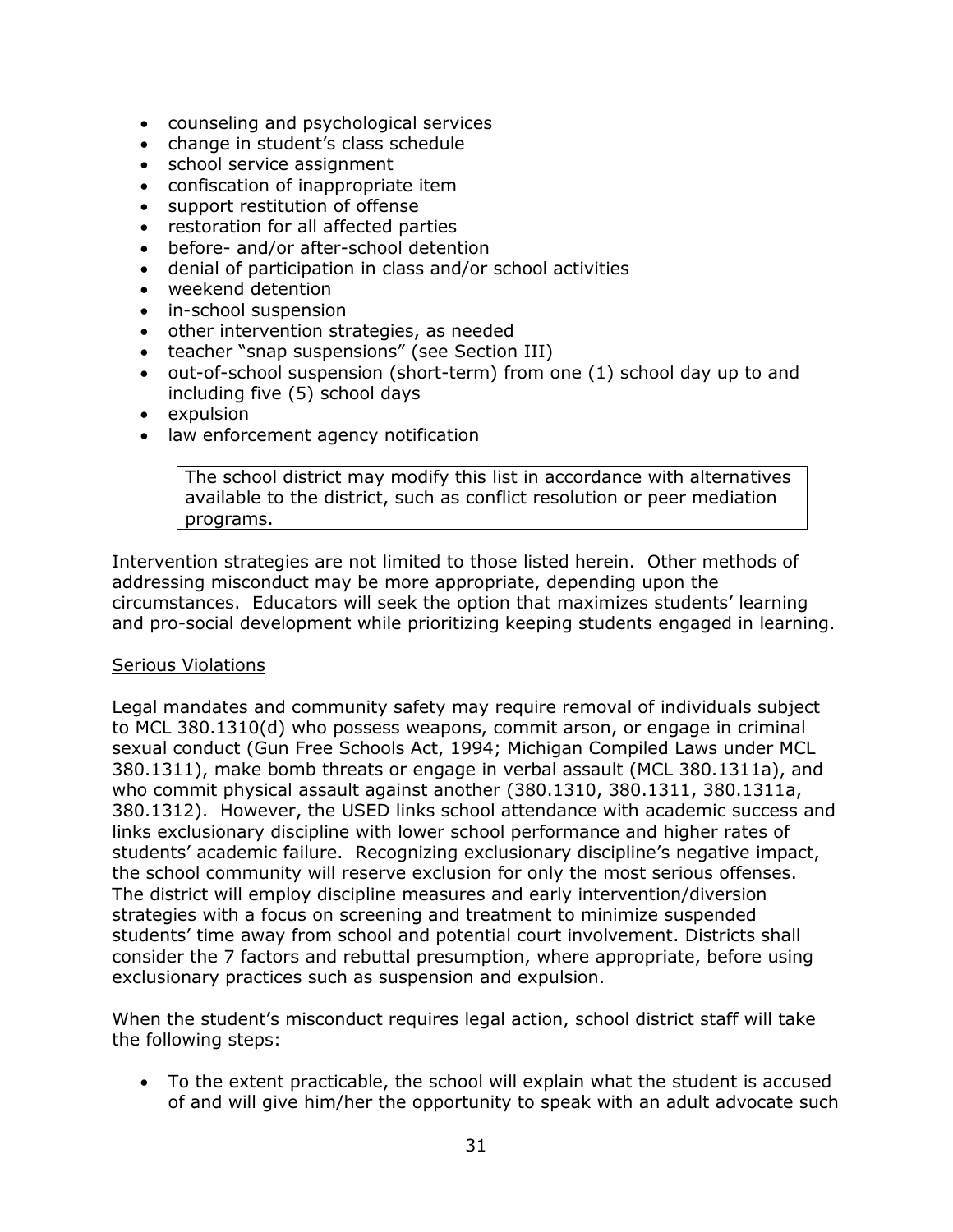as a parent or other family member, guardian, mentor, friend, and/or attorney. (Links to agencies listing pro-bono or affordable legal assistance is listed in MDE's On-line Tool Kit at http://www.michigan.gov/mde/0,4615,7- 140-74638\_72831---,00.html.)

- If the student's disciplinary action requires a hearing, the school will provide the student and his/her representative with copies of all documents that might be used in the hearing, a list of all witnesses and an opportunity to prepare for the hearing ahead of time.
- If the student is found not guilty of the alleged misconduct in a criminal trial, the school district may consider re-evaluating the student's expulsion.

The school community will persistently check that students understand what is respectful and accountable conduct toward themselves, their peers, adults, and property. In the event that students violate the following rules, the school community will apply any of the options listed above with the support and guidance to increase the opportunity for the student to offer restitution, learn from mistakes, and restore both the offender and the offended.

- 1. Alcohol and Drugs: A student will not possess, use, offer to buy or sell, or purport to buy or sell, a controlled substance, dangerous drug, prescription drug, counterfeit drug, intoxicating substance, or alcohol. A student legally in possession of prescribed medication will not be in violation of this section as long as his/her use and possession of the prescribed medication is authorized at school and the student follows the required possession and use protocols as defined by the school.
- 2. Arson (Starting a Fire): A student will not intentionally, by means of starting a fire, cause harm to any property or person, or participate in the burning of any property or person. If a student commits arson in a school building or on school grounds or other school property, the school board or its designee may be required to expel the student from the school district permanently, subject to possible reinstatement, pursuant to MCL 380.1311(5) [MCL 380.1311(2)]. "Arson" means a felony violation as set forth in Chapter X of the Michigan Penal Code [MCL 750.71 to MCL 750.80].
- 3. Extortion: A student will not make another person do any act against his or her will, by force or threat, expressed or implied.
- 4. False Fire Alarm or Bomb Report; Tampering with Fire Alarm System: Unless an emergency exists, a student will not intentionally sound a fire alarm or cause a fire alarm to be sounded, nor will a student falsely communicate or cause to be communicated that a bomb is located in a building or on school property, or at a school-related event. These acts are prohibited, irrespective of the whereabouts of the student. A student will not destroy, damage, or otherwise tamper with a fire alarm system in a school building.

If a student enrolled in grade six (6) or above makes a bomb threat or similar threat directed at a school building, other school property, or a school-related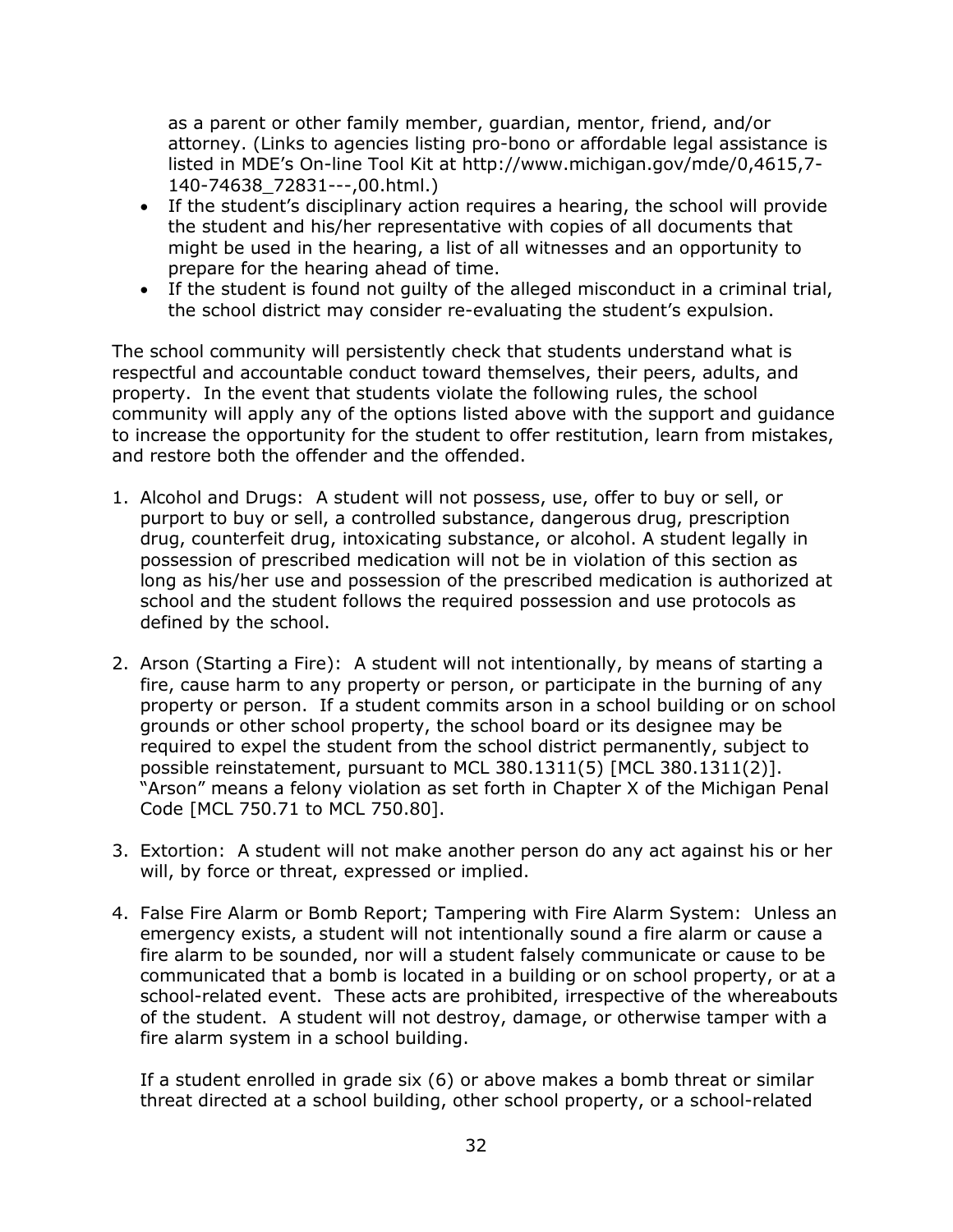event, then the school board or its designee may be required to suspend or expel the student from the school district for a period of time as determined at the discretion of the school board, or its designee [MCL 380.1311a(2)].

- 5. Felony: A student will not commit a criminal act that approximates a felony offense.
- 6. Fireworks: A student will not possess, handle, transmit, conceal, or use any fireworks or firecrackers on school property or any school-related event.
- 7. Interference with School Authorities: A student will not interfere with administrators, teachers, or other school personnel or volunteers by threat or violence.
- 8. Physical Assault: A student will not physically assault another person. If a student enrolled in grade six (6) or above commits a physical assault at school against another student, then the school board or its designee may be required to suspend or expel the student from the school district for up to 180 school days [MCL 380.1310(1)].

If a student enrolled in grade six (6) or above commits a physical assault at school against a person employed by or engaged as a volunteer or contractor by the school board, then the school board or its designee may be required to expel the student from the school district permanently, subject to possible reinstatement under MCL 380.1311a(5) [MCL 380.1311a(1)].

"Physical assault" means intentionally causing or attempting to cause physical harm to another through force or violence [MCL 380.1310(3)(b), MCL 380.1311a(12)(b)].

- 9. Robbery: A student will not take or attempt to take from another person any property, by force or threat of force, expressed or implied.
- 10. Sexual Assault: A student will not sexually assault another person. If a student commits and is convicted of criminal sexual conduct the school board or its designee may be required to expel the student from the school district permanently, subject to possible reinstatement in a different school from the victim, pursuant to MCL 380.1311(5) [MCL 380.1311(2)]. "Criminal sexual conduct" means a violation as set forth in Chapter LXXVI of the Michigan Penal Code [MCL 750.520b to MCL 750.520g].
- 11. Theft or Possession of Stolen Property: A student will not, without permission of the owner or custodian of the property, take property or have in his or her possession property valued at more than \$100.00 that does not belong to the student.
- 12. Weapons: Dangerous Instruments: A student will not possess, handle, transmit, or use a dangerous instrument capable of harming another person. A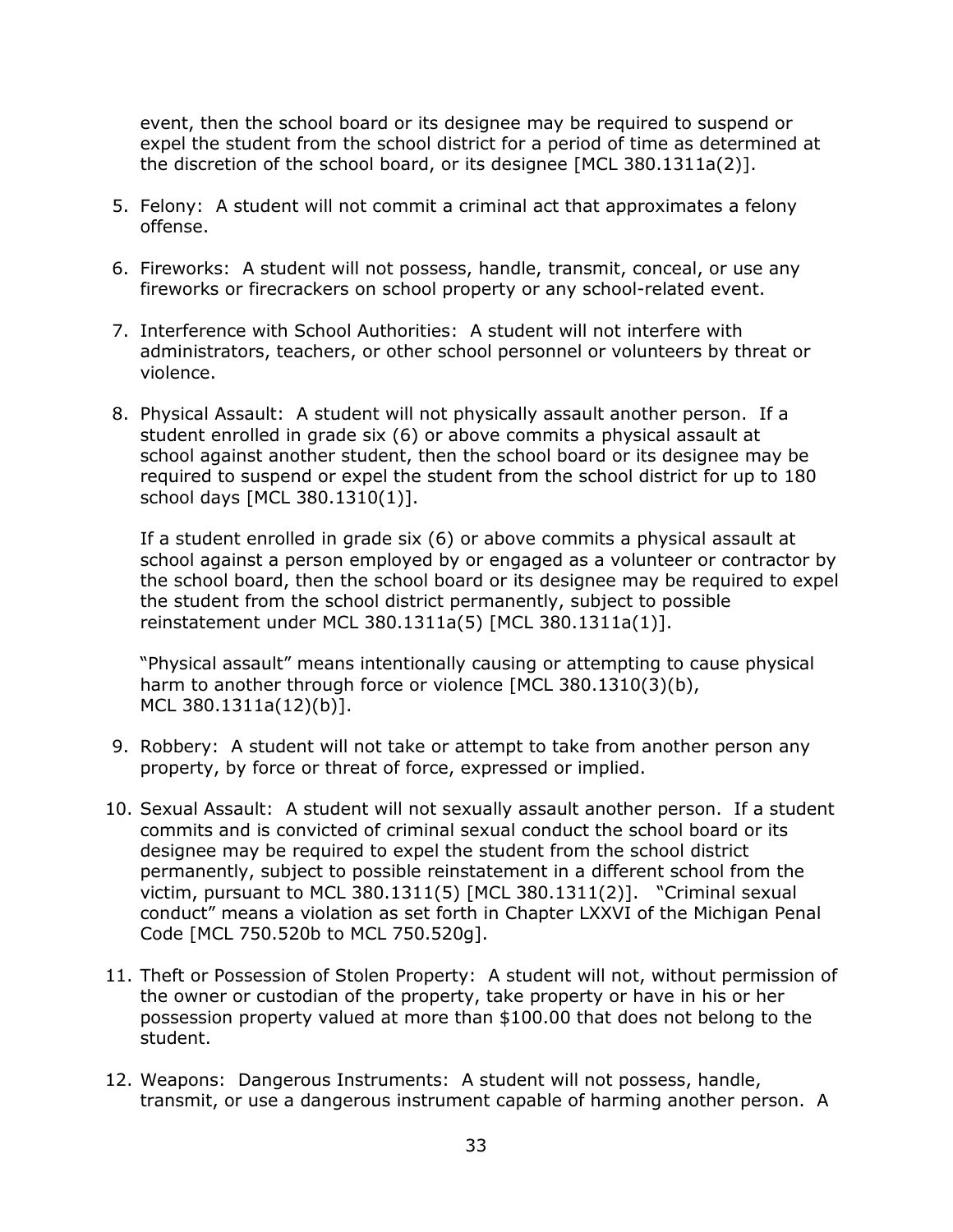"dangerous instrument" means any device intended to cause injury or bodily harm, any device used in a threatening manner that could cause injury or bodily harm, or any device that is primarily used for self-protection. Dangerous instruments include, but are not limited to, chemical mace, pepper gas or like substances, stun guns, BB guns, pellet guns, razors, or box cutters.

13. Weapons: Dangerous Weapons: A student will not possess, handle, transmit, or use as a dangerous weapon an instrument capable of harming another person. A "dangerous weapon" means a firearm, dagger, dirk, stiletto, knife with a blade over three inches in length, pocketknife opened by a mechanical device, iron bar, or brass knuckles [MCL 380.1313]. Except as noted below, the school board or its designee may be required to expel permanently a student who possesses a dangerous weapon, subject to possible reinstatement.

Note that under Michigan law, school boards are not required to expel a student for weapons possession if the student can establish in a clear and convincing manner at least one of the following:

- The object or instrument possessed by the student was not possessed for use as a weapon, or for direct or indirect delivery to another person for use as a weapon.
- The weapon was not knowingly possessed by the student.
- The student did not know or have reason to know that the object or instrument possessed by the student constituted a dangerous weapon.
- The weapon was possessed by the student at the suggestion, request or direction of, or with the express permission of school or police authorities.
- 14. Weapons: Use of Legitimate Tools as Weapons: A student will not use a legitimate tool, instrument, or equipment as a weapon with the intent to harm another. These items include, but are not limited to, pens, pencils, compasses, or combs.

As explained elsewhere in this code of conduct, a student who is expelled for possessing a weapon in a weapon-free school zone or for arson or criminal sexual conduct at school or on school grounds, or (if in grade six (6) or above for physical assault of a school employee, contractor, or volunteer is expelled from all Michigan public schools unless the school district operates or participates in an alternative education program appropriate for expelled students. The Michigan State Board of Education encourages school districts to provide alternative education opportunities for excluded students. It encourages schools to explore the Michigan Department of Education's list of alternative education providers at https://www.michigan.gov/ documents/mde/2018\_Alternative\_Education\_Programs\_661284\_7.xlsx with the [goal of ke](http://www.michigan.gov/safeschools/0,4665,7-181-49444-232580--,00.html)eping suspended and/or expelled students engaged in learning.

Insert the school district's information, educational options and alternative programs available for students suspended or expelled here. (see Section III, Page 11)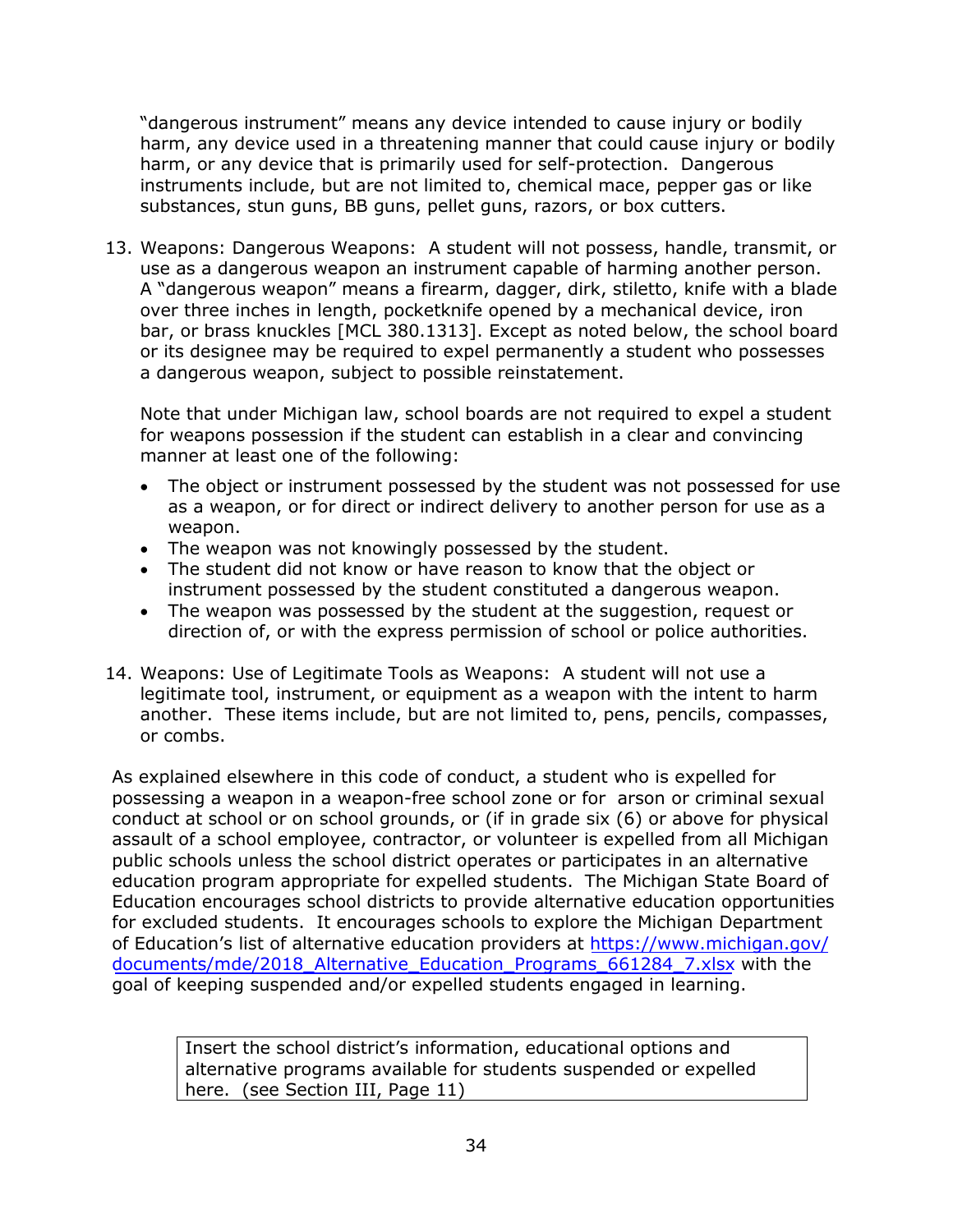If a student is expelled for possession of a dangerous weapon in a weapon-free school zone, arson in a school building or on school grounds, or criminal sexual conduct in a school building or on school grounds, or (for students in grades 6 and above) for physical assault of a school employee, contractor, or volunteer, the school board shall ensure that within three days after the expulsion an official of the school district refers the individual to the appropriate county Department of Human Services or county Department of Community Mental Health agency, and notifies the individual's parent or legal guardian or, if the individual is at least age 18 or is an emancipated minor, notifies the individual of the referral [MCL 380.1311(4)].

The school district may request an emotional, behavioral, and/or chemical dependency evaluation and treatment and/or counseling recommendation as a condition for reinstatement. The intervention strategy or discipline may require the student to follow any or all treatment recommendations of the evaluation. The evaluation must be a source approved by school district administration.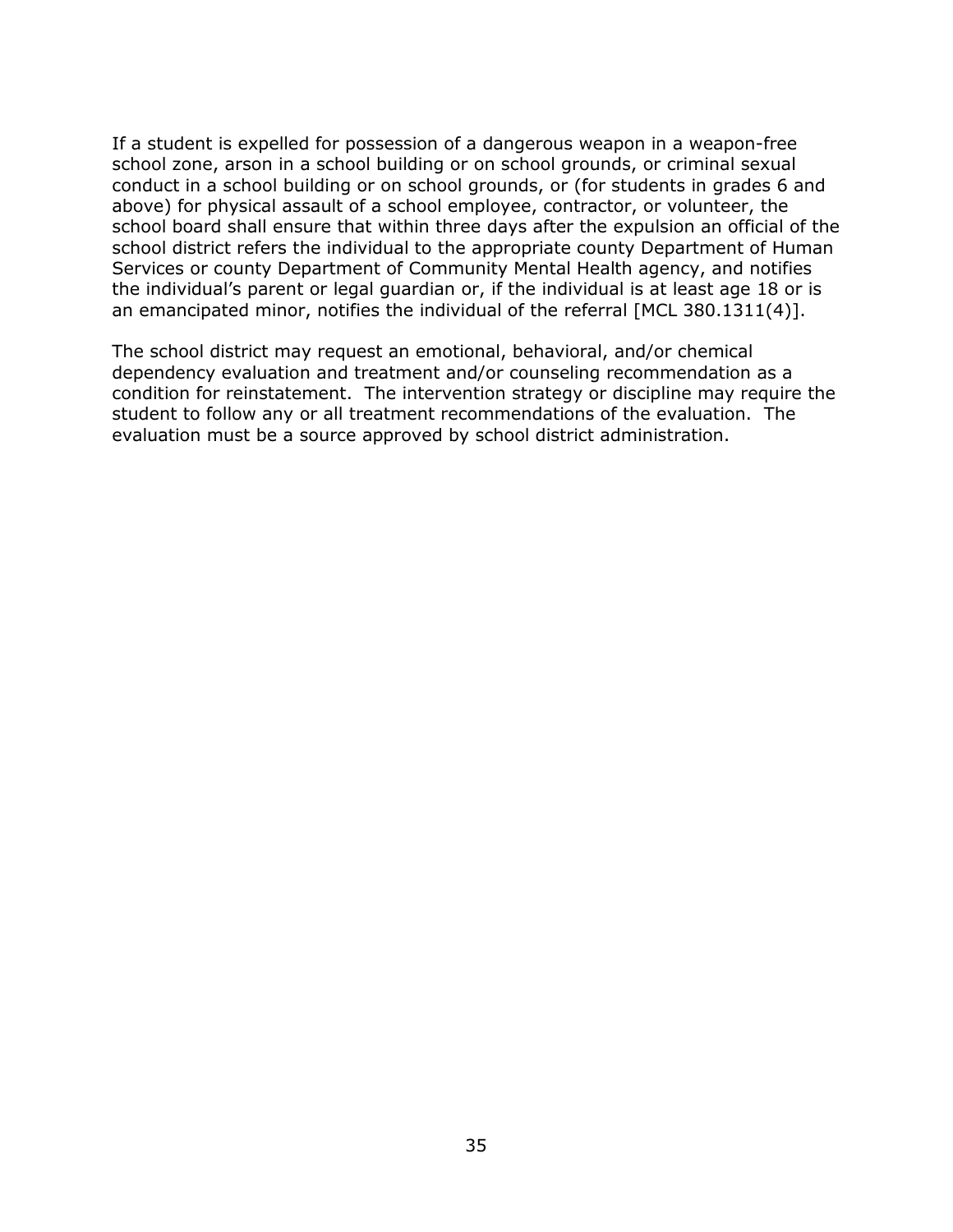## **SECTION V: OTHER STUDENT RESPONSIBILITIES**

The school community encourages student responsibility in terms of attendance, technology, and property. The expectations for these issues are defined below.

### Attendance

The school district emphasizes the value of regular attendance in enabling students to benefit from the school's education programs. Michigan law places responsibility on each student to attend school on a daily basis, and on each parent or guardian to send their child to school on a daily basis. More important, however, is the effect of regular and punctual attendance on the student's scholastic achievement. Not only is each day's lesson important to the individual student, the student's participation in class contributes to the education of others. Frequent absences and tardiness, for any reason, are certain to adversely affect the student's schoolwork. Each student is expected to be in school every day except when illness, injury, or some providential condition beyond the student's control prevents attendance.

The USED links school attendance with academic success and links exclusionary discipline with lower school performance and higher rates of students' academic failure. Recognizing exclusionary discipline's negative impact, the school community will prioritize getting suspended or expelled students back into school and will not count a student's suspension days as unexcused absences or truant days, but rather as disciplinary absences.

Recognizing that grades should reflect learning rather than behavior, when suspension is used, students have the right to complete, turn in, and receive any credit earned on assignments and tests scheduled during their disciplinary absences.

Insert the school district's attendance policy here.

## **Technology**

The student will respect school district technology by adhering to the district's technology use policy.

An Acceptable Use Policy (AUP) is a written agreement in the form of guidelines, terms and conditions of technology use, rules of online behavior, and access privileges. It is often included in a school district's Code of Student Conduct.

The Regional Educational Media Center Association of Michigan offers useful information and resources for integrating technology into learning at [http://www.remc.org/resources/.](http://www.remc.org/resources/)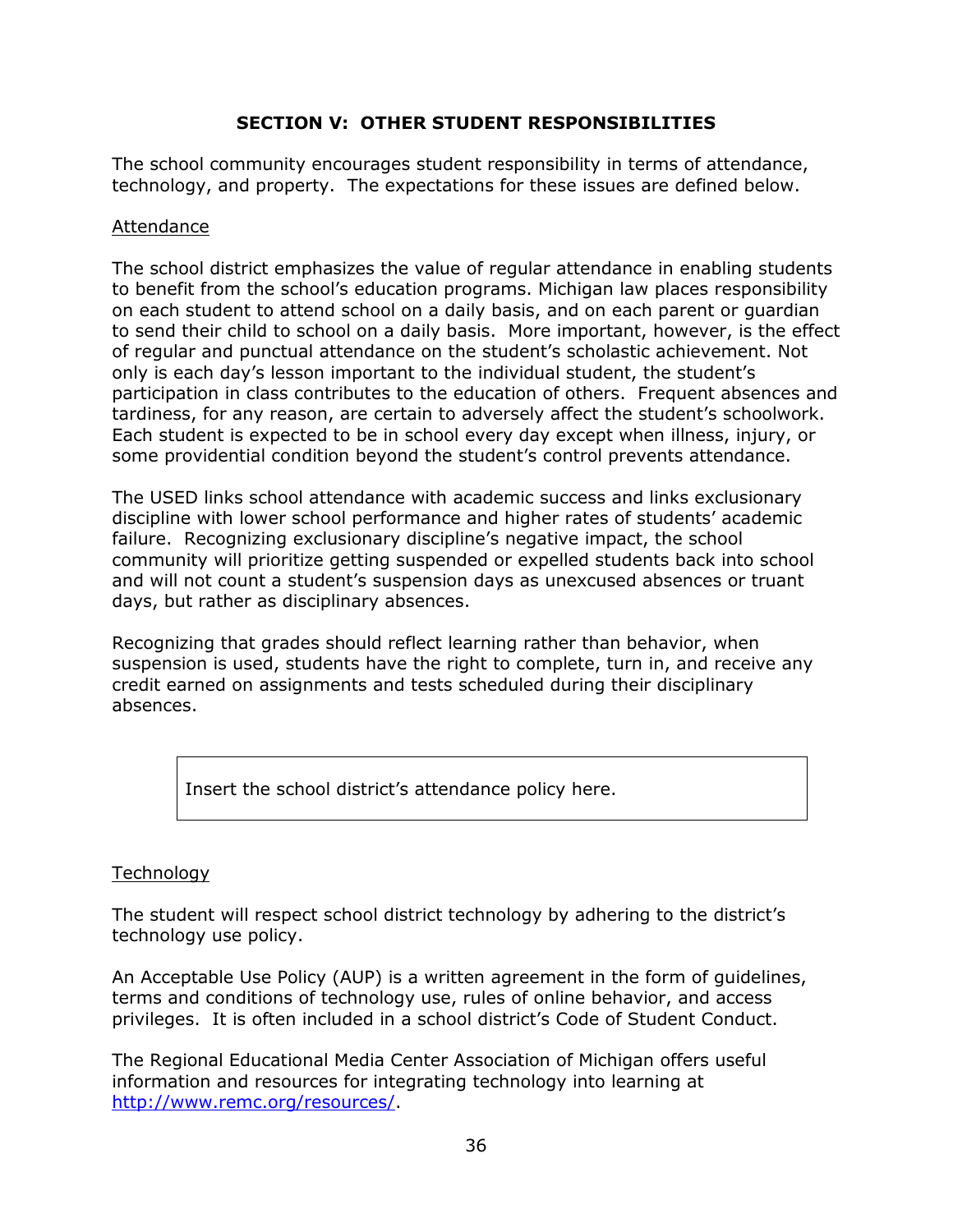## **Property**

The student will respect the school-district-provided lockers by adhering to the district's policy. The Model Policy on Searches of Pupils' Lockers and Locker Contents is included as Attachment 1.

Adopted June 11, 2019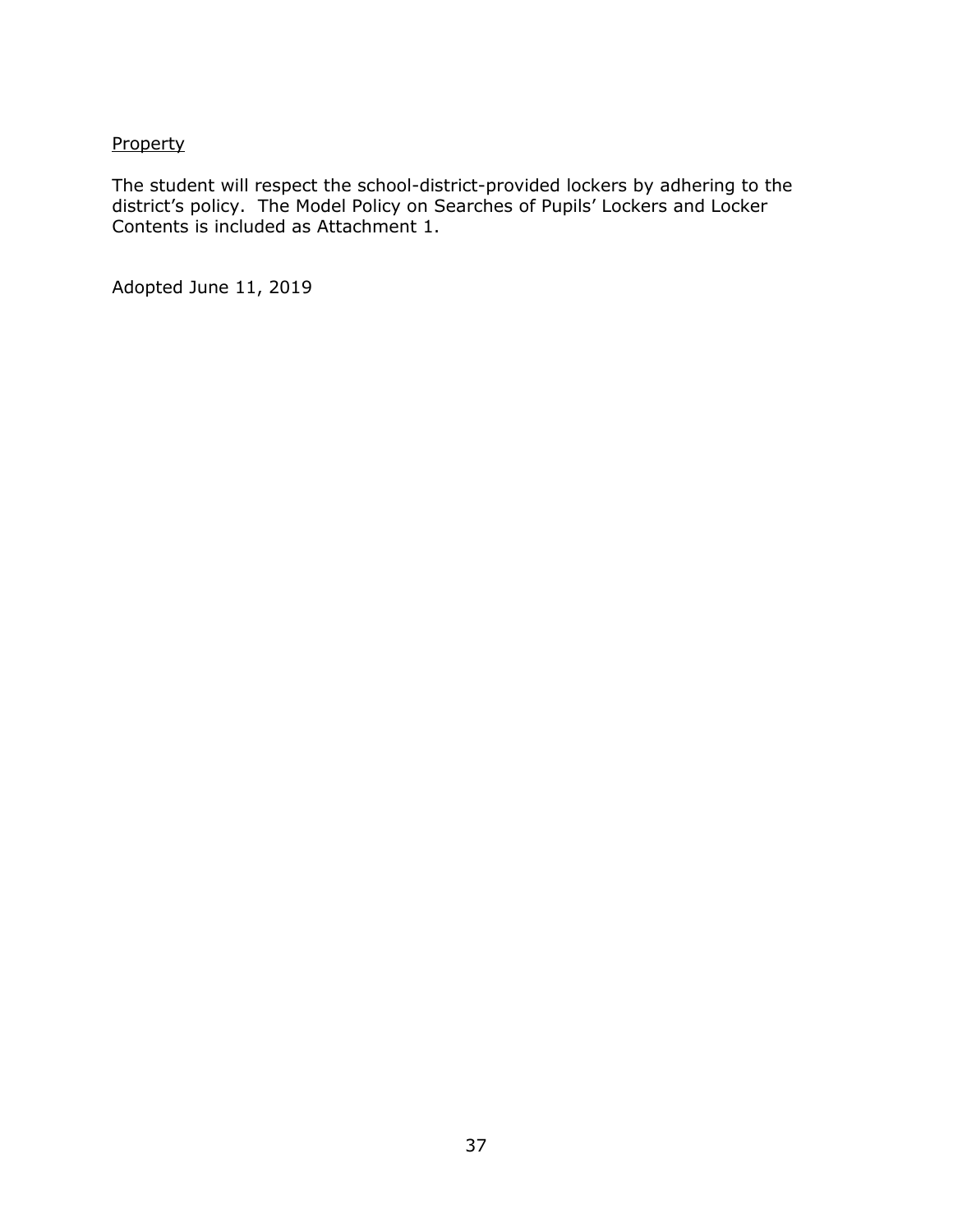This model policy for locker searches was developed by the Michigan Department of Education, in collaboration with other state and local agencies, pursuant to the Revised School Code, 380.1306(5), 2000 PA 87.\* It may be adopted by Michigan school districts and public school academies for the purposes of this legislation, and may be modified to adequately reflect local school district policy and procedure.

## **MODEL POLICY ON SEARCHES OF PUPILS' LOCKERS AND LOCKER CONTENTS**

#### Lockers Are School Property

All lockers assigned to pupils are the property of the school district. At no time does the school relinquish its exclusive control of its lockers. The public school principal or his/her designee shall have custody of all combinations to all lockers or locks. Pupils are prohibited from placing locks on any locker without the advance approval of the public school principal or his/her designee.

#### Legitimate Use of School Lockers

The school assigns lockers to its pupils for the pupils' convenience and temporary use. Pupils are to use lockers exclusively to store school-related materials and authorized personal items such as outer garments, footwear, grooming aids, or lunch. Pupils shall not use the lockers for any other purpose, unless specifically authorized by school board policy or the public school principal or his/her designee, in advance of pupils bringing the items to school. Pupils are solely responsible for the contents of their lockers and should not share their lockers with other pupils, nor divulge locker combinations to other pupils, unless authorized by the public school principal or his/her designee.

#### Search of Locker Contents

Random searches of school lockers and their contents may have a positive impact on deterring violations of school rules and regulations, ensure proper maintenance of school property, and provide greater safety and security for pupils and personnel. Accordingly, the board authorizes the public school principal or his/her designee to search lockers and locker contents at any time, without notice, and without parent/guardian or pupil consent.

The public school principal or his/her designee shall not be obligated to but may request the assistance of a law enforcement officer in conducting a locker search. The public school principal or his/her designee shall supervise the search. In the course of a locker search, the public school principal or his/her designee shall respect the privacy rights of the pupil regarding any items discovered that are not illegal or against school policy and rules.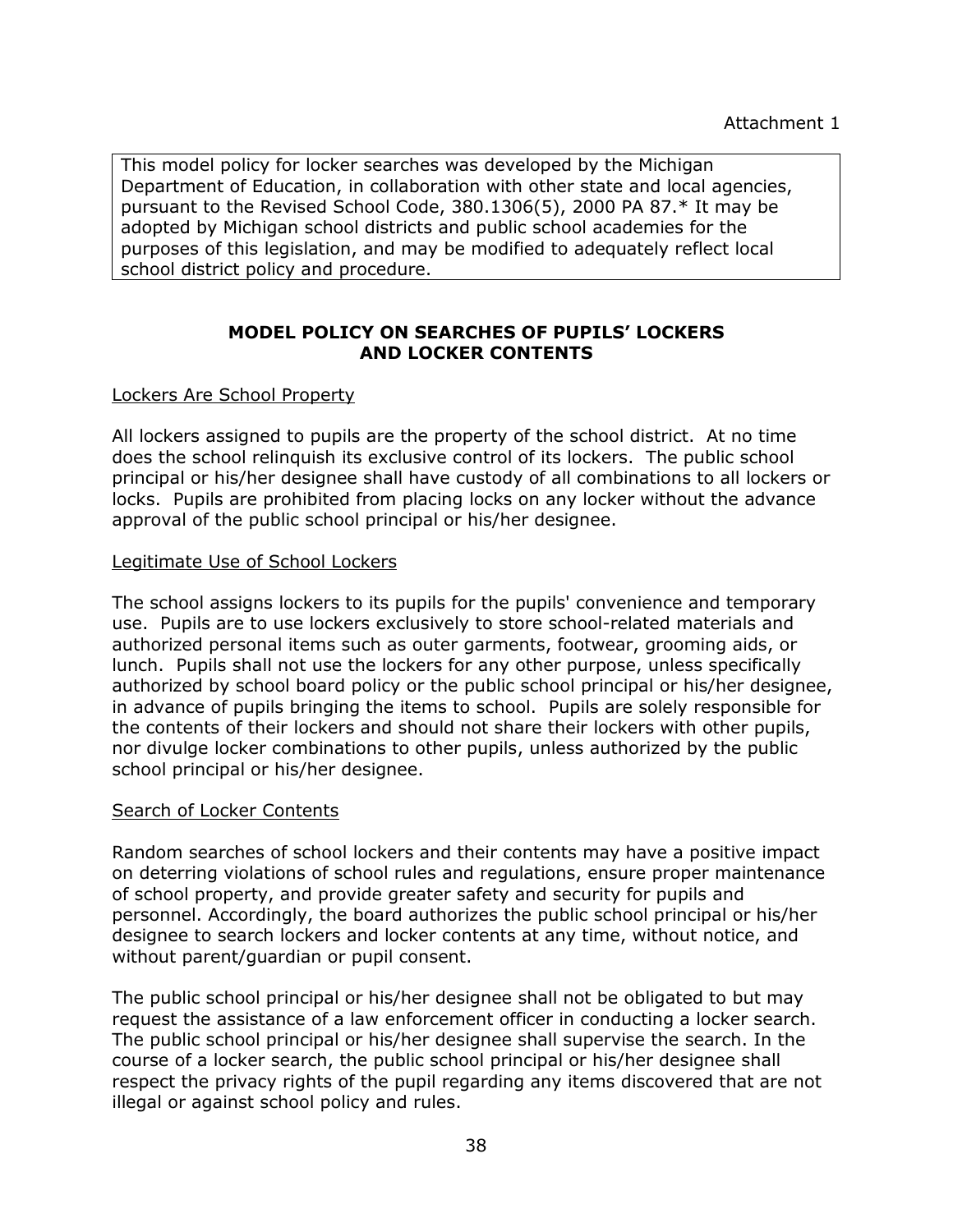### **Seizure**

When conducting locker searches, the public school principal or his/her designee may seize any illegal or unauthorized items, items in violation of board policy or rules, or any other items reasonably determined by the public school principal or his/her designee to be a potential threat to the safety or security of others. Such items include, but are not limited to, the following: firearms, explosives, dangerous weapons, flammable material, illegal controlled substances or controlled substance analogues or other intoxicants, contraband, poisons, and stolen property. Law enforcement officials shall be notified immediately upon seizure of such dangerous items or seizure of items that schools are required to report to law enforcement agencies under the Statewide School Safety Information Policy. Any items seized by the public school principal or his/her designee shall be removed from the locker and held by school officials for evidence in disciplinary proceedings and/or turned over to law enforcement officials. The parent/guardian of a minor pupil, or a pupil eighteen (18) years of age or older, shall be notified by the public school principal or his/her designee of items removed from the locker.

#### Notice of Policy

A copy of the local school board policy regarding locker searches shall be provided annually to each pupil and parent/guardian of the pupil assigned a school locker.

#### References

The Revised School Code, 380.1306, 2000 PA 87 (Locker Searches) New Jersey v. T.L.O., 469 U.S. 325 (1985), U.S. Constitution, Amendment IV

\*If the board of a school district, local public school district, or intermediate school district or board of directors of a public school academy operates a school that has pupil lockers, the board or board of directors shall adopt a policy on searches of pupils' lockers and locker contents. The board or board of directors shall provide a copy of this policy to each pupil at a school that has lockers and to the parent or legal guardian of each of those pupils. The board . . . shall also provide a copy of the policy to the department upon request by the department [380.1306(2)].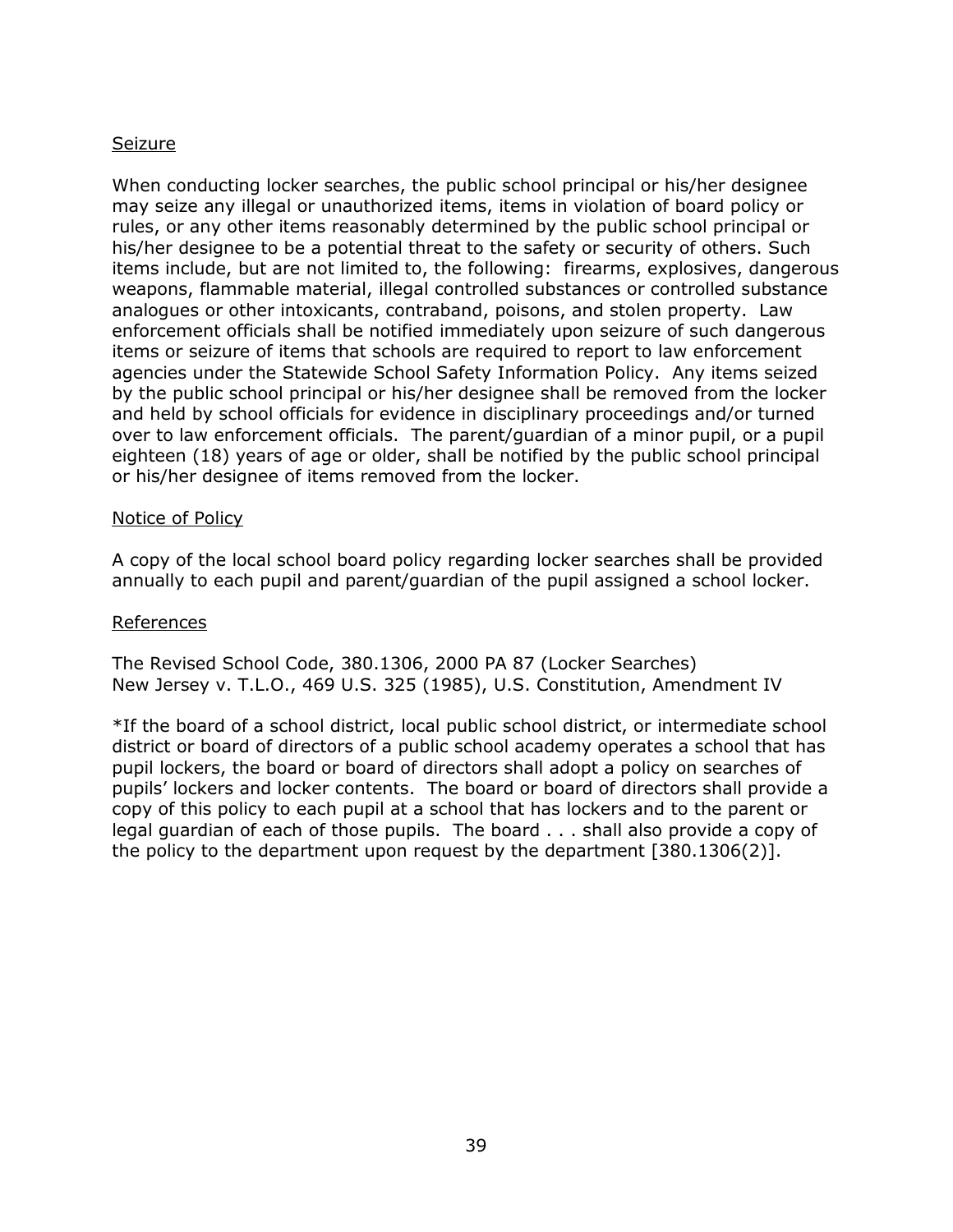INSTRUCTIONS TO PARENTS/GUARDIANS: Please sign, detach, and return this page to your child's homeroom teacher after reading this Code of Student Conduct, discussing it with your child, and obtaining your child's signature.

### **BOARD OF EDUCATION [Insert the school district's name]**

#### **CODE OF STUDENT CONDUCT PARENT REVIEW**

| Name of Student:          | <u> 2002 - Johann John Stein, mars and der Stein and der Stein and der Stein and der Stein and der Stein and der S</u> |                                                                                                                                                                                                                                |  |
|---------------------------|------------------------------------------------------------------------------------------------------------------------|--------------------------------------------------------------------------------------------------------------------------------------------------------------------------------------------------------------------------------|--|
| Distribution Date:        | <u> 2000 - Jan Barat de Barbara, marca de la contrada de la contrada de la contrada de la contrada de la contrada</u>  |                                                                                                                                                                                                                                |  |
|                           |                                                                                                                        |                                                                                                                                                                                                                                |  |
| Parent/Guardian Signature | <u> Alexandria de la contrada de la contrada de la contrada de la contrada de la contrada de la contrada de la c</u>   | Date: the contract of the contract of the contract of the contract of the contract of the contract of the contract of the contract of the contract of the contract of the contract of the contract of the contract of the cont |  |
| Parent/Guardian Signature | <u> 1989 - Johann Barn, mars and de Branch Barn, mars and de Branch Barn, mars and de Branch Barn, mars and de Br</u>  | Date: Date:                                                                                                                                                                                                                    |  |
| <b>Student Signature</b>  |                                                                                                                        |                                                                                                                                                                                                                                |  |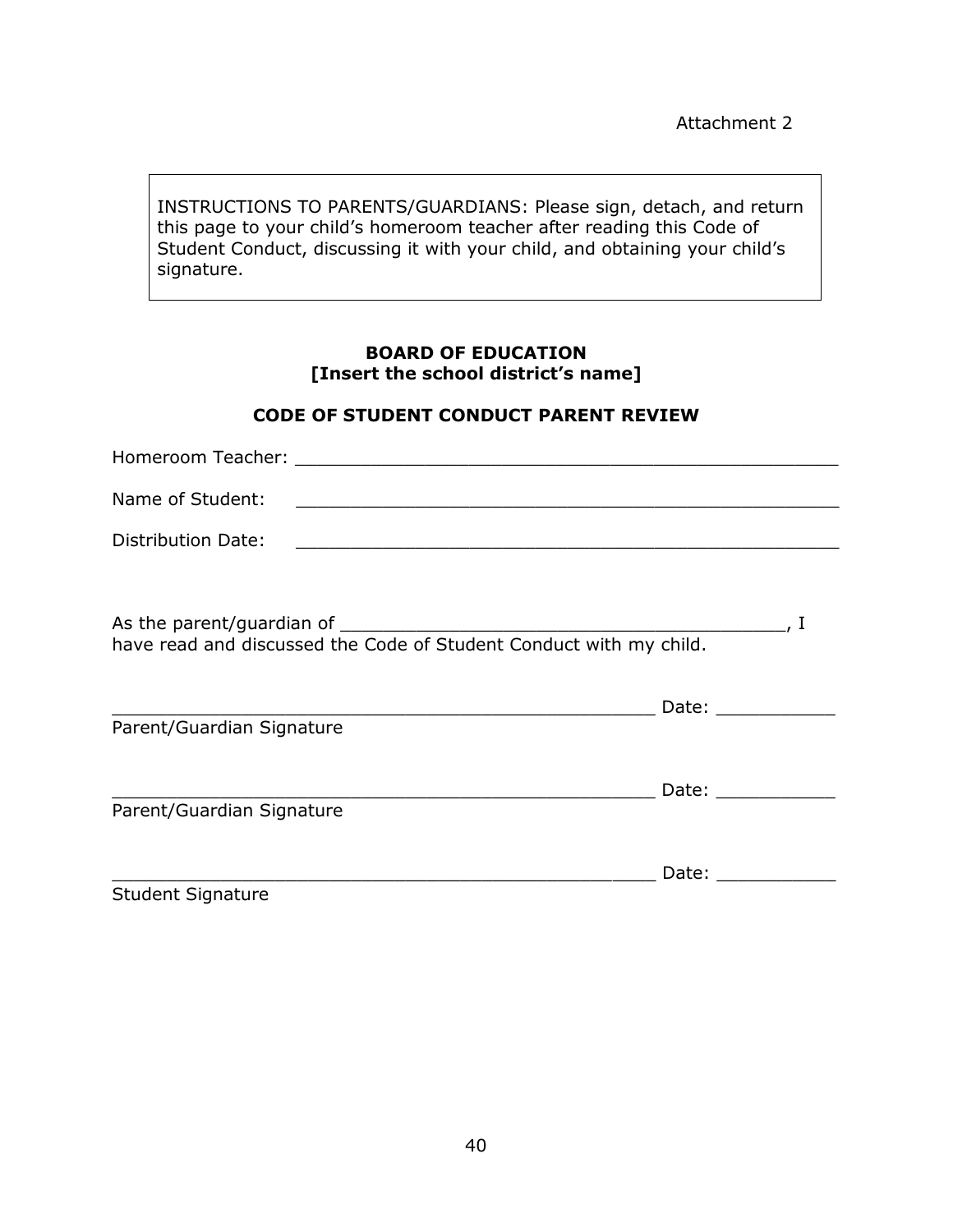This Petition for Reinstatement was developed by the Michigan Department of Education pursuant to t*he Revised School Code,* MCL 380.1311(8) and MCL 380.1311a(7). This form may be adopted or modified at the option of local school districts or petitioners.

|               | DATE: the contract of the contract of the contract of the contract of the contract of the contract of the contract of the contract of the contract of the contract of the contract of the contract of the contract of the cont |  |  |  |
|---------------|--------------------------------------------------------------------------------------------------------------------------------------------------------------------------------------------------------------------------------|--|--|--|
|               |                                                                                                                                                                                                                                |  |  |  |
|               | TO: Board of Education of <i>[Insert Name and Address of School District]</i>                                                                                                                                                  |  |  |  |
|               | [Insert Name of Petitioner]                                                                                                                                                                                                    |  |  |  |
|               | 1. Status of Petitioner:                                                                                                                                                                                                       |  |  |  |
|               | Parent(s) or Legal Guardian(s) of the Expelled Individual                                                                                                                                                                      |  |  |  |
|               | Expelled Individual (18 years of age or older)                                                                                                                                                                                 |  |  |  |
|               | Expelled Individual (as an Emancipated Minor). A copy of the court                                                                                                                                                             |  |  |  |
|               | order of emancipation must be attached.                                                                                                                                                                                        |  |  |  |
|               | 2. This Petition for Reinstatement is made on behalf of:                                                                                                                                                                       |  |  |  |
|               |                                                                                                                                                                                                                                |  |  |  |
|               |                                                                                                                                                                                                                                |  |  |  |
| appropriate): | 3. Parent(s) or Legal Guardian(s) of the Expelled Individual (include names,<br>addresses, and telephone numbers of both parents/legal guardians, if                                                                           |  |  |  |
|               | $\Box$ Parent(s) $\Box$ Legal Guardian(s)                                                                                                                                                                                      |  |  |  |
|               |                                                                                                                                                                                                                                |  |  |  |
|               |                                                                                                                                                                                                                                |  |  |  |
|               | Parent(s)     Legal Guardian(s)                                                                                                                                                                                                |  |  |  |
|               |                                                                                                                                                                                                                                |  |  |  |
| Address:      |                                                                                                                                                                                                                                |  |  |  |

# **PETITION FOR STUDENT TO RETURN TO SCHOOL**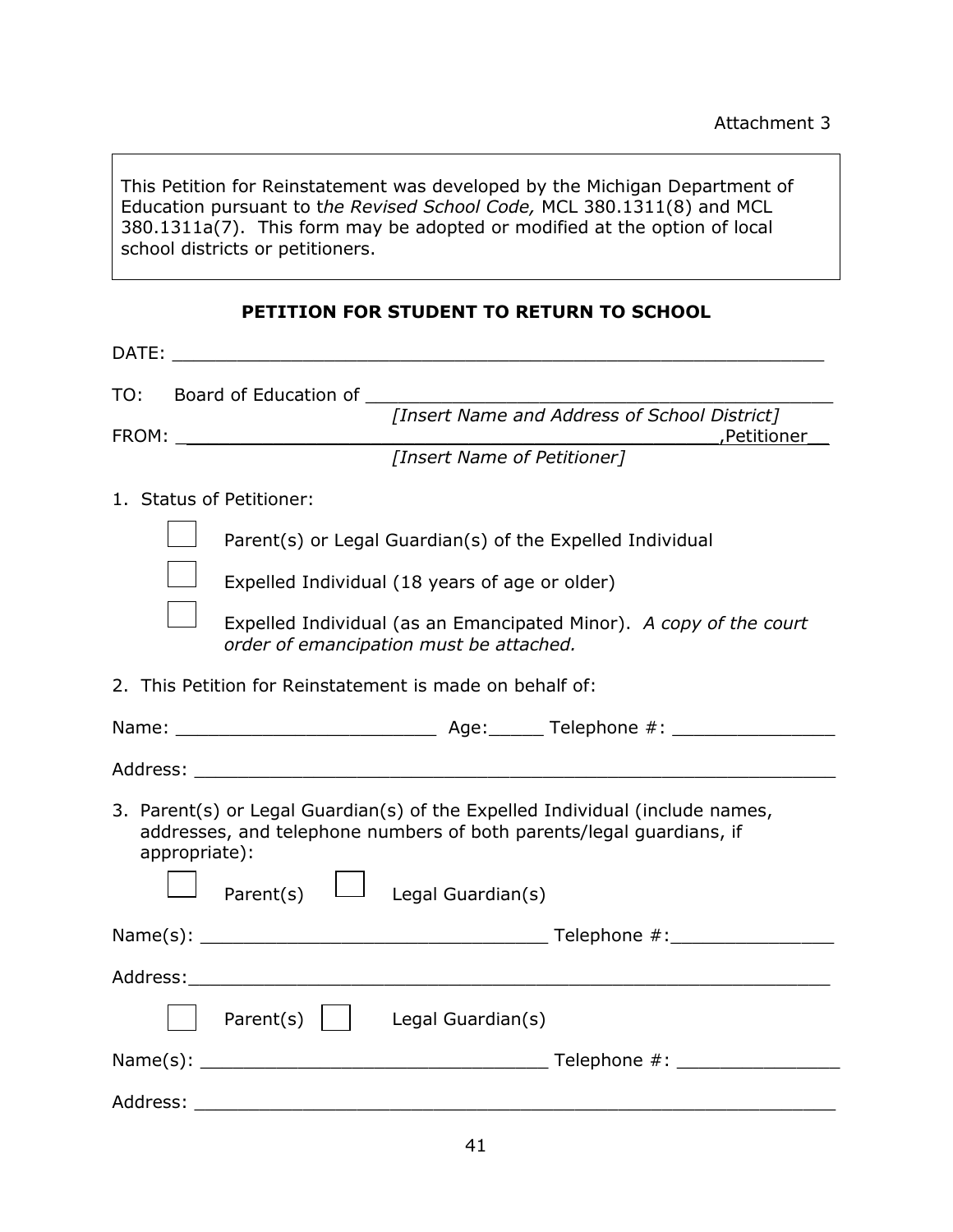- 4. Date of Expulsion: \_\_\_\_\_\_\_\_\_\_\_
- 5. Grade Level of Expelled Individual: \_\_\_\_\_\_\_\_\_\_
- 6. Expelling School District:

*[Insert Name of Expelling School District]*

Telephone:

*[Insert address and telephone number if the above-petitioned school district is not the expelling school district.]*

7. Briefly describe the incident that caused the expulsion:

| 8. Has the expelled individual received assistance from a state or county social<br>services agency?                                                                                                                                                                          |
|-------------------------------------------------------------------------------------------------------------------------------------------------------------------------------------------------------------------------------------------------------------------------------|
| $\Box$ Refuse to Answer*<br>$\Box$ Yes<br>$\square$ No                                                                                                                                                                                                                        |
| If yes, attach all written documentation prepared by the agency regarding<br>assistance the individual received from the date of expulsion to the date of this<br>Petition.                                                                                                   |
| Decline to Provide Documentation*<br>$\Box$                                                                                                                                                                                                                                   |
| 9. Has the expelled individual received assistance from a state or county<br>community mental health agency?<br>Decline to Answer*<br>Yes<br><b>No</b><br>$\Box$<br>П<br>П                                                                                                    |
| If yes, attach all written documentation prepared by the agency regarding<br>assistance the individual received from the date of expulsion to the date of this<br>Petition.<br>Decline to Provide Documentation*<br>П                                                         |
| 10. Has the expelled individual received assistance from a private mental health<br>professional from the date of expulsion to the date of this Petition?<br><b>No</b><br>Decline to Answer*<br>Yes                                                                           |
| If yes, attach a detailed report from the mental health professional setting forth<br>any findings, including results of all tests and examinations performed,<br>diagnosis, conclusions, and treatments provided from the date of expulsion to<br>the date of this Petition. |

D Decline to Provide Documentation.\*

<sup>\*</sup> **Refusal to answer or produce documentation may be considered by the Board in its decision whether or not to reinstate the individual.**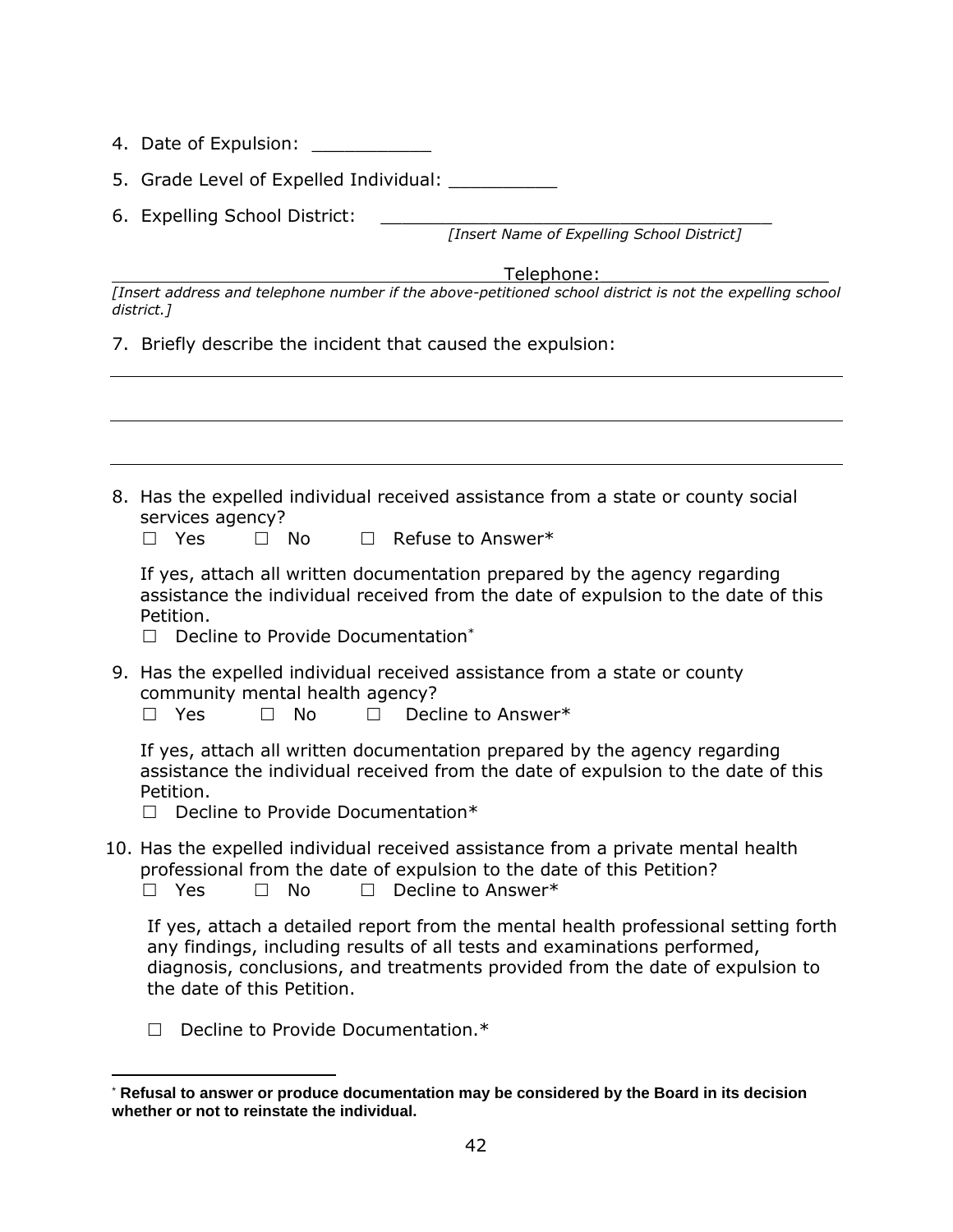11. Was any criminal or juvenile court action initiated against the expelled individual as a result of the incident that caused the expulsion?

 $\Box$  Yes  $\Box$  No

| Date | Charge | Case<br>No. | Court, Address<br>and Telephone # | Status of Case |
|------|--------|-------------|-----------------------------------|----------------|
|      |        |             |                                   |                |

12. Was the expelled individual convicted as:

 $\Box$  an adult, or  $\Box$  adjudicated as a juvenile offender as a result of the incident that caused the expulsion?

 $\Box$  Yes  $\Box$  No (If yes, attach a copy of the judgment of sentence or order of disposition, and information regarding their probation officer.)

Probation officer: Name and Title: \_\_\_\_\_\_\_\_\_\_\_\_\_\_\_\_\_\_\_\_\_\_\_\_\_\_\_\_\_\_\_\_

Address: \_\_\_\_\_\_\_\_\_\_\_\_\_\_\_\_\_\_\_\_\_\_\_\_\_\_\_\_\_\_\_\_\_Telephone #: \_\_\_\_\_\_\_\_\_\_

13. Other than the incident that caused the expulsion, was the expelled individual charged or convicted of any criminal offense in any court in the United States since the expulsion date?

 $\square$  Yes  $\square$  No

| Date | Charge | Court, Address and<br>Telephone # | <b>Status of Case</b> |
|------|--------|-----------------------------------|-----------------------|
|      |        |                                   |                       |
|      |        |                                   |                       |

14. Describe the expelled individual's attitude concerning the incident that caused the expulsion.

15. a. Describe the expelled individual's behavior since the expulsion.